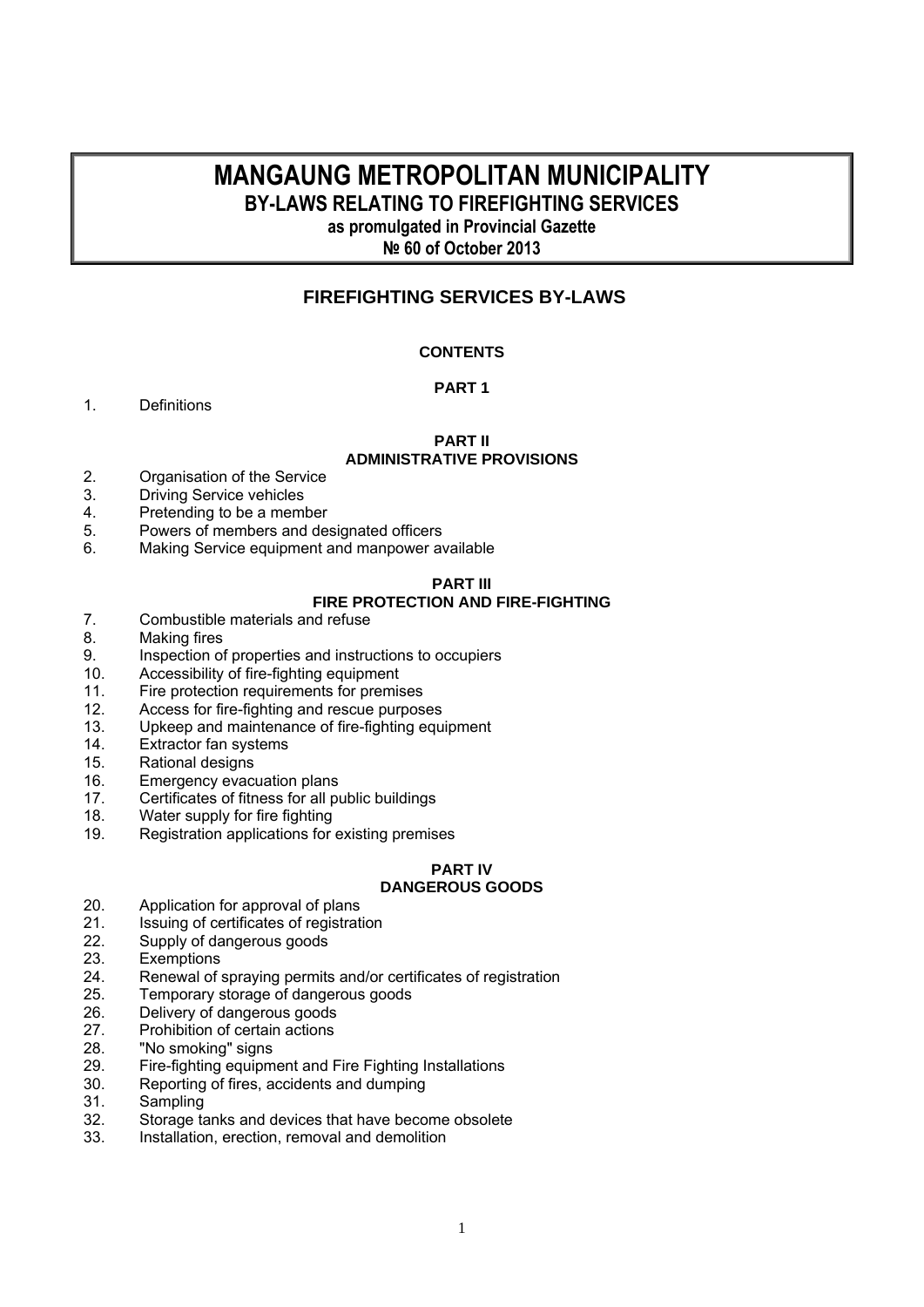- 34. Group I dangerous goods<br>35. Group II dangerous goods
- 35. Group II dangerous goods
- 36. Group III dangerous goods<br>37. Installation of storage tank
- Installation of storage tank

## **PART V**

## **TRANSPORTATION OF DANGEROUS GOODS**

38. Service Transport permit

## **PART VI**

## **STOREROOMS FOR DANGEROUS GOODS**

- 39. Requirements for storerooms
- 40. Storage of Dangerous Goods

## **PART VII**

## **SPRAY-PAINTING ACTIVITIES**

- 41. Registration of spray-painting rooms
- 42. Construction and design of spray-painting rooms

#### **PART VIII ANIMALS**

43. Handling animals during emergencies

## **PART IX PENALTIES**

44. Penalties for contraventions

## **PART X GENERAL**

- 45. Payment for services
- 46. Exemption from payment
- 47. Operation of these by-laws in relation to other laws
- 48. Repeal of by-laws<br>49. Short title
- Short title

#### **PART XI ANNEXURES**

| <b>Official Documents</b>            |
|--------------------------------------|
| Emergency evacuation plans           |
| Material Safety Data Sheet Box       |
| <b>Emergency Evacuation Plan Box</b> |
|                                      |

## **PART I DEFINITIONS**

## **1. Definitions**

(1) In these by-laws, unless the context indicates otherwise -

**"access door"** means any door that provides access to an emergency route;

**"activity"** means any work that needs to be performed to test, to service, to renew and/or to replace an extinguisher, hose reel, fire installation and/or service installation;

**"animal"** means any animal that is kept for domestic or agricultural purposes within the area of the municipality;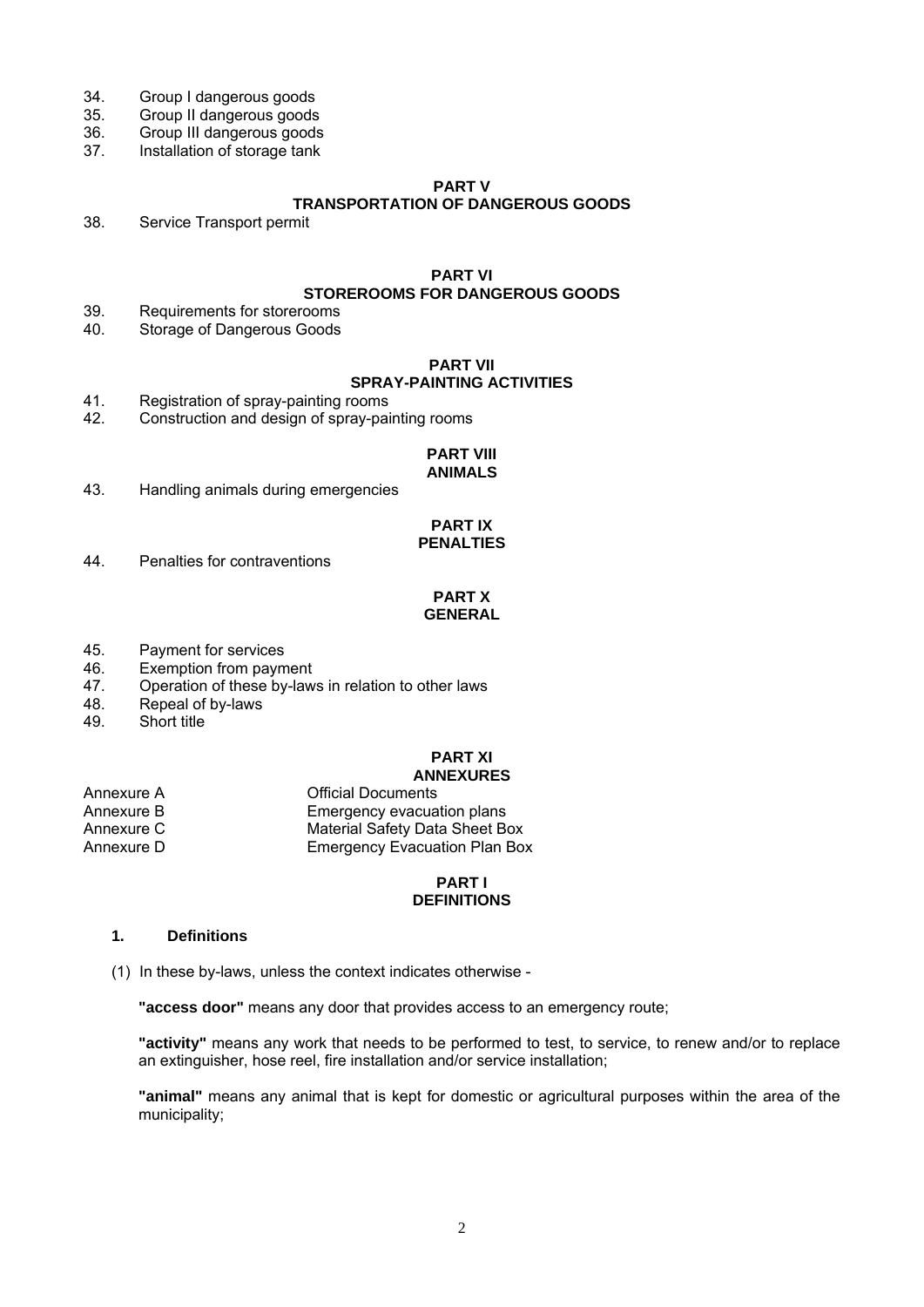#### **"building"** includes -

- (a) any structure, whether temporary or permanent, irrespective of the materials used in its erection, erected or used for or in connection with -
	- (i) the accommodation or convenience of human beings and animals;
	- (ii) the manufacture, processing, storage, display or sale of any goods;
	- (iii) the provision of any service;
	- (iv) the destruction or treatment of refuse or other waste materials; and
	- $(v)$  the cultivation of any plant or crop;
- (b) any wall, swimming-bath, swimming-pool, reservoir or bridge, or any other structure connected with it;
- (c) any fuel pump or any tank used in connection with it;
- (d) any part of a building, including a building as defined in paragraph (a), (b) or (c); and
- (e) any facility or system, or part or portion of it, within or outside but incidental to a building, used for the provision of a water supply, drainage, sewerage, storm-water discharge, electricity supply or other similar service in respect of the building;

**"Building Control Officer"** means the person appointed or deemed to be appointed as a building control officer by a local authority in terms of section 5 of the National Building Regulations and Building Standards Act, 1977 (Act 103 of 1977);

**"certificate of appointment"** means an identification document issued by the Chief Fire Officer to a member;

**"certificate of fitness"** means a certificate contemplated in section 20 of these by-laws, which certificate has been issued by the Chief Fire Officer in terms of fire related requirements to authorise a person to occupy designated premises (which are a public building) accordingly;

**"certificate of registration"** means a certificate issued by the Chief Fire Officer in terms of section 24 of these by-laws which authorises a person to occupy registered premises, or to use the premises for spray-painting activities or for the storage or handling of dangerous goods, by having complied to all fire related requirements.

**"Chief Fire Officer"** means the person appointed by the Council in terms of section 5(1) of the Fire Brigade Services Act, No. 99 of 1987), and includes any member who exercises any power or performs any duty delegated by the Chief Fire Officer to the member under section 19 of the Act, and also includes an Acting Chief Fire Officer appointed in terms of section 5(3) of the Act, and any person acting in the position of the Chief Fire Officer and "Fire: Chief" has a corresponding meaning;

**"code of practice"** means the code of practice as defined in section 1 of the Standards Act, 1993 (Act 29 of 1993);

**"control room"** means a room on any premises which is specifically designed, built and equipped to coordinate and control an emergency situation in or on the premises in question;

**"Council "**means the municipal council of the Mangaung Metropolitan Municipality in which the executive and legislative authority of the municipality is vested, and which is the decision making body of the municipality, and its delegates;

**"dangerous good"** means any substance, mixture of substances, product or material that has been declared to be a Group I, II, III, IV, V, VI, VII, VIII or IX dangerous good in terms of section 2(1) of the Hazardous Substances Act, 1973;

**"designated premises"** means any premises designated by the Chief Fire Officer with a view to an emergency evacuation plan as contemplated in section 16 of these by-laws;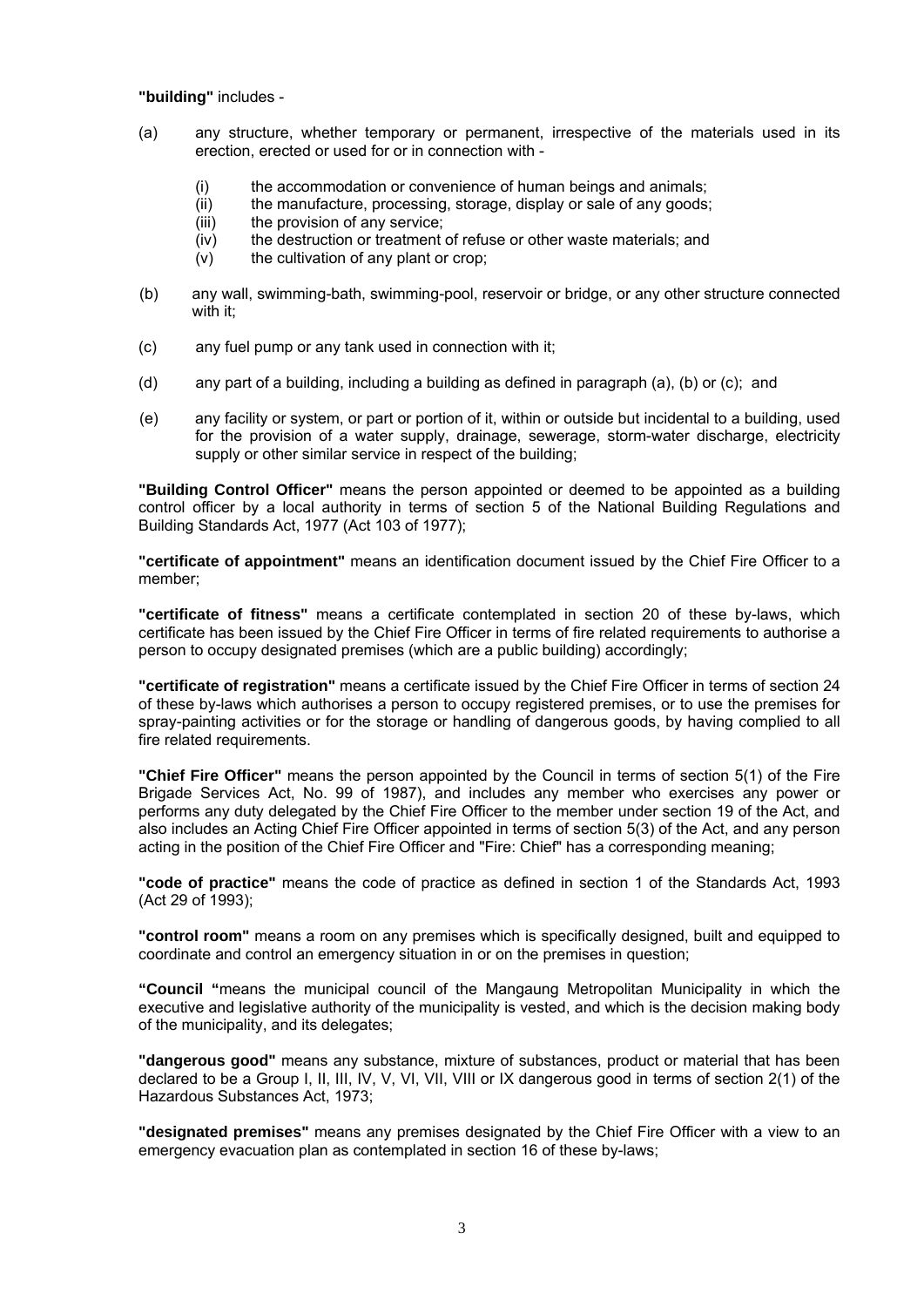**"device"** means any vehicle, mechanical or electrical implement, electrical motor, machine, instrument, apparatus or other implement of which the whole or any part is used or is capable of being used for, in or in connection with the manufacture, treatment, provision, delivery, supply, packaging, labelling, storage, conveyance, loading and unloading, handling, preparation, serving or administering of any grouped dangerous good, and includes any delivery pump, filling device, spray-painting device and mechanical hoist;

**"discharge"** means the ignition or activation of any fireworks whatsoever;

**"distance to be covered"** means the distance that a person would in normal circumstances have to cover to exit a room, measured from the furthest point in the room;

**"dump"**, in relation to a grouped dangerous good, means to deposit, discharge, spill or release that substance (whether or not the substance in question is enclosed in a container), or to have it or permit it to be deposited, discharged, spilled or released, or to deposit, discharge, spill or release it in such a way or place, or under such circumstances or for such a period, or to have it or permit it to be so deposited, discharged, spilled or released in a manner that reasonably indicates the intention to abandon or discard the substance, and "dumping", "spilling" and "spill into" have a corresponding meaning;

**"emergency"** means an incident or eventuality that poses or may pose a serious threat to any person, environment or property, and "emergency situation" has a corresponding meaning;

**"emergency evacuation plan"** means a written procedure and a set of detailed plans as contemplated in Annexure B to these by-laws;

**"emergency route"** means that part of an escape route which provides the occupiers of any building with protection from fire and which leads to an escape door;

**"explosive(s)"** means explosive as defined in the Explosives Act, No. 15 of 2003 and any Regulations promulgated under the Act

**"facility"** means any storage tank, whether above ground or below ground, or any transportable or refillable container that can be used for the keeping of dangerous goods, and includes the fuel tank of a motor vehicle, aircraft, vessel, ship or boat;

**"fire area"** means the area of jurisdiction of the Council in which provision is made for fire protection as defined in SANS 10090;

**"fire-fighting equipment"** means any portable fire extinguisher, mobile fire extinguisher, hose reel or fire hydrant;

**"fire installation"** means any water installation, which conveys water solely for fire fighting;

**"fire risk category"** means a fire area being divided into sub-areas, which fall into one of the following fire-risk categories:

- **Category A**: Central business districts and extensive commercial and industrial areas normally found in cities and large towns (areas where the risk to life and property are likely to be high due to fire occurrence and spread).
- **Category B**: Limited central business districts, smaller commercial or industrial areas normally associated with small towns and decentralized areas of cities and large towns (areas where the risk to life and property is likely to be moderate due to fire occurrence and spread).
- **Category C**: Residential areas of conventional construction.
- **Category D:** Rural risks of limited buildings and remote from urban areas.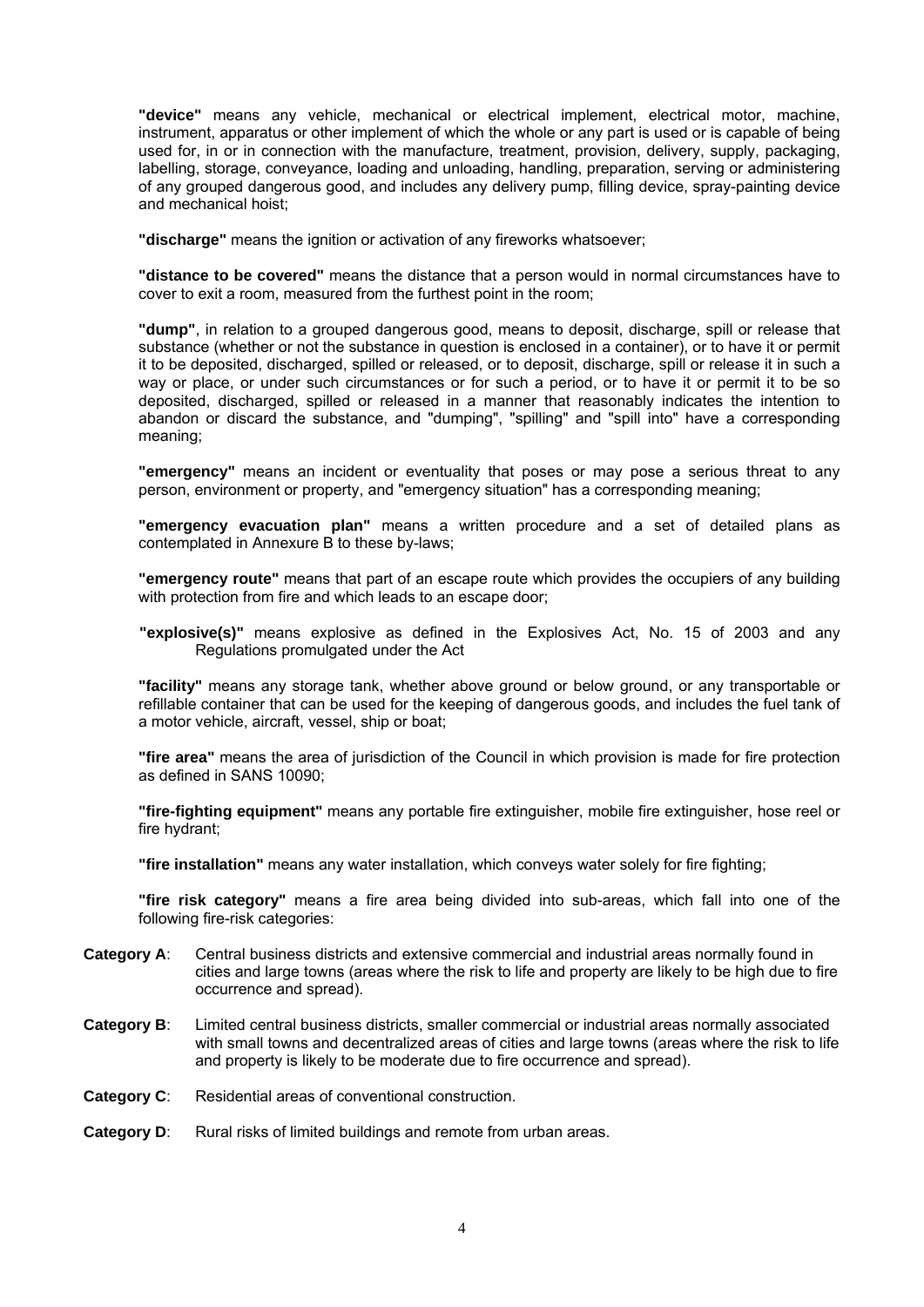**Category E**: Special risks. Individual risks requiring a pre-determined attendance over and above the predominant risk category in an area. Includes large shopping/entertainment centres, informal settlements, harbors, hospitals, prisons, large airport buildings, high-rise buildings and petrochemical plants.

**NOTE:** High-rise buildings, as defined in SANS 10400, are an integral part of central business districts and would therefore be included in Category A. Buildings with major fire safety deficiencies may, however, be classed as special risks.

**"fireworks"** means explosives under Class 7, Division 2, shop goods only, as contemplated in Regulation 9.1 under the Explosives Act, 1956 (Act 26 of 1956);

**"hazardous substance"** means any hazardous substance contemplated in the Hazardous Substances Act, No. 15 of 1973, any regulations made under that Act."

**"liquefied petroleum gas"** means a mixture of light hydrocarbons (predominantly propane, propene, butane, butene) that is gaseous under conditions of ambient temperature and pressure and that is maintained in a liquid state by an increase of pressure or lowering of temperature"

**"member"** means a member of the Service as contemplated in section 6 and 6A(5) of the Fire Brigade Services Act, 1987;

**"municipality"** means the Mangaung Metropolitan Municipality, and when referred to as -

- (a) an entity, means Mangaung Metropolitan Municipality as described in section 2 of the Systems Act; and
- (b) a geographic area, means the municipal area of Mangaung Metropolitan Municipality as determined in terms of the Local Government : Municipal Demarcation Act, 1998 (Act No 27 of 1998)
- ...

**"National Building Regulations"** means the National Building Regulations made in terms of section 17 of the Act and to be read in conjunction with the Building Standard Act 103 of 1977 as amended;

**"occupancy"**, in relation to any public building, means the assembly of people in or on any such premises **"occupier"** means any person who occupies or has control over any premises, ;

**"owner"**, in relation to land or premises, means the registered owner of the land or premises, and includes any person who receives the rental or profit from the land or premises , whether for his/her own account or as an agent and, in relation to a sectional title scheme in terms of the Sectional Titles Act, 1986 (Act 95 of 1986), for the purposes of section 18 of the Fire Brigade Services Act, 1987, the body corporate as contemplated in the Sectional Titles Act, 1986, and, in the case of a deceased or insolvent estate, the executor or the curator respectively;

**"premises"** means land, a building or other construction or structure, or any part of it, and includes -

- (a) a train, boat, ship, aircraft or other vehicle, excluding, where applicable, the fuel tank of any such vehicle; and
- (b) any building or room in which explosives are stored, kept or handled

**"public building"** means any building where people gather to view theatrical and operatic performances, orchestral and choral recitals, and cinematographic screenings, or to attend or participate in indoor sports activities, including any place where people dance or practise or perform any physical activity;

**"public place"** means any path, street, walk-way, side-walk, park, place of rest or other place in which the public has authorised or unimpeded access;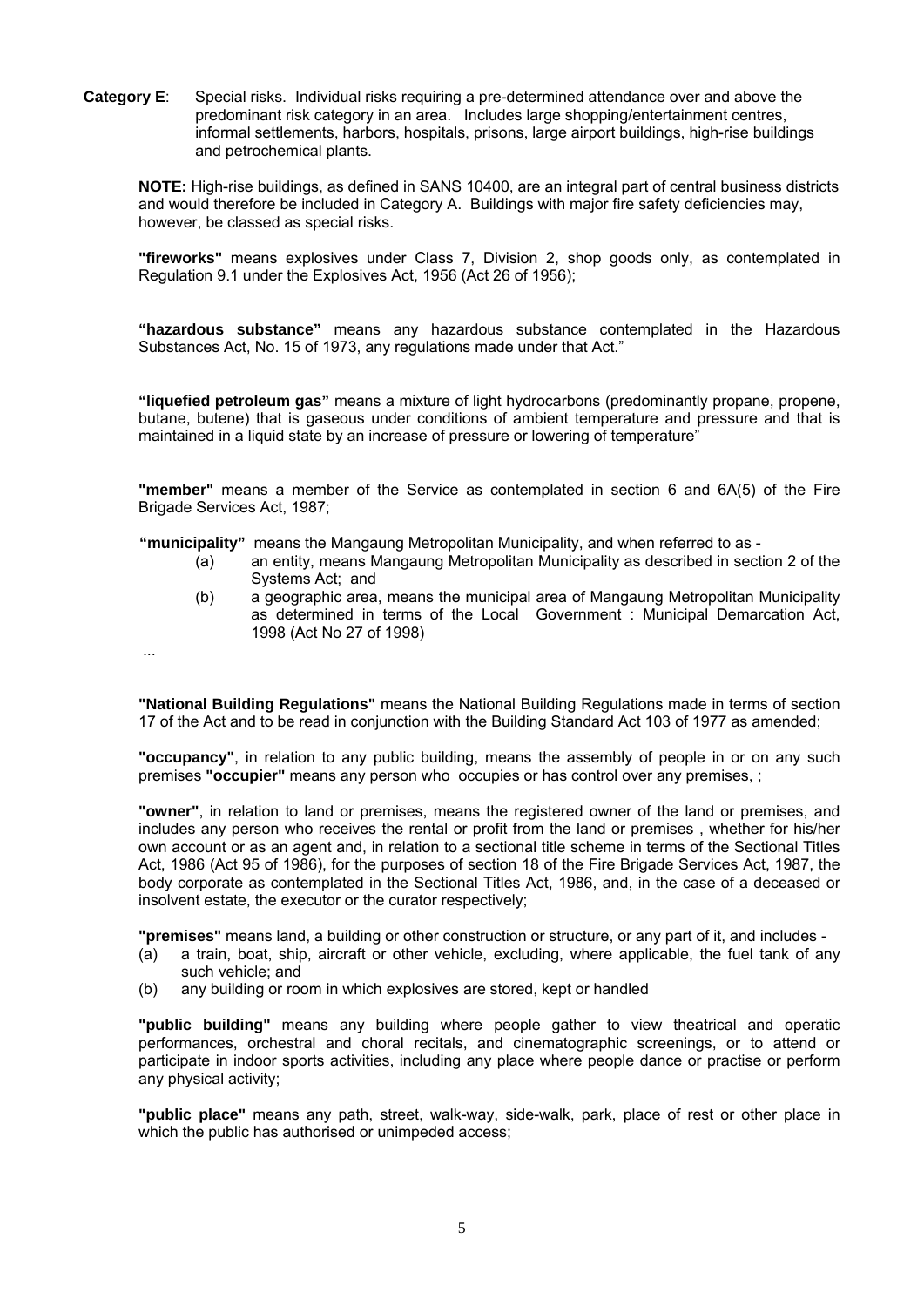**"rational design"** as defined in SANS 10400;

**"Guidelines"** means Guidelines for the provision of Engineering Services and Amenities

**"registered premises"** means any premises in respect of which a certificate of registration has been issued,

**"room"** means any room or other partitioning in a building;

**"SANS"** means the South African National Standards determined and approved by the South African Buro for Standards;

**"Service"** means the Fire Brigade Service established by the Council as contemplated in section 1 of the Fire Brigade Services Act, 1987;

**"spray"** means to spray, coat, plate or epoxy-coat with any hazardous substance and spraying has a similar meaning; **"service installation"** means any automatic extinguishing installation, fire pump connector, fire pump, emergency power and/or standby generator, fire detection system, fire locating system, fire alarm system, emergency lighting system, emergency evacuation communication system, mechanical ventilation system, pressure regulating system, smoke ventilation system, hoists and symbolic safety signs, and includes smoke and fire door assemblies;

**"spraying permit"** means a permit issued by the Chief Fire Officer in terms of section 45(1)(a) of these by-laws;

**"spraying room"** means any room, building or structure that is designed, built, equipped or erected solely for spraying or coating vehicles, parts of vehicles, or any other objects with Group III dangerous goods and/or combinations of Group III dangerous goods, or with any other substance, to form a decorative and/or corrosion resistant layer, or for any purpose incidental thereto, and "spraying booth" and "submersion tank", as well as any related process involving electrolysis, have a corresponding meaning;

**"storeroom"** means a room, which is constructed, equipped and maintained as contemplated in section 43 of these by-laws;

**"storey"** means that part of a building, which is situated between the top of any floor and the top of the floor above it or, if there is no floor above it, that portion between such floor and the ceiling above it (any mezzanine floor, open work floor, catwalk or gallery is regarded as part of the storey in which it is situated): Provided that, in relation to a building -

- (a) the ground storey will be regarded as the storey in which there is an entrance to the building from the level of the adjoining ground or, if there is more than one such storey, the lower or lowest of these storeys;
- (b) a basement will be regarded as any part of the building, which is below the level of the ground storey;
- (c) an upper storey will be regarded as any storey of the building which is above the level of the ground storey; and
- (d) the height, expressed in storeys, will be regarded as that number of storeys which includes all storeys other than a basement;

**"temporary structure"** means any structure that is apparently temporary in nature;

**"vehicle"** includes a semi-trailer or trailer which has at least four wheels with independent axles and suspension systems and can be hitched to a truck-tractor, or any other motor vehicle as contemplated in the National Road Traffic Act, 1996 (Act 93 of 1996),;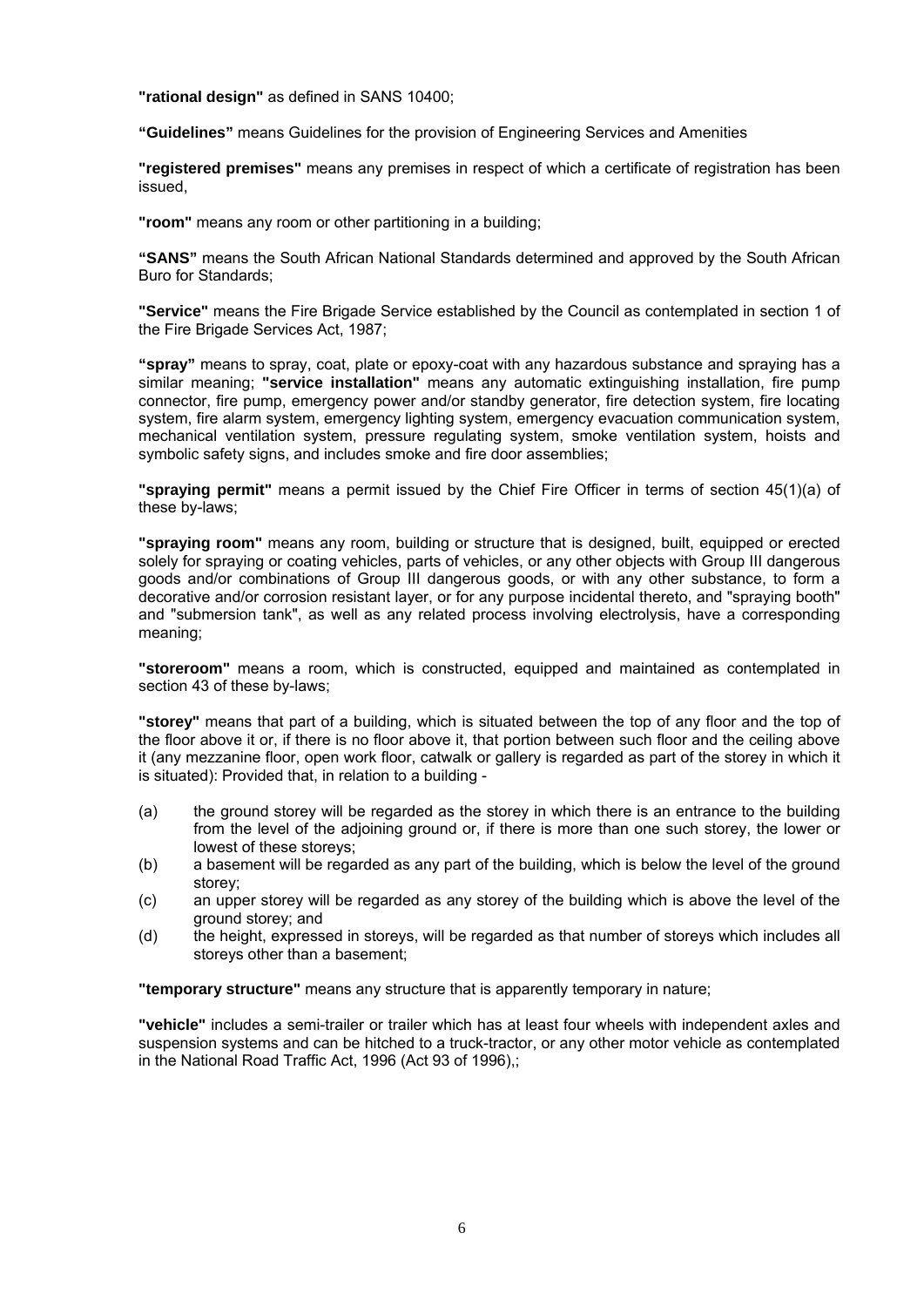## **PART II ADMINISTRATIVE PROVISIONS**

## **ORGANISATION OF THE SERVICE**

- 2. (1) The Council has established a Fire Brigade Service as contemplated in Section 3 of the Act, as amended,
	- (2) The Council maintains the Service within its area, which includes
		- (a) the appointment of a Chief Fire Officer and the necessary members of the Service
		- (b) ensuring that the members and other personnel are properly trained;
		- (c) acquisition of vehicles, machinery, equipment, devices and accessories to ensure that the Service is effective and able to attain its objectives being:
		- (i) preventing the outbreak or spread of a fire;
		- (ii) fighting or extinguishing a fire;
		- (iii) the protection of life or property against a fire or other threatening danger;
		- (iv) the rescue of life or property from a fire or other threatening danger;
		- (v) the performance of any other function connected with any of the matters referred to in subsection 2(c)(i) to (iv).
	- (3) The Chief Fire Officer is in charge of the day to day affairs and operation of the Service.
	- (4) The Council may, in terms of an agreement as contemplated in section 12 of the Act, employ its Service within or outside the municipality, or within or outside the Free State Province, against payment of the tariffs as determined by the Council from time to time, or against payment in terms of or on the conditions contained in the agreement concerned.

## **DRIVING SERVICE VEHICLES**

3. (1) Any member may, with the authority of the Chief Fire Officer, drive a Service vehicle if he or she has the applicable driver's licence for the vehicle in question as required by the National Road Traffic Act, 1996.

## **PRETENDING TO BE A MEMBER**

- 4. (1) No person, except a member, may wear any official clothing, uniform, badge or insignia of the Service except with the permission of the Chief Fire Officer, which permission may be granted for a certain period or purpose;
	- (2) No person may pretend to be a member of the Service;
	- (3) Any person who represents himself or herself as a member must identify himself or herself, if requested to do so by a member, by producing the relevant certificate of appointment.

## **POWERS OF MEMBERS AND DESIGNATED OFFICERS**

- 5. (1) Every member, of the Service, has all the powers provided for in the Act.
	- (2) A designated officer as contemplated in subsection (4)(a) may
		- (a) seize any certificate of fitness, certificate of registration or spraying permit provided for in these by-laws if the conditions of or endorsements in the document are not being complied with, or if the member has reasonable grounds to suspect that unauthorised changes have been made to the document;
		- (b) institute the relevant prosecution in connection with any contravention of this or any other section of these by-laws or have the prosecution instituted, as the case may be; and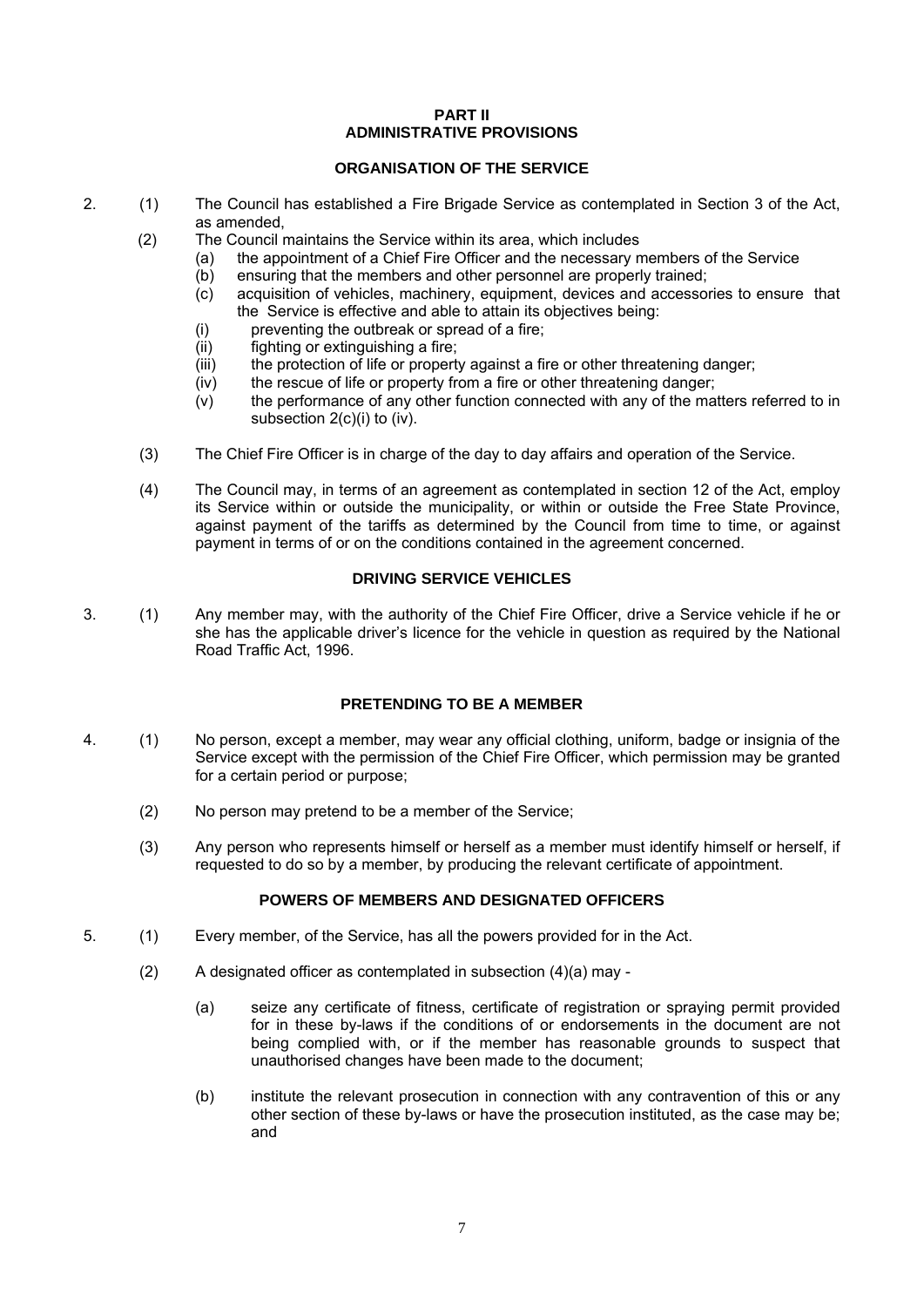(c) seize anything (hereinafter called "an object") on any premises connected with a spraying permit, certificate of registration or certificate of fitness and must remove an object or have an object removed to a place of safe custody: Provided that the seizure does not exempt any person from any other provisions of these by-laws: Provided further that the seizure is made in accordance with the following conditions:

- (i) Official proof of seizure must be issued to the person from whom the object has been seized, together with a description of an object.
- (iii) After a compliance notice issued in terms of the Act or these by-laws has been complied with in full or after a prosecution has been instituted and finalised, as the case may be, an object seized must be released to the person from whose possession it was taken subject to any order of court.
- (3) A designated officer seizing an object in terms of subsection (2) shall not be liable for any damages or loss as stipulated in section 20 of the Act.
- (4) Any member may temporarily close or seal off any building, premises, road, passage or place which he or she deems necessary in the interest of public safety or for effectively fighting a fire or dealing with any other emergency that may give rise to a fire, explosion or other threat to life or limb, and the member may remove, using no more force than is reasonably necessary, any person who refuses to leave the building, premises, road, passage or place after having been requested by the member to do so.
- (5) (a) Designated officers must be appointed as peace officers and designated as such.
	- (b) All designated officers have the power
		- (i) in terms of the provisions of section 56, read with section 57, of the Criminal Procedure Act, 1977 (Act 51 of 1977), to issue summons;
		- (ii) in terms of the provisions of section 341 of the Criminal Procedure Act, 1977, to issue notices;
		- (iii) in terms of the provisions of section 44 of the Criminal Procedure Act, 1977, to issue a warrant of arrest;
		- (iv) in terms of the provisions of section 41 of the Criminal Procedure Act, 1977, to request certain persons for their names and addresses and to arrest persons without a warrant of arrest if duly authorised to do so; and
		- (v) in terms of the provisions of section 54 of the Criminal Procedure Act, 1977, to serve summons in order to secure the attendance of the accused in a magistrate's court.

#### **MAKING SERVICE EQUIPMENT AND STAFF AVAILABLE**

- 6. (1) At the discretion of the Chief Fire Officer, the Service may, at the request of any body or person and at the tariffs determined by the Council from time to time, use any equipment or staff at its disposal to provide any service in connection with the objectives of the Service.
	- (2) The said equipment or staff may be withdrawn summarily if the equipment or staff is required elsewhere for or in connection with an emergency situation.

## **PART III**

#### **FIRE PROTECTION AND FIRE-FIGHTING**

## **COMBUSTIBLE MATERIALS AND REFUSE**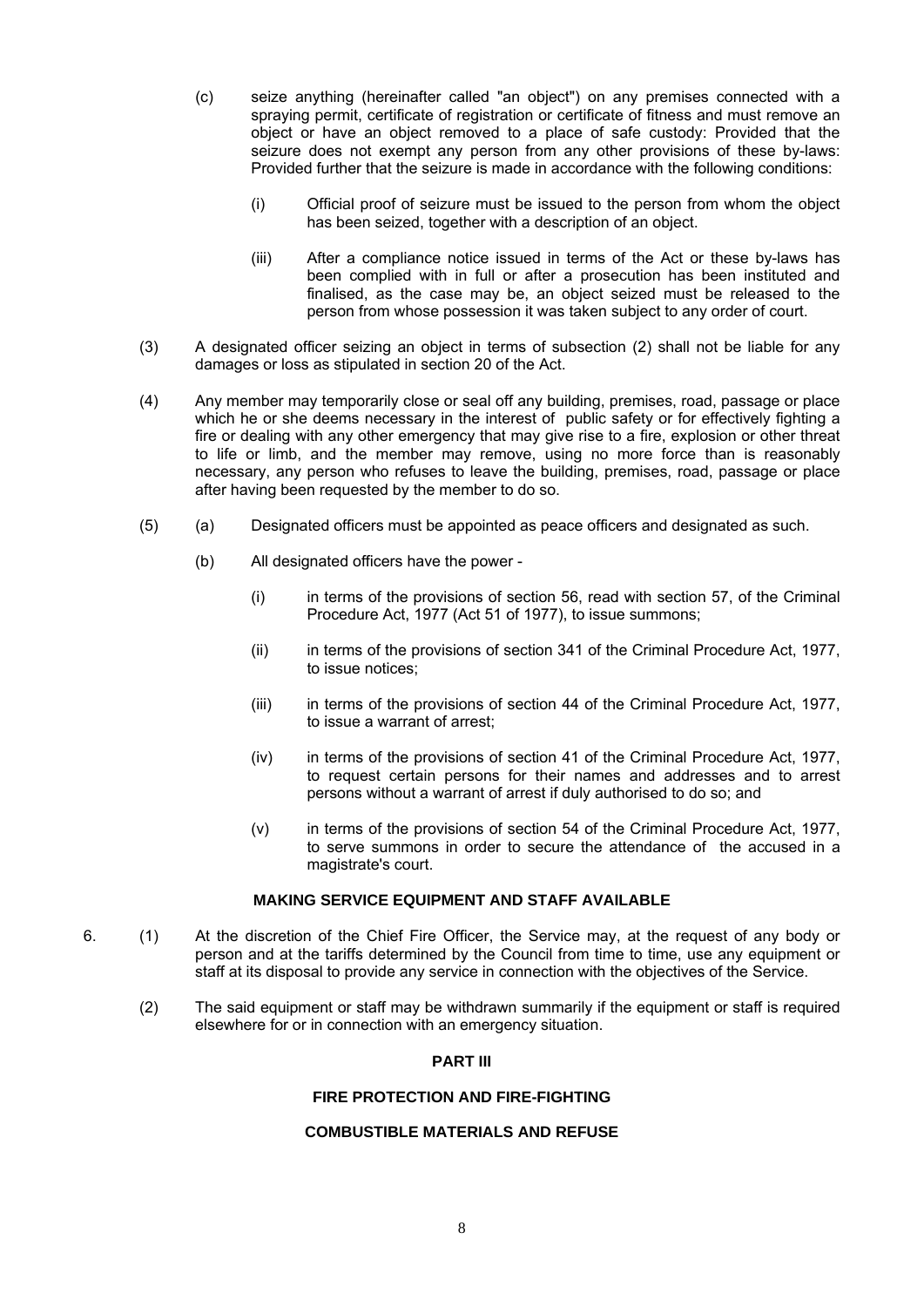- 7. (1) No person may store any combustible materials of whatever nature, or have them stored or permit them to be stored in such a manner, position and quantity as to likely pose a fire hazard.
	- (2) No person may allow grass, weeds, reeds, shrubs, trees or any like vegetation to become overgrown on premises to such an extent that it may pose a fire hazard or a probable fire hazard on such premises or to any adjacent premises or any other person's property.
	- (3) A designated officer may, arising from a condition referred to in this section, serve on the occupier of the premises a compliance notice to rectify the condition.
	- (4) Failure to comply with a compliance notice issued in terms of subsection (3) shall constitute a contravention of these by-laws.

#### **MAKING FIRES**

- 8. (1) No person may, subject to the provisions of the Veld and Forest Fire Act, 1998 (Act 101 of 1998) within the Municipality, make an open, uncontrollable or unattended fire or permit a fire to be made in such a place or in such a manner as to pose a real or potentially real threat to any human being, animal, building, premises or other property: Provided that this prohibition is not applicable to -
	- (a) a fire in a purpose-built stove, fireplace or hearth, which is an integral part of a structure;
	- (b) a fire for preparing food on private premises or premises set aside for that purpose; and
	- (c) a device for preparing food which device is heated by means of electricity or liquefied petroleum gas and is positioned in such a way that the device poses no threat to life or property on any premises.
	- (2) No person may burn any refuse, wood, straw or other combustible materials or have them burnt or permit them to be burnt within the municipality, subject to the provisions of subsection (1).

## **INSPECTION OF PROPERTIES AND INSTRUCTIONS TO OCCUPIERS**

- 9. (1) Any designated officer contemplated in section 5 of these by-laws may, in executing all powers delegated in terms of relevant and applicable legislation, enter any premises at any reasonable time to conduct inspections to determine whether there is any fire, emergency, dangerous goods or other hazard on the premises.
	- (2) A designated officer may, arising from a condition referred to in subsection (1), serve on the occupier of the premises or any other premises a compliance notice to rectify the condition on the premises.
	- (3) The Chief Fire Officer may after receipt of a written application to do so, amend the stipulations of a compliance notice issued in terms of this section.

## **ACCESSIBILITY OF FIRE-FIGHTING EQUIPMENT AND FIRE FIGHTING INSTALLATIONS**

- 10. (1) Fire-fighting equipment and fire fighting installations must be installed in such a manner so that it is readily accessible at all times.
	- (2) Any person who, in whatever way, causes or permits fire-fighting equipment or fire fighting installations not to be readily accessible is guilty of an offence.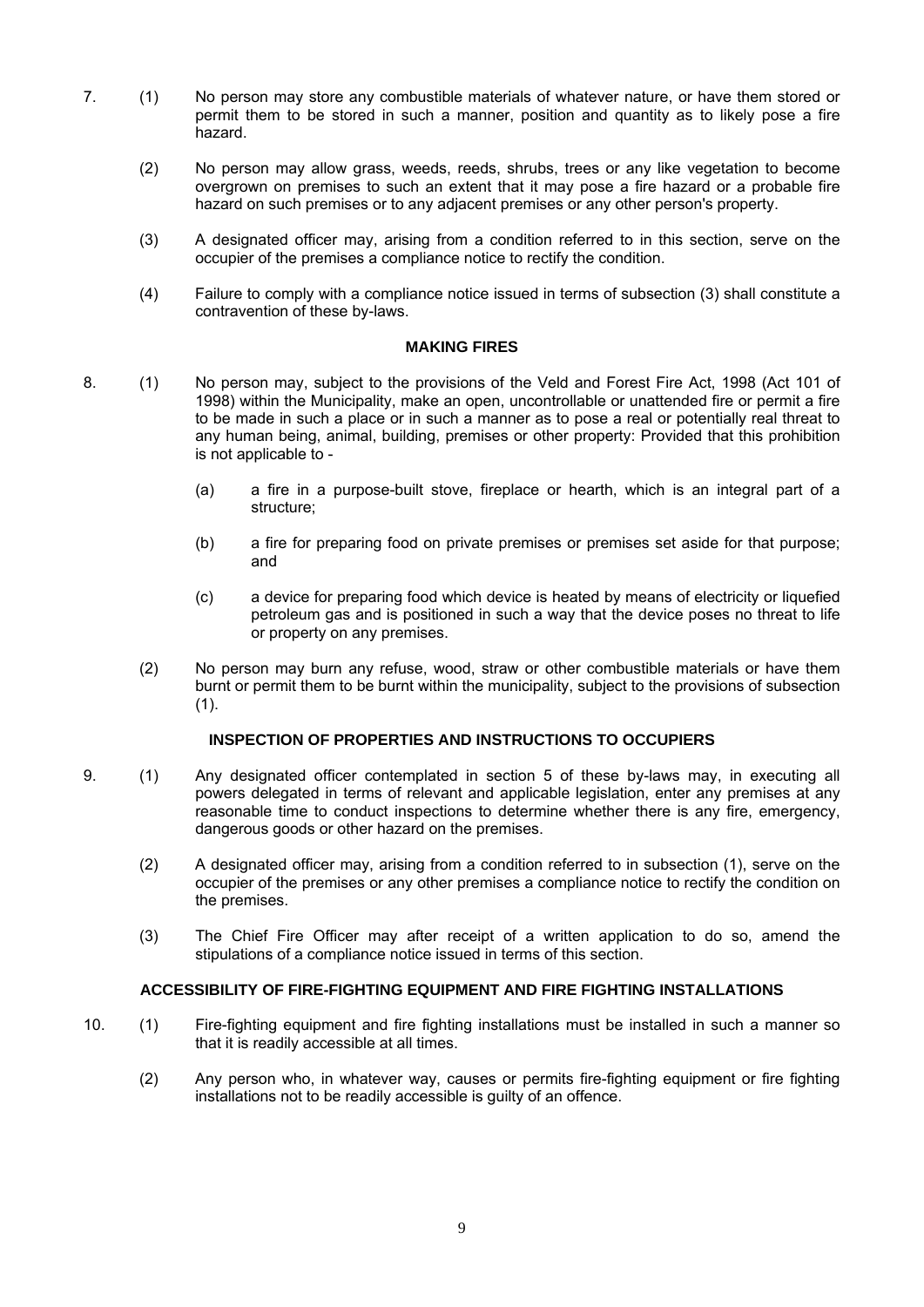## **FIRE PROTECTION REQUIREMENTS FOR PREMISES**

- 11. (1) If any superfluous water unavoidably spills into or is collected in a basement for whatever reason during fire extinguishing activities, adequate means must be provided to convey the water so spilled or collected to a stormwater drain
	- (2) No high- or low-voltage transformer room(s) in any building may be situated on any level other than the ground level: Provided that -
		- (a) the access to the transformer room(s) is situated on the outside of the building; and
		- (b) provision is made for adequate access to the transformer room(s) for fire-fighting activities or maintenance.
	- (3) Whenever an approved sprinkler system is required the sprinkler system must be planned, designed and installed in accordance with SANS 10287 for automatic sprinkler installations and to the satisfaction of the Chief Fire Officer.
	- (4) Any person who fails to comply with any of the provisions of subsections (1) (2) or (3) where the provisions relate to fire protection matters, is guilty of a contravention of these by-laws.

## **ACCESS FOR FIRE-FIGHTING AND RESCUE PURPOSES**

- 12. All premises in the Municipality must be planned, designed and constructed so as to ensure that
	- (1) if a building does not front onto a street, an access road is provided, the dimensions and carrying capacity of which must be suitable for the fire engines used by the Service with specific reference to the length, width and tonnage of the fire engines: Provided that the dimensions must be equal to the largest fire engine that is likely to be used on the premises in question; and
	- (2) whenever any entrance arch spans a driveway to a premises, the dimensions of the opening of the arch must be at least 3,5m wide and 4,2m high and there must be nothing causing an obstruction of the opening: Provided that if the dimensions of the entrance arch are less, another access or service gate to the premises must be provided, which access or gate is capable of being opened to 3, 5 m.

## **UPKEEP AND MAINTENANCE OF FIRE-FIGHTING EQUIPMENT AND FIRE FIGHTING INSTALLATIONS**

- 13. (1) The owner of any premises must ensure that
	- (a) all fire-fighting equipment and fire fighting installations that have been provided or installed on or in connection with the premises are maintained in a good working condition by a competent person or firm approved by the SABS as contemplated in SANS 1475 and registered in terms of SANS 1475;
	- (b) portable and mobile fire extinguishers and hose reels are serviced and maintained in accordance with the provisions of SANS 10105 and SANS 1475;
	- (c) fire fighting installations are inspected and serviced by a registered person in accordance with the specifications of the manufacturers of the installations.
	- (2) Any person who inspects, services, renews, replaces or repairs any fire fighting installation must -
		- (a) on completing the work, certify that the fire fighting installation is fully functional; and
		- (b) notify the Chief Fire Officer immediately in writing if he finds that the fire fighting installation cannot, for whatever reason, be readily repaired to its functional state.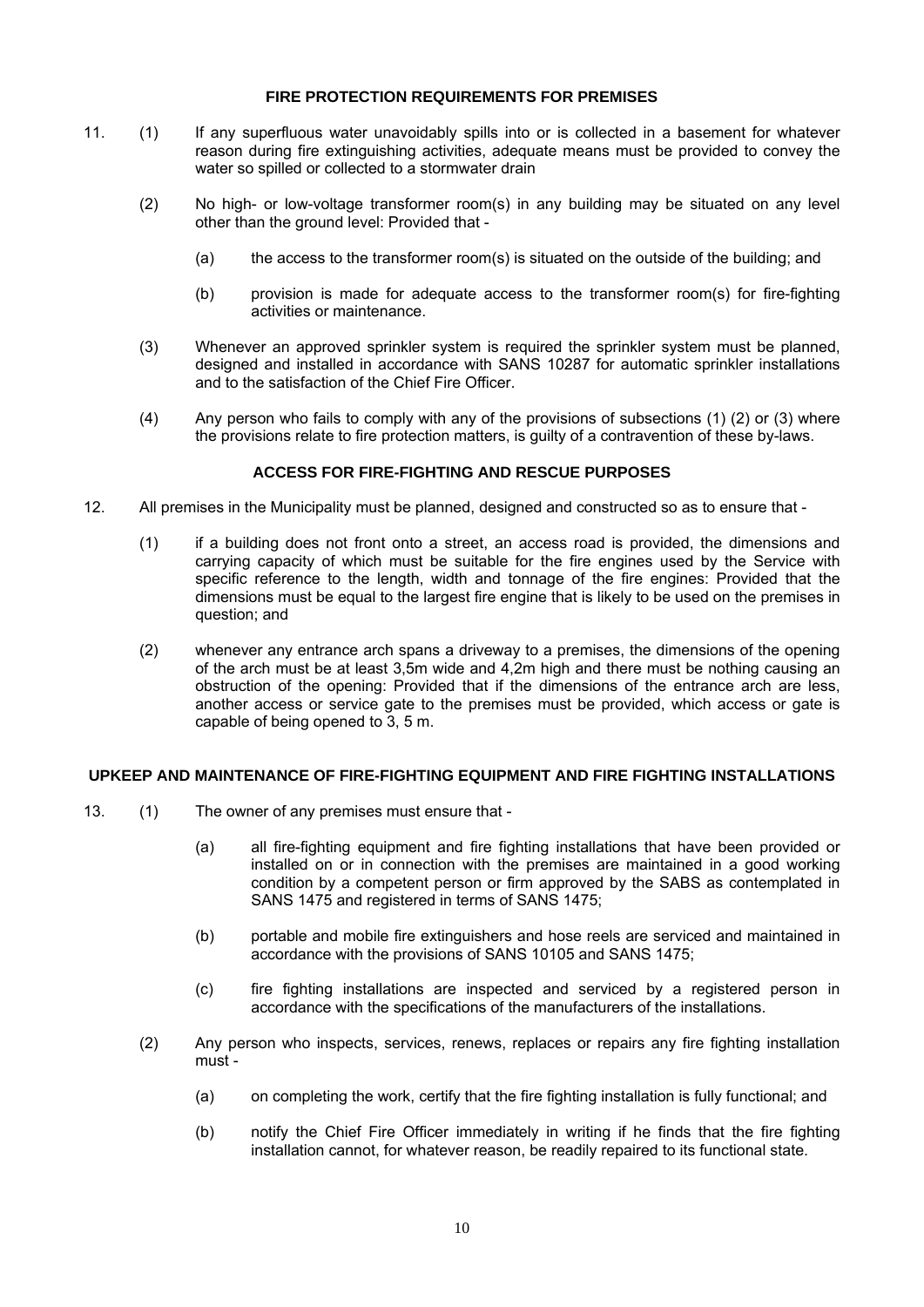(3) The owner of any premises must keep a comprehensive service record of all fire-fighting equipment and fire fighting installations on his premises and submit the record to the Chief Fire Officer upon request by a designated officer.

## **EXTRACTOR FAN SYSTEMS**

- 14. (1) Extractor fan systems and related ducts or similar chimney systems must be designed and installed in such a manner as to grant adequate access (that is clearly marked) for troublefree inspection and maintenance of and repairs to the relevant mechanisms.
	- (2) Every filter, damper, screen or conduit that forms an integral part of a system referred to in subsection (1) must be regularly cleaned, maintained and checked to ensure that fatty residues or any other combustible residues do not accumulate.
	- (3) The conduit and outlet of any system referred to in subsection (1) must be installed so as not to pose a fire hazard or probable fire hazard to any premises or property.

## **RATIONAL DESIGNS**

- 15. (1) The construction, design and/or erection of
	- (a) hangars;
	- (b) helipads;
	- (c) grain silos;
	- (d) atriums;
	- (e) air traffic control towers; and
	- (f) any other structure or building identified at the discretion of the Chief Fire Officer,

in the municipality, must comply with an acceptable rational design, submitted to and approved by the Chief Fire Officer, which meets all the applicable requirements of Regulation T1(1) of the National Building Regulations.

- (2) Subject to the provisions of subsection (1), provision must also be made, in the case of hangars or helipads, for -
	- (a) the drainage of any liquid from the floor of the hangar or helipad and/or approach to the hangar;
	- (b) the channelling of any liquid to a drainage area, which is effectively connected to a separator well;
	- (c) the prevention of any liquid from spreading from the floor of the hangar or helipad to any rooms, adjacent buildings or to the outside of the hangar; and
	- (d) earthing devices for discharging static electricity.

#### **EMERGENCY EVACUATION PLANS**

- 16. (1) The owner or occupier of designated premises must
	- (a) within 30 days after the premises have been designated by the Chief Fire Officer, prepare a comprehensive emergency evacuation plan for the premises, in triplicate, and must have it ready for inspection and approval by the Chief Fire Officer, which plan must be in accordance with the guidelines prescribed in Annexure B to these by-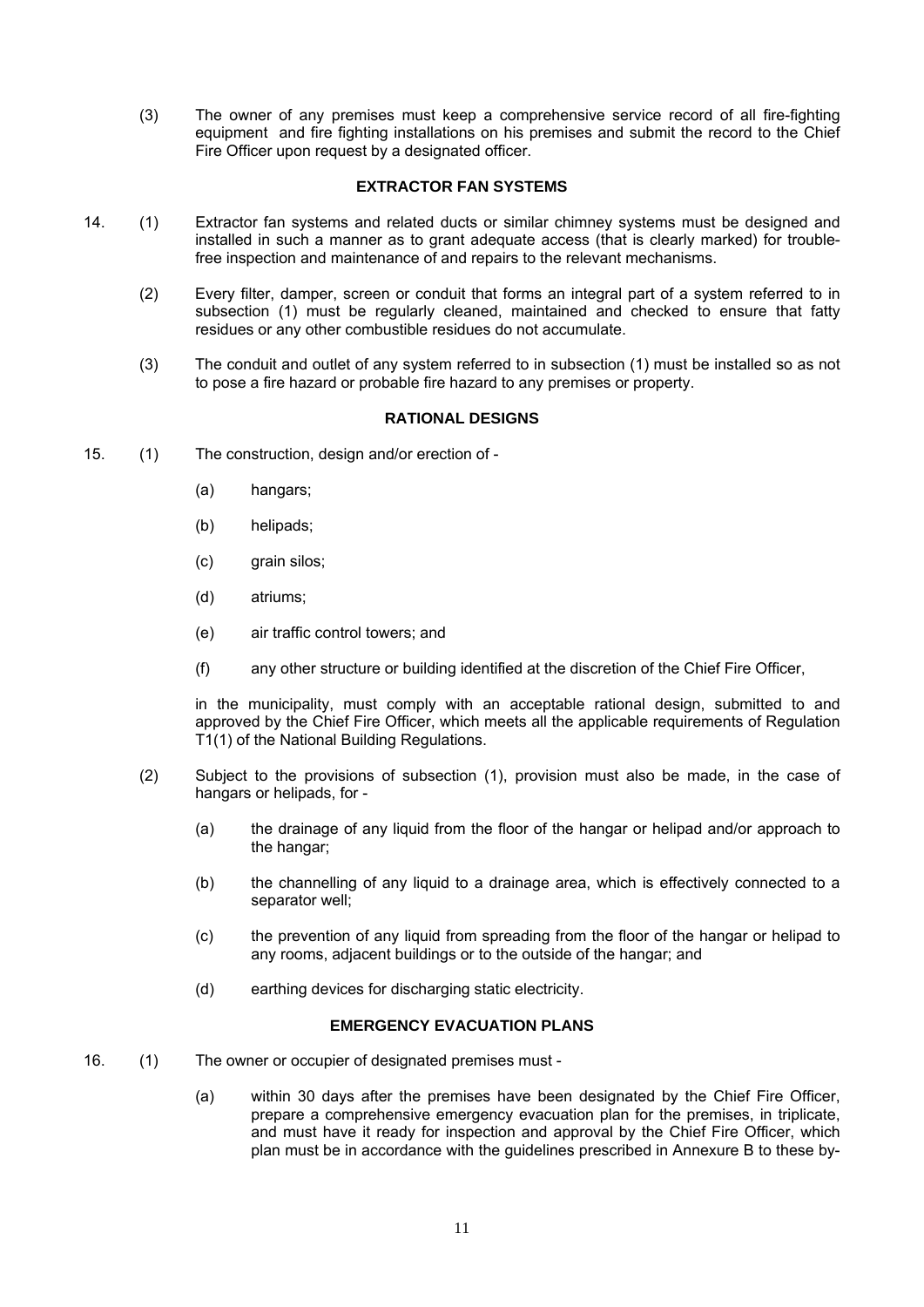laws;

- (b) constitute an internal emergency committee from among the internal staff and occupiers to assist with the planning and organisation of a fire protection programme, which programme includes regular, scheduled fire evacuation drills on the premises;
- (c) ensure that
	- (i) the emergency evacuation plan is revised and updated whenever the floor layout changes or whenever the Chief Fire Officer requires revision or updating, but in any case at least every twelve months;
	- (ii) updated records of revised emergency evacuation plans, fire protection programmes, evacuation drills and related documents are kept and maintained at all times; and
	- (iii) the emergency evacuation plan and relevant documents are at all times available in a control room for inspection by the Chief Fire Officer; and
- (d) identify a predetermined place of safety outside, but in the vicinity of, the designated premises, where occupiers may gather during an emergency situation for the purpose of compiling a list of survivors.
- (e) An EEP (Emergency Evacuation Plan) box, as described in Annexure C shall be installed in a prominent position at the main entrance of the premises.
- (2) The Chief Fire Officer may from time to time
	- (a) provide directives for updating or amending an emergency evacuation plan;
	- (b) instruct the owner or occupier of designated premises in writing to implement such fire protection programmes that, in the opinion of the Chief Fire Officer, are necessary to ensure the safety of the occupiers of the designated premises; and
	- (c) require the owner or occupier of designated premises to furnish the Chief Fire Officer with a certified copy of any emergency evacuation plan and relevant documents on such day and at such time and place as the Chief Fire Officer may determine.
- (3) The Chief Fire Officer may by written notice issued to the owner or occupier designate any premises as premises requiring an emergency evacuation plan.
- (4) Any person who fails to comply with the provisions of this section is guilty of an offence.

## **CERTIFICATES OF FITNESS FOR ALL PUBLIC BUILDINGS**

- 17. (1) The owner of any public building, or of any temporary structure which is erected or intended for holding public gatherings, must apply in writing to the Chief Fire Officer for the issuing of a certificate of fitness for every type of gathering or for the proceedings envisaged in the premises or structure, and must pay the fees, as determined by the Council from time to time, when submitting the application form as indicated in Annexure A to these by-laws.
	- (2) No certificate of fitness will be issued for a public building unless all the relevant provisions of these by-laws have been complied with.
	- (3) A certificate of fitness issued to the owner of a public building will be endorsed with the following information, where applicable:
		- (a) The trade name and street address of each occupier
		- (b) The type of activity of each occupier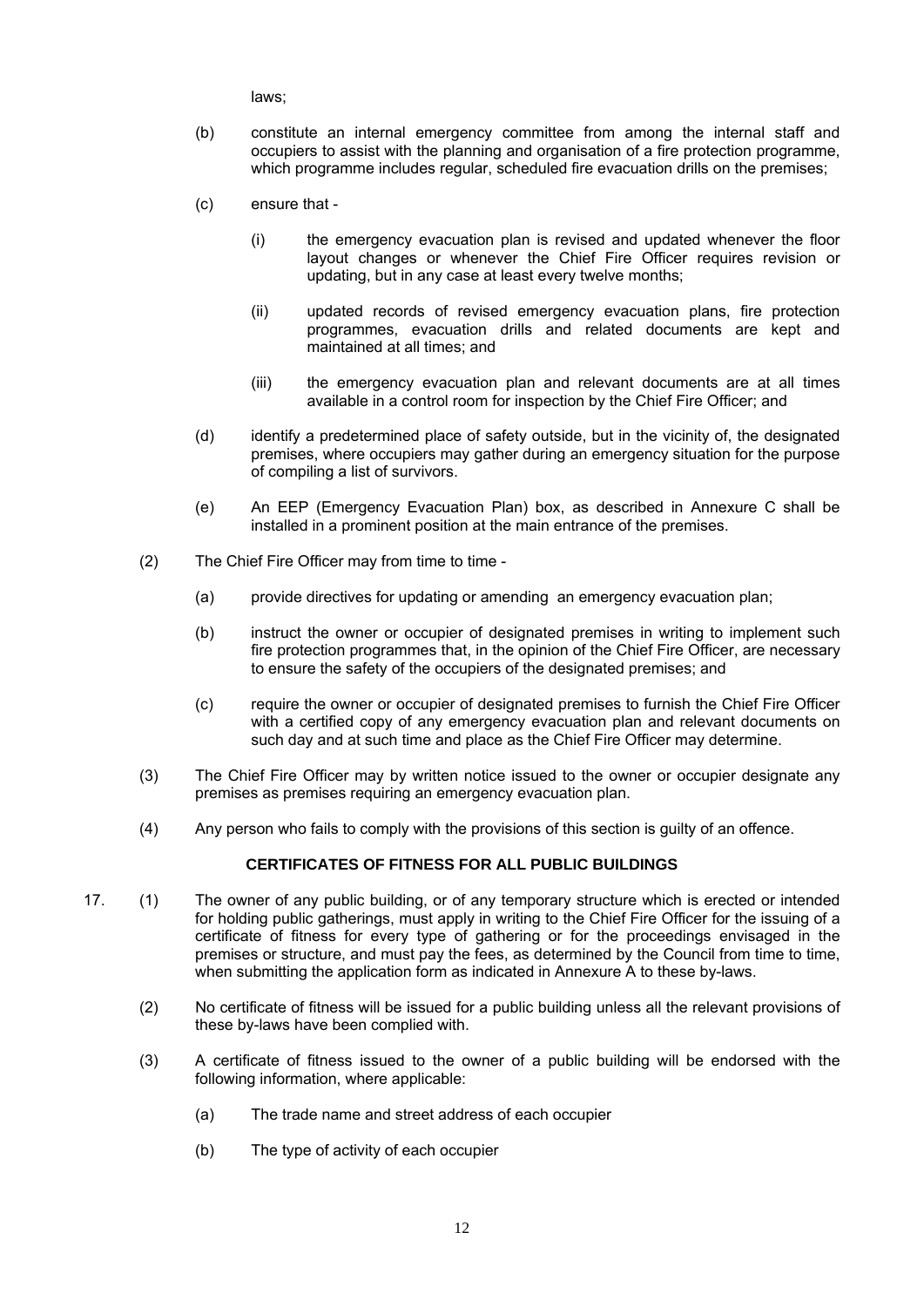- (c) The name of the persons on the executive
- (d) The permissible number of people in proportion to the usable floor area
- (e) The number of escape doors and their widths
- (f) A cancellation clause in the event of any applicable provision of these by-laws being disregarded
- (g) An obligation on the part of the holder of the certificate to
	- (i) display the certificate prominently on the premises at all times; and
	- (ii) maintain the certificate in a legible condition at all times
- (h) A date, year and serial number
- (i) The date of expiry of the certificate.
- (4) A certificate of fitness is not required for a public building, which has been legally erected on commencement of these by-laws.
- (5) If the trade name of a public building changes, the holder of the certificate of fitness must ensure that the change is brought to the attention of the Chief Fire Officer immediately and in writing.
- (6) No certificate of fitness will be issued or renewed, as the case may be, unless and until the Council
	- (a) is in possession of a set of plans referred to in section 11 of these by-laws and approved by the Chief Fire Officer; and
	- (b) has received the prescribed application form identified in Annexure A to these bylaws, which form has been completed in full and correctly.
- (7) The holder of a certificate of fitness must ensure that he or she is at all times in possession of a valid certificate of fitness.
- (8) (a) Any expansion or removal of or change in anything relating to or in connection with premises for which a certificate of fitness has been issued will result *ipso facto* in the cancellation of the certificate of fitness, including any other authorisation granted in terms of these by-laws.
	- (b) The provisions of this subsection are not applicable to any action which results in the temporary removal of something for the purpose of effecting repairs or replacements in respect of the premises.
- (9) The owner must submit, on or before the first working day of the month in which the permit expires of each year, together with the prescribed fees as determined by the Council from time to time, an application for the renewal of the certificate of fitness to the Chief Fire Officer on the prescribed form: Provided that if the Chief Fire Officer for some reason requires plans of the premises in question for the purposes of the renewal application, the plans must accompany the application.
- (10) Any person who fails to comply with the provisions of this section or who alters or attempts to alter a certificate of fitness, or knowingly allows the certificate to be altered, is guilty of an offence.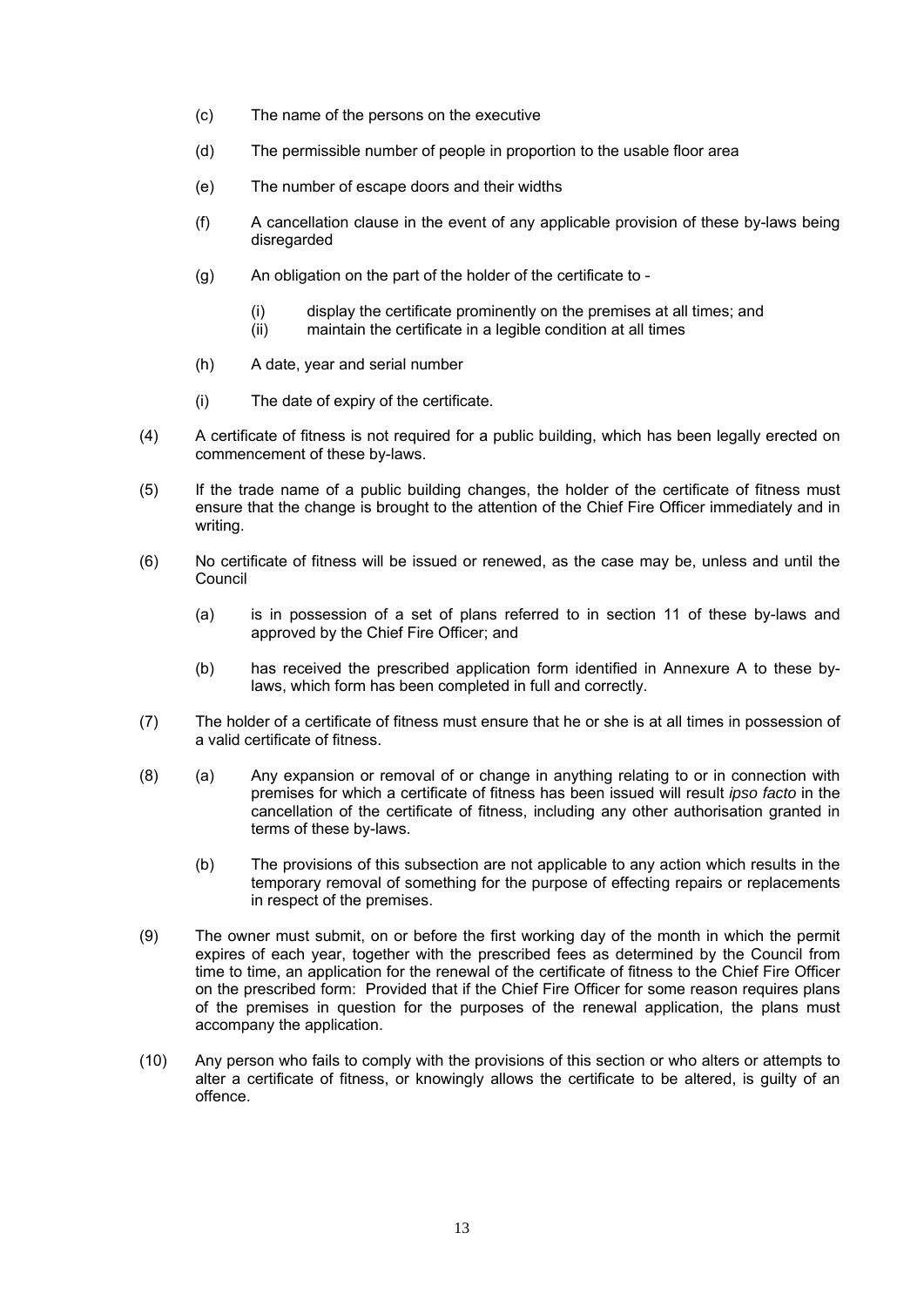## **WATER SUPPLY FOR FIRE-FIGHTING**

- 18. (1) Every person who develops or redevelops a township must:
	- (a) design and develop that township with a sufficient water supply for purposes of fire fighting by members of the Service as specified in: (i) SANS 10090 (Community Protection against Fire); and
		- (ii) the Guidelines
	- (b) plot the position of all fire hydrants on a plan for operational use by the Service;
	- (c) space all fire hydrants in accordance with SANS 10090 (Community Protection Against Fire), SANS 11200 and the Guidelines's specifications
	- (d) in the event that any risk area is developed or redeveloped in such a manner that the risk area falls into a higher risk category, adapt the water reticulation in accordance with the stipulations of subparagraphs (a) to (c) without delay,
	- (2) No person may obtain a water connection to the water reticulation system of the Council unless fire protection plans for the premises, as contemplated in Regulation A9 of the National Building Regulations, have been approved by the Chief Fire Officer.
	- (3) Every person or owner of premises who requires a water connection to the water reticulation system of the Council must-
		- (a) if the premises are protected by a sprinkler installation, ensure that
			- i. the connection is calculated and designed for each sprinkler installation in accordance with a rational design as contemplated in the National Building Regulations and Building Standards Act, and
			- ii. the size, delivery pressure and flow of the water connection is calculated in advance by the responsible engineer;
		- (b) if the Chief Fire Officer requires a larger water connection for the premises to ensure that fire-fighting equipment functions in accordance with the appropriate design requirements as set out in Part W of SANS 10400, the owner of the premises must provide the larger water connection ; and
		- (c) ensure the size, work pressure and delivery flow of any water supply, excluding a water supply as contemplated in subsection (5)(a), must be calculated and designed according to the provisions of Part W of SANS 10400 and SANS 10252, Part 1.

## **REGISTRATION APPLICATIONS FOR EXISTING PREMISES**

19. If an owner rebuilds, alters, extends or changes the floor layout of an existing building that has been legally erected and used, or if ownership or control of the premises changes, no existing certificate of fitness, certificate of registration or spraying permit, as prescribed in Annexure A to these by-laws, will be renewed, unless and until all the appropriate provisions of these by-laws regarding an original application have been complied with.

#### **PART IV DANGEROUS GOODS**

## **APPLICATION FOR APPROVAL OF PLANS**

20. (1) Subject to the provisions of the National Building Regulations and Building Standards Act, 1977 and the provisions of the Major Hazard Installation Regulations, every owner of premises on which there is a building in respect of which a floor layout change, addition, alteration, upgrading and, or renovation is envisaged, or the owner of premises on which bulk, above-ground and underground installations and any other structures are to be erected for the use, storage or handling of dangerous goods or erected in connection with such use, storage or handling, must submit plans in triplicate to the Council on the prescribed form obtainable from the office of the Building Control Officer.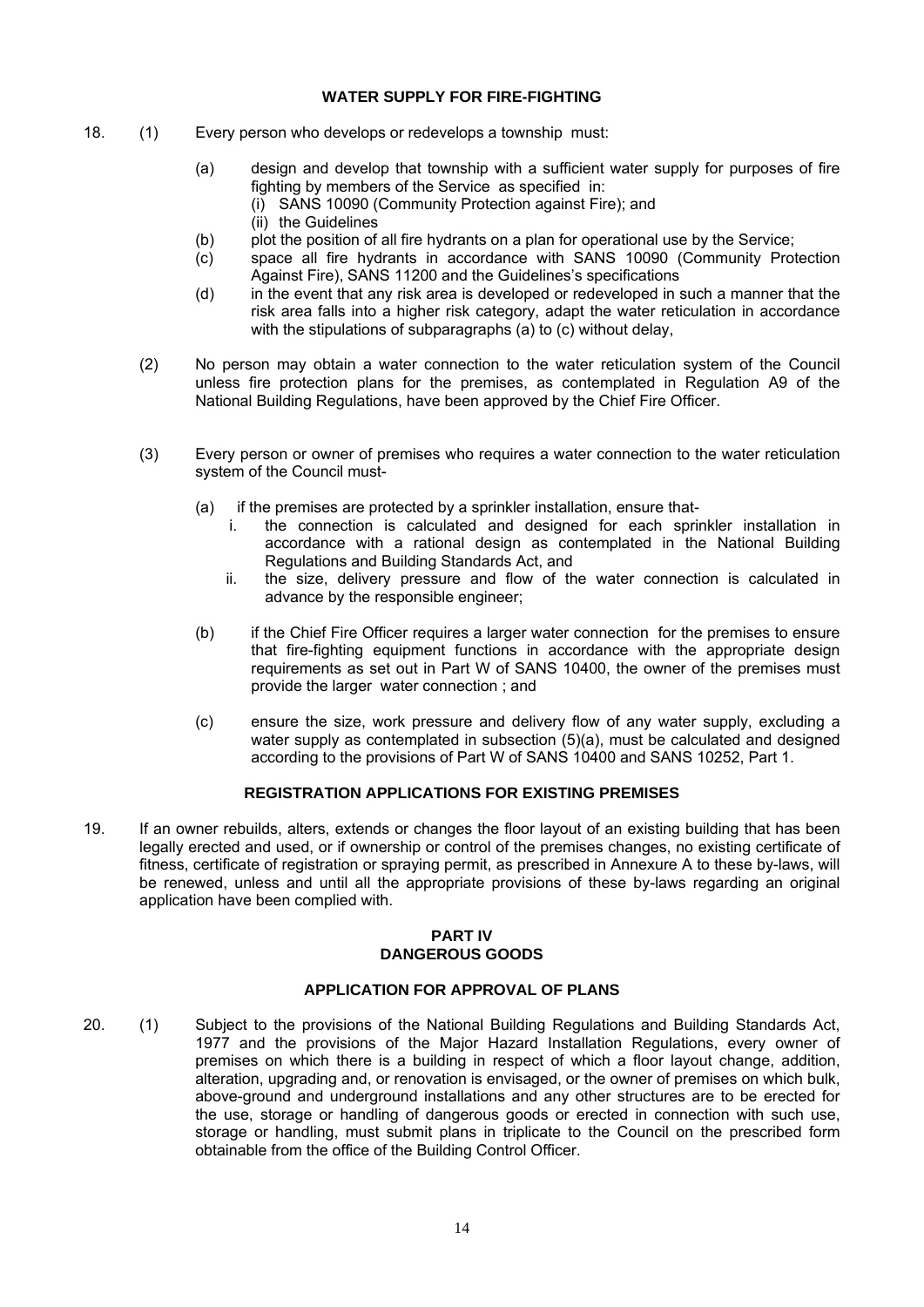- (2) No construction work may be started on any premises unless the building contractor is in possession of the relevant plans that have been officially certified as recommended for approval by the Chief Fire Officer and approved by the Council. For the duration of construction work on the premises the plans in question must be available for inspection by the Chief Fire Officer.
- (3) An MSDS (Material Safety Data Sheet) box, as described in Annexure C shall be installed in a prominent place at the main entrance of the premises.
- (4) Any owner of premises who fails to comply with the provisions of this section or any person who on behalf of the owner is involved in any activity contemplated in this section and fails to comply with the provisions of this section is guilty of an offence.

## **ISSUING OF CERTIFICATES OF REGISTRATION**

21. (1) No person may on any premises use, handle or store quantities of dangerous goods in excess of the quantities referred to below or permit them to be used, handled or stored, unless and until the person is in possession of a certificate of registration as provided for in Annexure A to these by-laws and issued in respect of the specific quantities and appropriate devices on approved premises: Provided that if only one of the groupings referred to below is present on the premises and the applicable maximum permissible quantity is not exceeded, the provisions of this section are not applicable:

**Group I: Explosives**

|                   | Fireworks |                                                        |              | No exemption                                  |              |  |     |
|-------------------|-----------|--------------------------------------------------------|--------------|-----------------------------------------------|--------------|--|-----|
| Group II:         | Gases     |                                                        |              |                                               |              |  |     |
|                   | 2.1       | Flammable gases                                        |              | Total cylinder<br>exceed 100kg                | capacity may |  | not |
|                   | 2.2       | Non-flammable gases                                    |              | Total cylinder<br>exceed 333 kg               | capacity may |  | not |
|                   | 2.3       | Toxic gases                                            |              | No exemption                                  |              |  |     |
| <b>Group III:</b> |           | <b>Flammable liquids</b>                               |              |                                               |              |  |     |
|                   | 3.1       | With flash points<br>$>18$ °C                          |              | Total quantity may not<br>exceed 100 l        |              |  |     |
|                   | 3.2       | With flash points $> 18 °C$<br>but $<$ 23 $^{\circ}$ C |              | Total quantity may not<br>exceed $420$ $\ell$ |              |  |     |
|                   | 3.3       | With flash points $> 23$ °C<br>but < $61 °C$           |              | Total quantity may not<br>exceed 1 100 l      |              |  |     |
|                   | 3.4       | With flash points $> 61$ °C<br>< 100 °C<br>but         |              | Total quantity may not<br>exceed $1100 \ell$  |              |  |     |
| <b>Group IV:</b>  |           | <b>Flammable solids</b>                                |              |                                               |              |  |     |
|                   | 4.1       | Flammable solids                                       |              | Total quantity may not exceed 250 kg          |              |  |     |
|                   | 4.2       | Pyrophoric substances No exemption                     |              |                                               |              |  |     |
|                   | 4.3       | Water-reactive<br>substances                           | No exemption |                                               |              |  |     |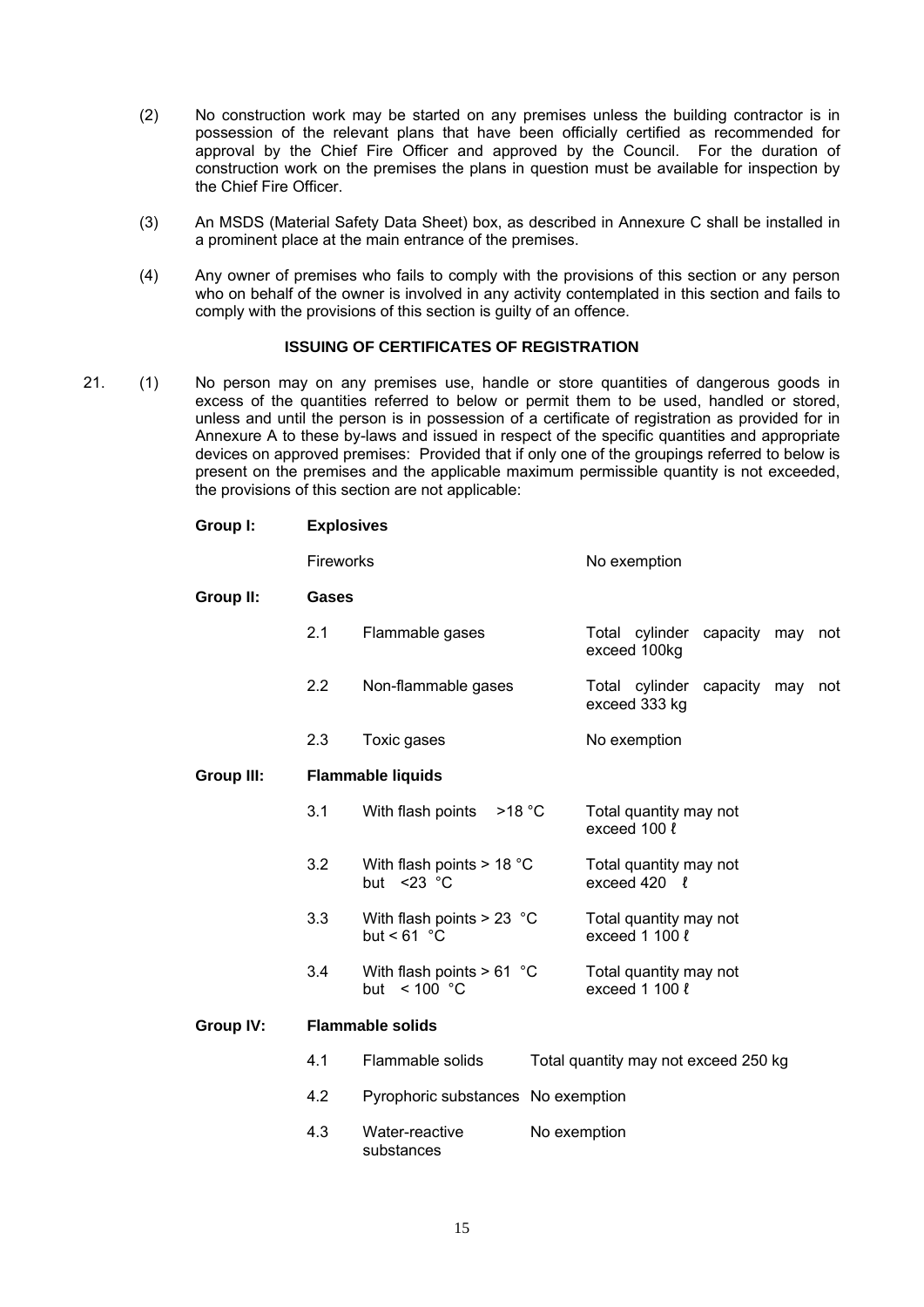| Group V:           | Oxidising agents and organic peroxides |                                             |              |                                                              |  |
|--------------------|----------------------------------------|---------------------------------------------|--------------|--------------------------------------------------------------|--|
|                    | 5.1                                    | Oxidising agents                            |              | Total quantity may not exceed 200 kg                         |  |
|                    | 5.2                                    | Group I organic                             |              | No exemption peroxides in packets                            |  |
|                    | 5.3                                    | Group II organic                            |              | Total quantity may not peroxides in packets<br>exceed 200 kg |  |
| <b>Group VI:</b>   |                                        | <b>Toxic/infective substances</b>           |              |                                                              |  |
|                    | 6.1                                    | Group I toxic substances<br>in packets      |              | Total quantity may not<br>exceed 5 kg                        |  |
|                    | 6.2                                    | Group II toxic substances<br>in packets     |              | Total quantity may not<br>exceed 50 kg                       |  |
|                    | 6.3                                    | Group III toxic substances<br>in packets    |              | Total quantity may not<br>exceed 500 kg                      |  |
|                    | 6.4                                    | Infective substances                        | No exemption |                                                              |  |
| <b>Group VII:</b>  |                                        | <b>Radioactive materials</b>                |              | No exemption                                                 |  |
| <b>Group VIII:</b> | <b>Corrosive/caustic substances</b>    |                                             |              |                                                              |  |
|                    | 8.1                                    | Group I acids in packets                    |              | Total quantity may not exceed 50 kg                          |  |
|                    | 8.2                                    | Group II acids in packets                   |              | Total quantity may not exceed<br>200 kg                      |  |
|                    | 8.3                                    | Group III acids in packets                  |              | Total quantity may not exceed<br>1 000 kg                    |  |
|                    | 8.4                                    | Group I alkaline<br>substances in packets   |              | Total quantity may not<br>exceed 50 kg                       |  |
|                    | 8.5                                    | Group II alkaline<br>substances in packets  |              | Total quantity may not<br>exceed 200 kg                      |  |
|                    | 8.6                                    | Group III alkaline<br>substances in packets |              | Total quantity may not<br>exceed 1 000 kg                    |  |
| <b>Group IX:</b>   |                                        | <b>Miscellaneous substances</b>             |              |                                                              |  |
|                    | 9.1                                    | Liquids                                     |              | Total quantity may not exceed 210 l                          |  |
|                    | 9.2                                    | Solids                                      |              | Total quantity may not exceed<br>210 kg                      |  |

- (2) No person may, on any unregistered premises, store, use or handle any of the dangerous goods referred to in subsection (1), or have them stored, used or handled, or permit them to be stored, used or handled, unless the dangerous goods are stored, used or handled in such place or in such manner as to ensure that -
	- (a) no dangerous good or fumes of the substance come into contact or are likely to come into contact with any fire, flame, naked light or other source of ignition that may cause the dangerous good or fumes to catch fire; and
	- (b) the escape of human beings or animals is not hindered or obstructed in the event of a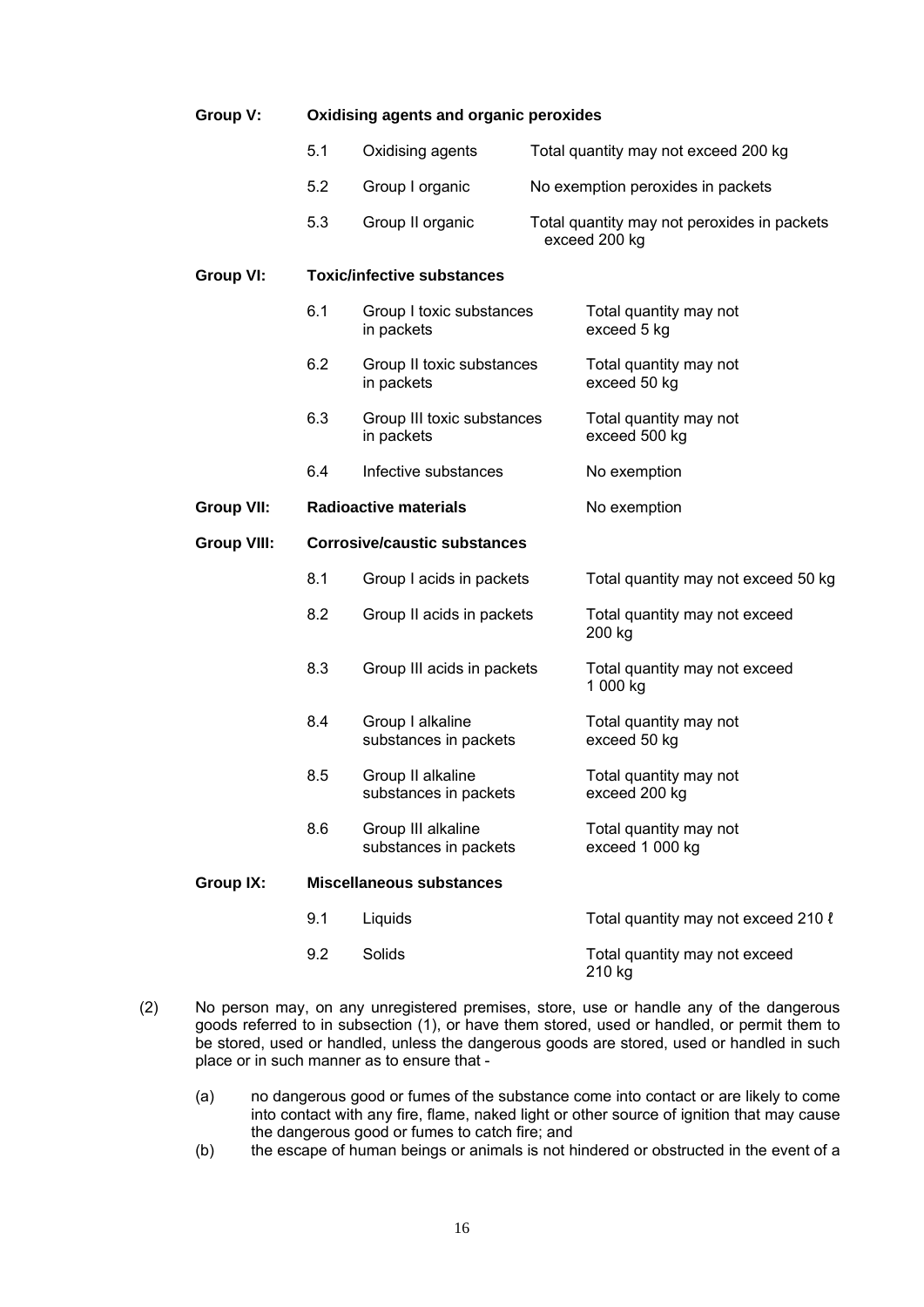fire or an emergency situation.

- (3) No person may, on any unregistered premises, use or handle dangerous goods, or have them used or handled or permit them to be used or handled on the premises, except in a suitable place out of doors to ensure that any fumes can escape freely, or in a properly and naturally ventilated room to ensure that any fumes or gas does not collect in the room but is effectively disposed of.
- (4) Dangerous goods may be stored on unregistered premises only if the dangerous goods are, when not in use, stored in strong, labelled containers that seal tightly.
- (5) No certificate of registration will be issued in respect of premises for the use, handling or storage of dangerous goods, unless all the applicable provisions of these by-laws have been complied with and a written application for registration, on the prescribed form, as described in Annexure A to these by-laws, has been submitted to the Chief Fire Officer, together with the fees determined by the Council from time to time by way of resolution.
- (6) When a certificate of registration is issued, the certificate must be endorsed with the following conditions, namely that the certificate -
	- (a) must at all times be displayed in a weatherproof container in a conspicuous place on the premises designated by a member of the Service;
	- (b) must be maintained in a legible condition at all times;
	- (c) must reflect the groups and the quantities of dangerous goods for which the premises has been registered;
	- (d) must reflect the number of aboveground and underground storage tanks or storage facilities, and the capacity of each such storage tank or storage facility;
	- (e) must reflect the number of storerooms and the total capacity of each storeroom;
	- (f) must reflect the number of gas installations, the type of gas installation and the total volume and delivery capacity of each installation;
	- (g) must specify the number of storage facilities for other dangerous goods and reflect the volumes intended for each facility;
	- (h) must reflect a serial number;
	- (i) must indicate whether the issue of such certificate is permanent or temporary;
	- (j) must reflect the period of validity and the expiry date of the certificate: Provided that the period of validity will be only twelve calendar months, calculated from the date of issue, and written application for renewal of the certificate reaches the Chief Fire Officer at least one calendar month prior to the expiry date;
	- (k) is not transferable from premises to premises;
	- (l) must, subject to section 19 of these by-laws, be transferable from owner to owner and/or from control to control on the same premises: Provided that -
		- (i) application for such transfer is made to the Chief Fire Officer on the prescribed form; or
		- (ii) if the trade name of the premises changes, the holder of the spraying permit or certificate of registration must ensure that the change is immediately brought to the attention of the Chief Fire Officer;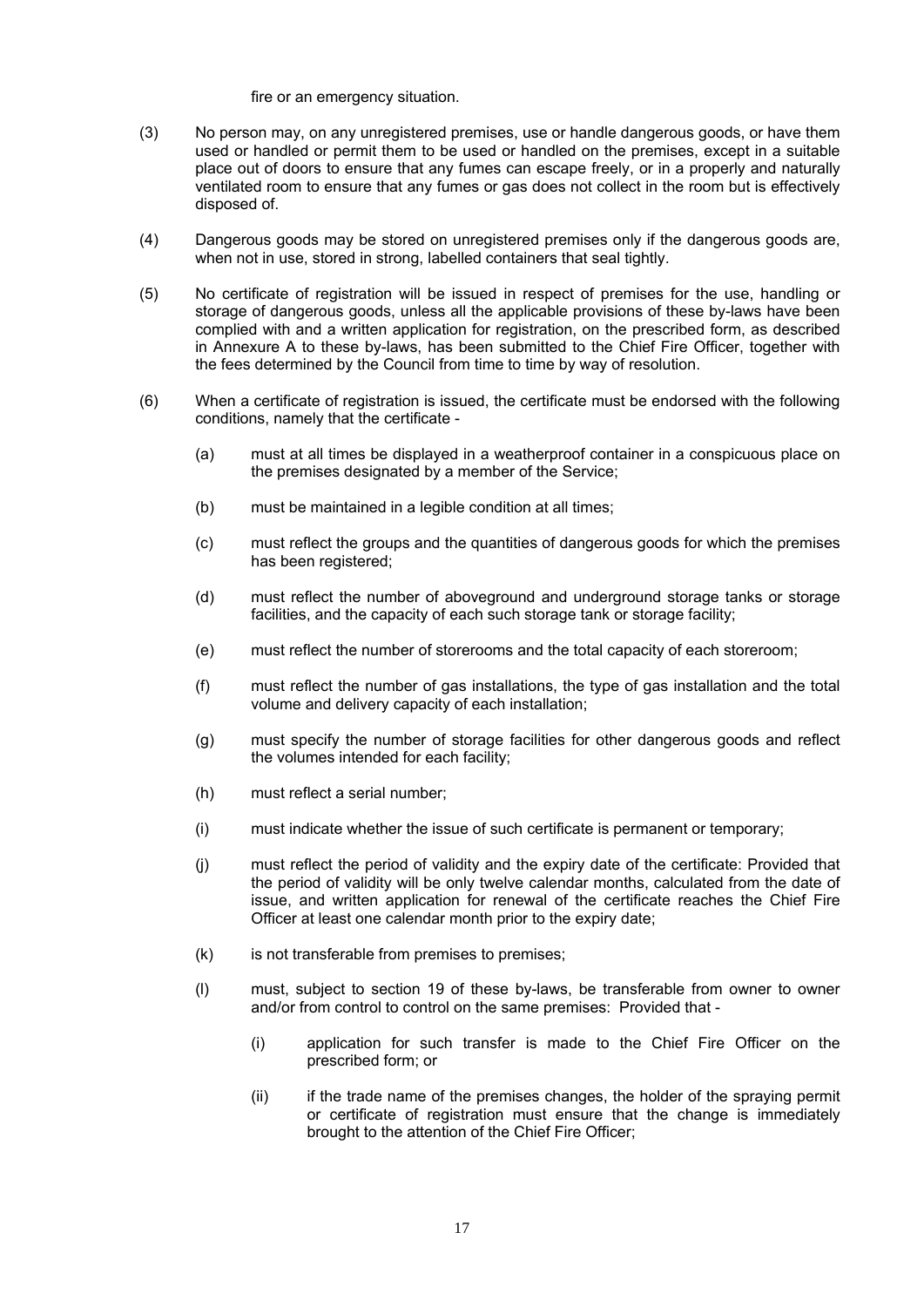- (m) will not be issued unless the Chief Fire Officer is in possession of a set of approved plans as required by section 20 of these by-laws; and
- (n) will not be issued or renewed unless the prescribed application form has been completed in full and has been submitted.
- (7) (a) Any person who has a legal certificate of registration in his or her possession may apply in writing on the prescribed form to have the total quantity of dangerous goods, flammable liquids and number of underground tanks, storerooms, gas installations and other storage areas amended, according to need, and the form must be accompanied by the prescribed fee.
	- (b) The Chief Fire Officer will approve an application only if the proposed amendments comply with the provisions of these by-laws.
	- (c) If the application is approved, the applicant must submit his or her certificate of registration to the Chief Fire Officer for amendment.
- (8) The holder of a certificate of registration must ensure that he or she is at all times in possession of a valid certificate of registration.
- (9) No person may alter or attempt to alter any certificate of registration.

## **SUPPLY OF DANGEROUS GOODS**

- 22. (1) No person may
	- (a) supply more dangerous goods than the quantities referred to in section 21(1) of these by-laws to any unregistered premises, or have them supplied or permit them to be supplied;
	- (b) deliver or supply more dangerous goods than the quantity specified in the applicable certificate of registration or dangerous goods of a group other than that specified in such certificate of registration to any premises or person, or have them delivered or supplied or permit them to be delivered or supplied.
	- (2) No person may handle any container containing a dangerous good in a manner that will or may damage that container, or permit the container to be damaged.

## **EXEMPTIONS**

- 23. (1) Notwithstanding anything to the contrary in these by-laws
	- (a) flammable liquids are not deemed to be stored, handled or transported whenever the liquids are, for normal use, in the fuel tank of a motor vehicle;
	- (b) flammable liquids are not deemed to be stored, handled or transported if the liquids are in the fuel tank of a stationary engine: Provided that the volume of the fuel tank does not exceed 1 100 L and the fuel tank is surrounded by a liquid-proof retaining wall filled with -
		- (i) granite ballast with a nominal diameter of at least 40 mm; or
		- (ii) quartzite ballast with a nominal diameter of at least 50 mm:

Provided further that the bund area must be capable of containing the maximum capacity of the fuel tank, plus 10% of the volume of the tank.

18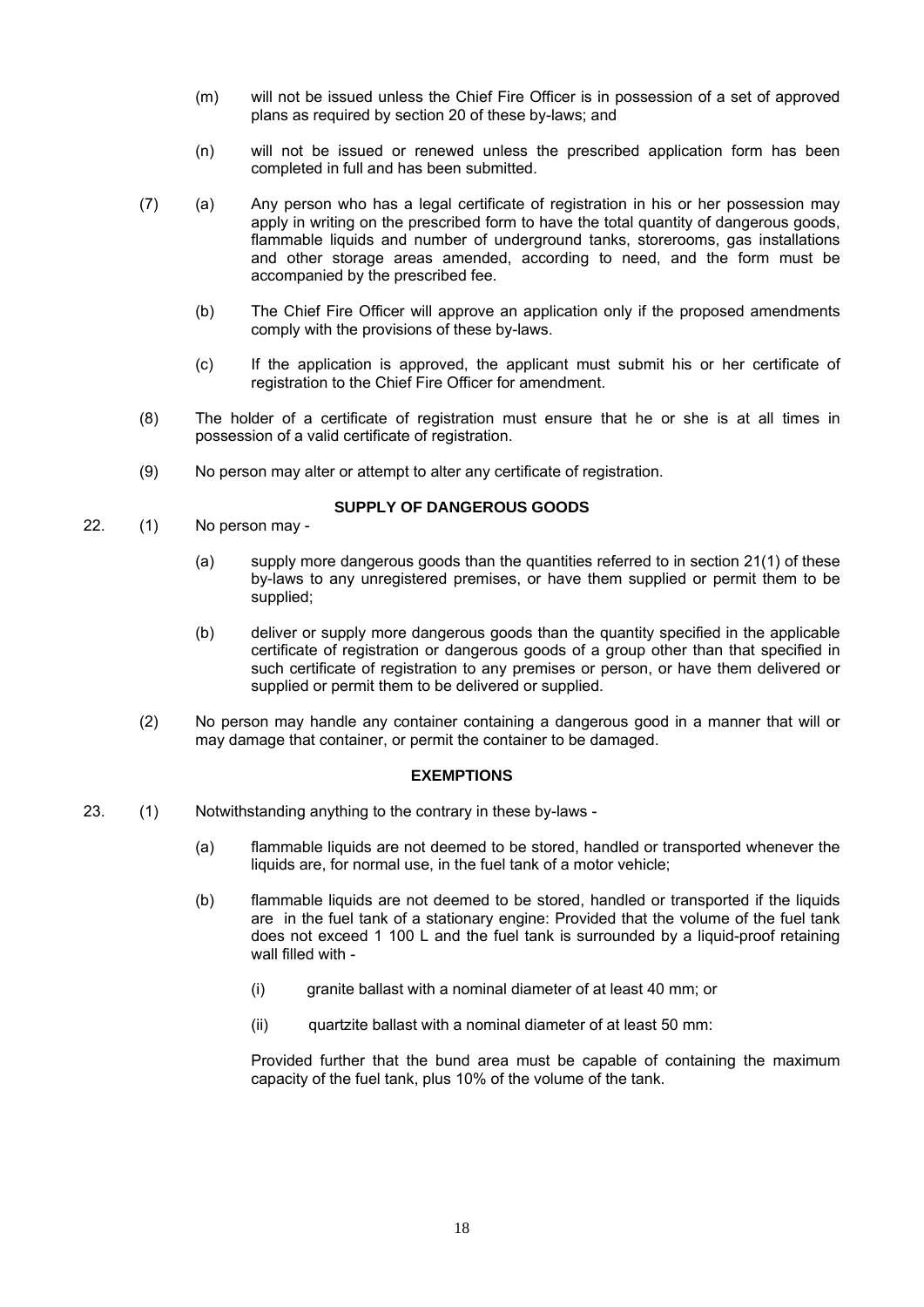#### **RENEWAL OF SPRAYING PERMITS AND CERTIFICATES OF REGISTRATION**

- 24. (1) Any holder of a certificate of registration or spraying permit must, at least thirty days prior to the expiry date of the permit, submit an application for renewal of the certificate or permit to the Chief Fire Officer on the prescribed form, which form must be accompanied by the fees determined by the Council from time to time : Provided that the Chief Fire Officer may require additional or amended plans of the premises in question for the purposes of renewal.
	- (2) The period of validity will be only twelve calendar months, calculated from the date of issue of the original certificate.

## **TEMPORARY STORAGE OF DANGEROUS GOODS**

- 25. (1) The Chief Fire Officer may grant a temporary certificate of registration for a period of not more than six months to any person who, for bona fide reasons, requires more dangerous goods on the premises than the quantities contemplated in section 21(1) of these by-laws: Provided that –
	- (a) if the dangerous goods are required for, or in connection with, excavations, construction work and road construction, the quantity must be limited to 14 000 ℓ;
	- (b) an application is submitted on the prescribed form, accompanied by the fees determined by the Council from time to time, together with the plans required by section 20 of these by-laws; and
	- (c) the duration of the temporary storage is at the discretion of the Chief Fire Officer.
	- (2) Any person whose application for a temporary storage tank is approved must ensure that
		- (a) the storage tank is surrounded by a liquid-proof retaining wall filled with
			- (i) granite ballast with a nominal diameter of at least 40 mm; or
			- (ii) quartzite ballast with a nominal diameter of at least 50 mm:

Provided further that the bund area must be capable of containing the maximum capacity of the fuel tank, plus 10% of the volume of the tank.

- (b) provision is made for the run-off of any possible rainwater from the retaining walls or retaining embankments;
- (c) the storage tank is not erected within 5 m of any erf boundary, building, excavation, road or driveway;
- (d) no source of ignition or potential ignition is brought within 5 m of the storage tank;
- (e) symbolic signs prohibiting smoking and open flames, at least 300 mm x 300 mm in size, are affixed to all sides of the temporary installation; and
- (f) a minimum of two 9kg dry chemical fire extinguishers are installed within 10 m of the temporary installation.
- (3) Any person who fails to comply with the provisions of this section is guilty of an offence.

## **DELIVERY OF DANGEROUS GOODS**

- 26. (1) Any person delivering dangerous goods to any supplier or user
	- (a) may not, while delivering, park any delivery vehicle on or across a pavement or on or across a public road;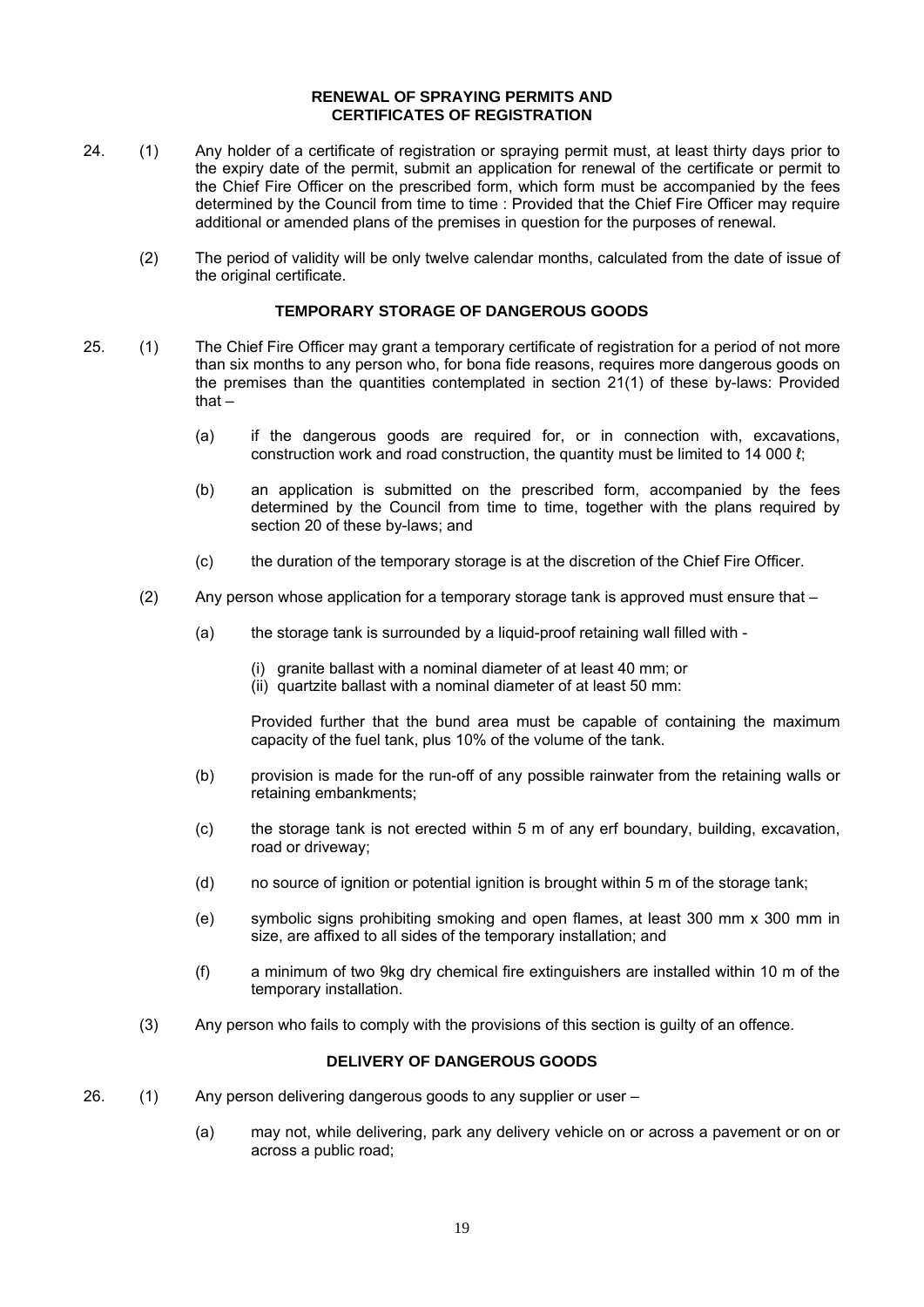- (b) may not, while delivering, let any delivery hose lie on or across a pavement, public road or other premises, or go through or over a building or have it lying there;
- (c) must ensure that, while delivering, a 9kg dry chemical fire extinguisher is ready at all times;
- (d) must ensure that, during the transferral of dangerous goods, the delivery vehicle is physically earthed with the storage facility to which the dangerous goods are being transferred;
- (e) must ensure that, while delivering, the delivery vehicle is in such a position that it can be removed quickly and easily in the event of an emergency situation without exacerbating the situation;
- (f) must ensure that no dangerous good is transferred from a delivery vehicle to a facility that is leaking or broken; and
- (g) where delivery is done with a road tanker, as defined by the Road Traffic Act provision shall be made as to ensure that the delivery vehicle does not require to reverse out of any emergency situation.
- (2) The owner of any device connected with or used for the delivery of a dangerous good must ensure that the device is designed for the specific purpose and is in a safe and good working condition.
- (3) The person in charge of any delivery process of a dangerous good must take reasonable precautionary measures to ensure that no dangerous good is spilled during delivery on any surface when the substance is transferred from a delivery vehicle to a storage facility.
- (4) No person may transfer any dangerous good to a motor vehicle, aircraft, vessel or boat while the power source thereof is in operation or permit the substance to be transferred.
- (5) No person may transfer a dangerous good to an aircraft unless and until the aircraft has been earthed with the transferral device by means of an earth cable.

## **PROHIBITION OF CERTAIN ACTIONS**

- 27. (1) Any person who stores, uses or handles dangerous goods on premises or has them stored, used or handled or permits them to be stored, used or handled on the premises may not -
	- (a) do anything or allow anything to be done that may reasonably result in or cause a fire or an explosion; and
	- (b) do anything or allow anything to be done that may obstruct the escape to safety of any human being or animal during an emergency.
	- (2) No person may
		- (a) dump or spill any dangerous good into any borehole, pit, sewer, drain system or surface water or permit it to be done,
		- (b) discard or allow the discarding of dangerous goods in any manner other than by an organisation that is fully equipped to do so.
		- (c) light, bring or use, any fire or anything else that produces or is capable of producing an open flame or permit any other person to do so, within 5 metres of any place where dangerous goods are stored.
		- (d) use or allow to be used any device in connection with dangerous goods in any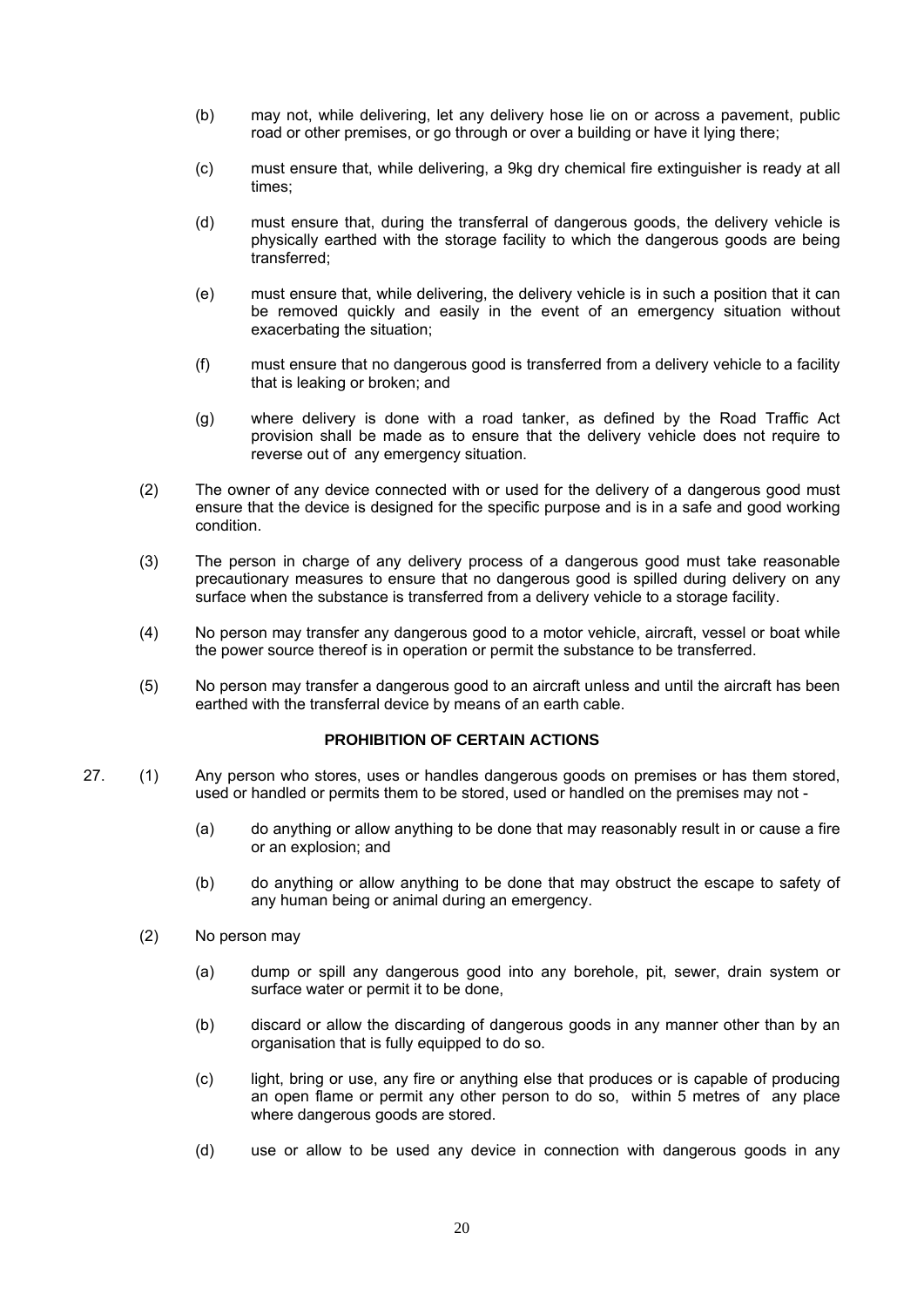basement level in a building, excluding a gas welding device or gas cutting device for the sole purpose of maintenance of that building, .

- (e) while any other person, except the driver or any other person responsible for the bus contemplated in the National Road Traffic Act, is in or on the bus –
	- i. fill the fuel tank or permit it to be filled, or
	- ii. transport or allow the transport of any dangerous good in or on such bus, except in its fuel tank,
- (f) deliver or supply or allow to be delivered or supplied, any dangerous goods to any premises unless the owner or person in charge of the premises is in possession of a valid certificate of registration.

#### **"NO SMOKING" SIGNS**

- 28. The owner of a building, where flammable or explosive dangerous goods are used, stored and handled, must, in the affected areas display symbolic signs-
	- (a) prohibiting smoking and open flames, which conform with SANS 1186 and are of the appropriate size as specified by the Chief Fire Officer and
	- (b) prominently in appropriate places where the sign can be clearly observed.

#### **FIRE-FIGHTING EQUIPMENT AND FIRE FIGHTING INSTALLATIONS**

- 29. (1) Notwithstanding anything to the contrary in these by-laws, the person to whom the certificate of registration in terms of section 21 of these by-laws or a spraying permit in terms of section 42(1) of these by-laws has been issued must ensure that all premises to which such certificate of registration or spraying permit applies are equipped with -
	- (a) portable fire extinguishers to the satisfaction of the Chief Fire Officer,
	- (b) hose reels to the satisfaction of the Chief Fire Officer,
	- (c) fire hydrants to the satisfaction of the Chief Fire Officer, and
	- (d) approved sprinkler systems to the Chief Fire Officer.
	- (2) Fire-fighting equipment and fire fighting installations must be inspected and serviced by a registered person in accordance with the specifications of the manufacturers of the equipment to the satisfaction of the Chief Fire Officer.
	- (3) If fire-fighting equipment is not positioned prominently, the position of the equipment must be indicated by symbolic safety signs to the satisfaction of the Chief Fire Officer.

## **REPORTING OF FIRES, ACCIDENTS AND DUMPING**

- 30. (1) The occupier of any premises must immediately report any fire, accident or dumping involving dangerous good on the premises that has caused damage to property, the ecology or the environment or injury to human beings or animals to the Chief Fire Officer, who in turn must report incidents involving the ecology or the environment to the Council's official responsible for Environmental Management.
	- (2) The Chief Fire Officer may recover any costs incurred by the Municipality from any person causing damage, pollution,

#### **SAMPLING**

31. (1) Whenever a designated officer inspects any premises and suspects that a substance on the premises is hazardous, the Chief Fire Officer may compel the owner or occupier of such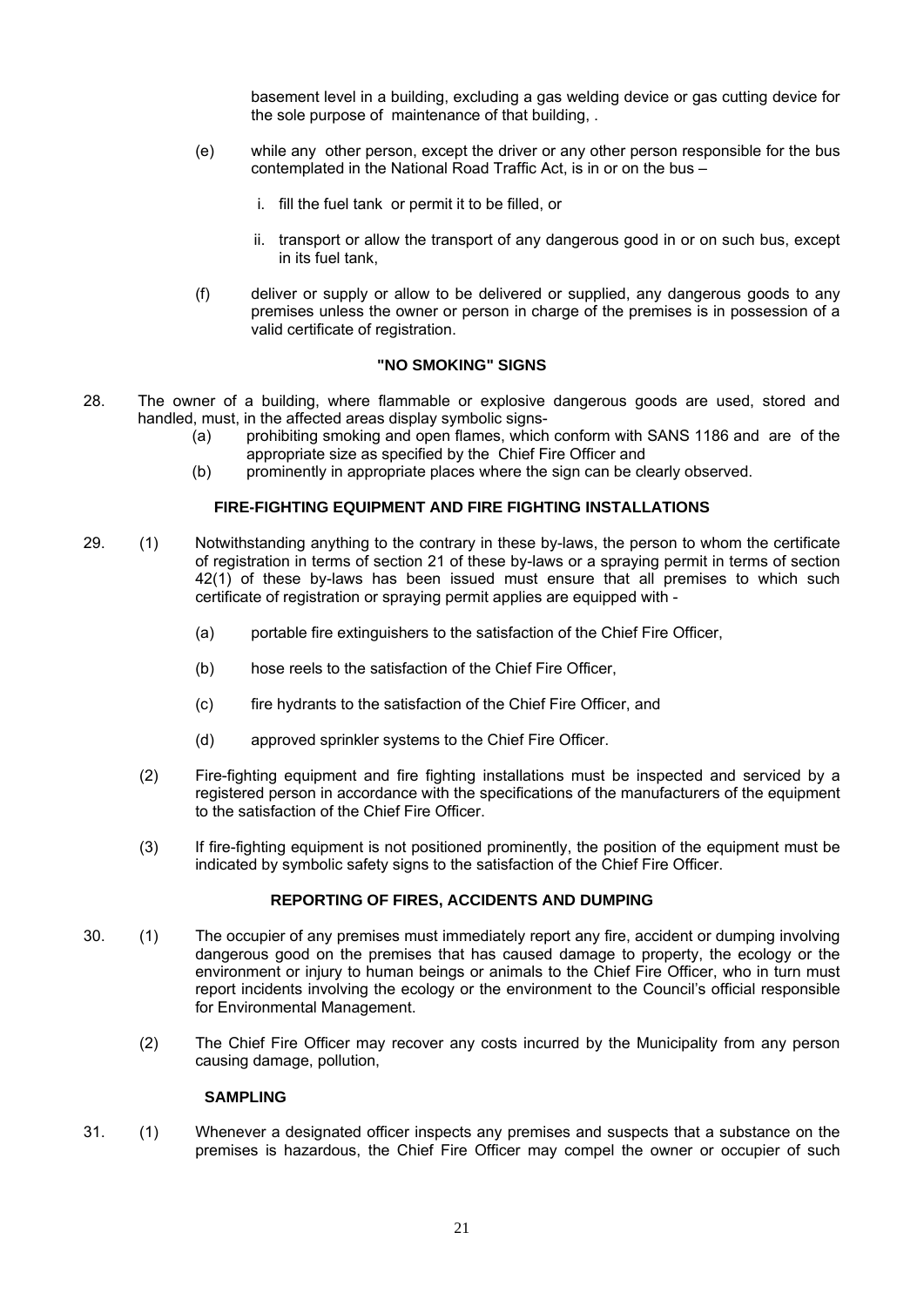premises to have a sample taken and analyzed for the cost of the owner or occupier of such premises.

- (2) Any sample:
	- (a) so taken must be taken in the presence of the owner or occupier or any other third party;
	- (b) must be divided into two equal parts and be sealed in similar suitable containers, one of which must be provided to the Chief Fire Officer, with the following information on the containers:
		- (i) The address and the location of the premises
		- (ii) The trade name of the premises or concern
		- (iii) The name and signature of the persons who are present, as contemplated in subsection (1)
		- (iv) The date on which and time at which the sample was taken
		- (v) A description of the exact location on the premises where the sample was taken;
	- (c) must be taken immediately to an accredited institution as determined by the Chief Fire Officer for an analysis and a report: Provided further that the results of the analysis may, subject to the rules of the law of evidence, be used as evidence in any potential legal steps that the Chief Fire Officer may consider and/or deem necessary, as the case may be.

#### **STORAGE TANKS AND DEVICES THAT HAVE BECOME OBSOLETE**

- 32. (1) The owner or user of any storage tank or related device that has become obsolete must, in accordance with the provisions of section 33 of these by-laws, remove the tank, installation or device or have the tank or device removed, or fill up the tank with matter approved by the Department of Environmental Affairs and Tourism in order to render the tank safe.
	- (2) The owner or user of any storage tank or related device, removed in accordance with subsection (1), must dispose of such a storage tank or related device in the manner approved by the Chief Fire Officer.

#### **INSTALLATION, ERECTION, REMOVAL AND DEMOLITION**

- 33. (1) In addition to any other applicable legislation, any person who intends to erect, install, remove, demolish, extend or alter any delivery pump, storage tank, storeroom, spraying room, gas installation, storage facility, fire protection arrangement and floor layout in respect of premises or anything connected with the premises, or has any of the above erected, installed, removed, demolished, extended or altered, must notify the Chief Fire Officer of his or her intentions at least three working days prior to the commencement date and estimated completion date, and this notification must be made on the form described in Annexure A to these by-laws
	- (2) Failure to comply with subsection (1) will *ipso facto* cancel the certificate of registration and spraying permit, as the case may be, in so far as such failure is connected with the matter, as well as any other authorisation, including an exemption granted in terms of these By-laws: Provided that the provisions of this section are not applicable whenever -
		- (a) anything is removed temporarily for carrying out repairs thereto or in connection therewith;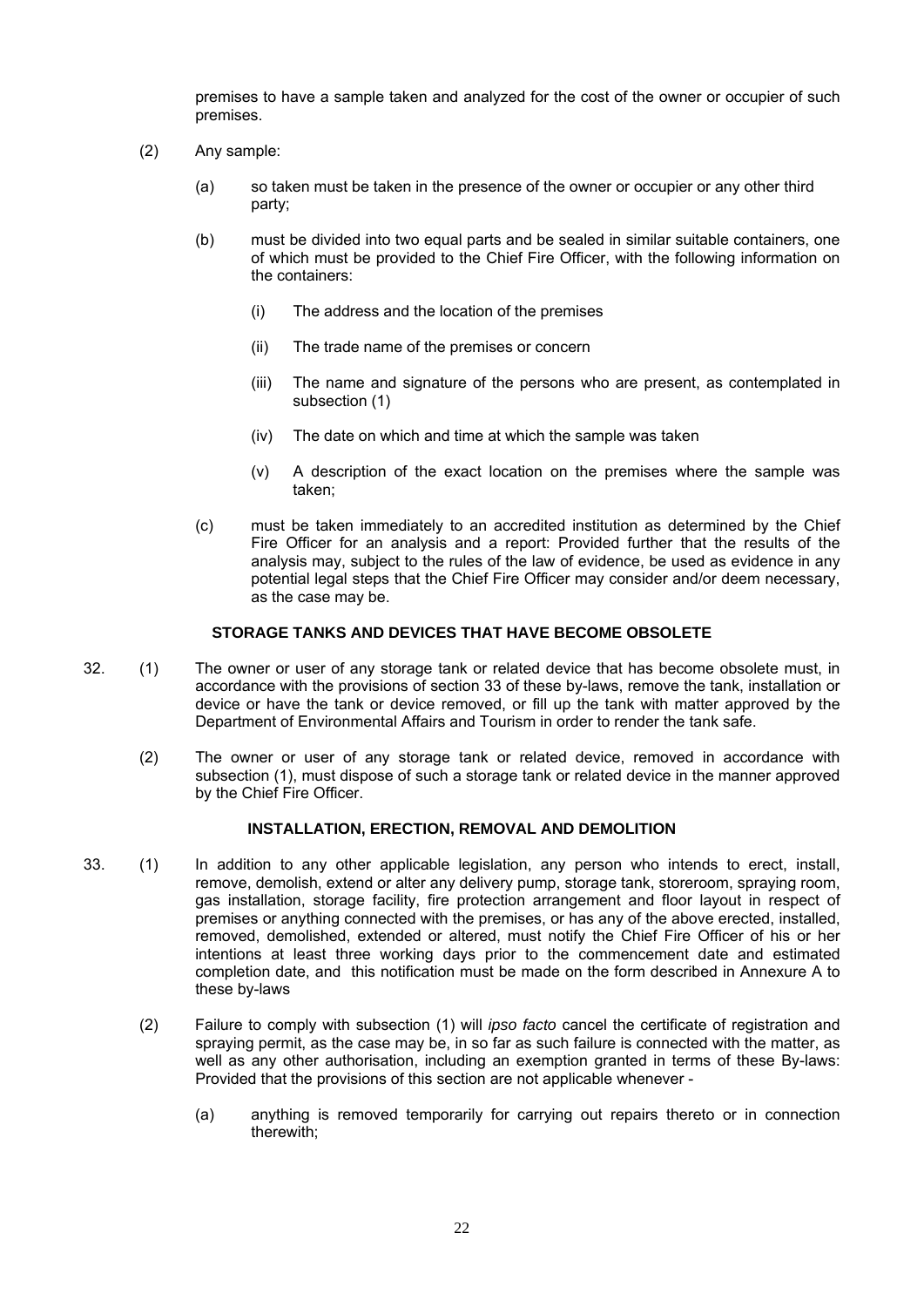- (b) any aboveground or underground equipment and/or parts of the equipment are replaced; and
- (c) any aboveground or underground storage tanks are replaced with tanks of the same capacity.
- (3) (a) Subject to the provisions of section 20, no structure, installation or building may, after completion of the action referred to in subsection (1), be re – erected, re – used or re – installed on the same premises.
	- (b) After re erection, re use or re installation as contemplated in subsection (3) (a) application must be made for a certificate of fitness, spraying permit or certificate of registration in accordance with the provisions of PART IV, DANGEROUS GOODS, of these by-laws.

## **GROUP I DANGEROUS GOODS**

34. All Group I dangerous goods (explosives) must be handled, used, stored and transported in accordance with the provisions of SANS 10228, 10229, 10232 and 10263, the Explosives Act, 2003, and the Hazardous Substances Act, 1973, and any regulations made under these Acts.

## **GROUP II DANGEROUS GOODS**

- 35. (1) All portable metal containers and related devices for Group II dangerous goods must be manufactured, marked, maintained, filled and stored in accordance with the provisions of SANS 10019, SANS 10228, SANS 10229 and SANS 10238, as the case may be.
	- (2) All portable metal containers for liquefied petroleum gas must be stored, filled and installed in accordance with the provisions of SANS 10228, SANS 10229, SANS 10238, SANS 10019 and SANS 10087, Parts I to VIII, as the case may be.
	- (3) All portable containers for Group II liquefied, flammable, toxic, corrosive and dissolved gases as defined in SANS 10019 must at all times be transported, stored and installed in a vertical position.
	- (4) All bulk containers for Group II dangerous goods must be designed, manufactured, maintained and installed in terms of the provisions of the Occupational Health and Safety Act, 1993 (Act 85 of 1993), and any regulations made under the Act; SANS 10087, Part III; and the provisions of the National Building Regulations and Building Standards Act, 1977, and any regulations made under the Act, as the case may be.
	- (5) (a) No Group II flammable, toxic, and corrosive gas may, for any reason whatsoever, be used, stored, handled or installed indoors in any manifold installation or otherwise on any premises.
		- (b) The provisions of this section are not applicable to the storage, use, handling or installation of a portable liquefied petroleum gas container of a maximum water capacity of 45 ℓ inside a detached private dwelling-house (H4 occupancy classification in terms of Regulation A 20 of the National Building Regulations), on condition that the container is used solely for bona fide residential purposes: Provided that liquefied petroleum gas will only be permitted indoors on condition that the prospective user ensures that there is sufficient natural ventilation from the room to the outdoors to ensure that any gas concentration in the room that may be caused by a leakage or potential leakage of the gas or by a negligent action in respect of the use of the gas will be so neutralised as not to be within the recognised explosive limits for the gas.
	- (6) The design and construction of any liquefied petroleum gas manifold shall comply with the provisions of SANS 10087-1.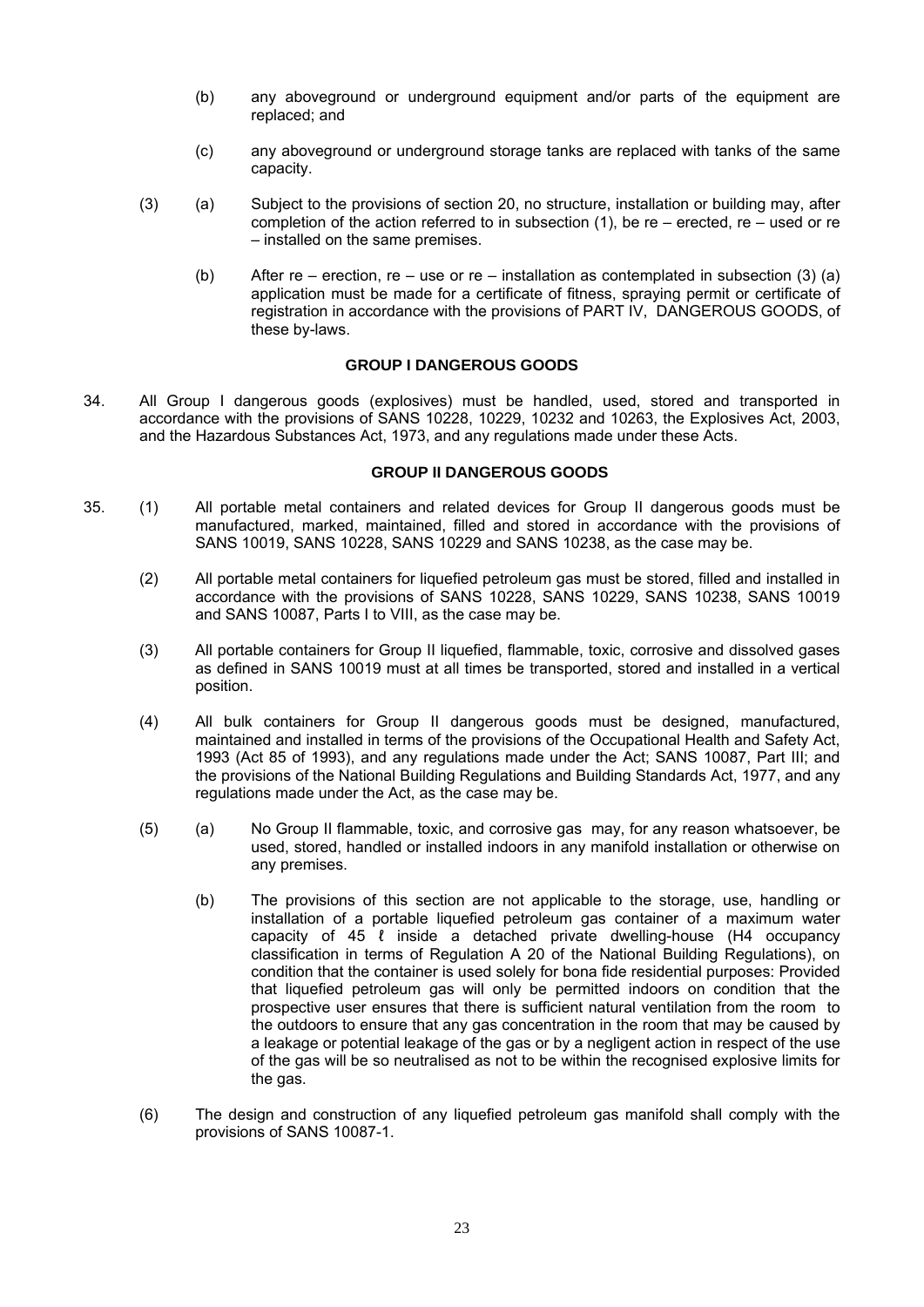- (7) No person may, without the permission of the Chief Fire Officer, use, handle, display or apply any hydrogen-filled portable containers, hydrogen devices or hydrogen balloons indoors, for whatever purpose.
- (8) Whenever any person uses acetylene welding or cutting devices indoors, these devices must be used strictly in accordance with the requirements of SANS 10238: Provided that the Chief Fire Officer may prescribe additional fire protection requirements concerning the installation, storage and use of the devices.
- (9) The installation within the municipality of pipelines for any Group II dangerous good, and branches or manifolds of pipelines, as the case may be, is *mutatis mutandis* subject to the provisions of sections 19, 20, 21, 22, 24, 26 and 28 of these by-laws.
- (10) Any pipeline for a Group II dangerous good must comply with the following requirements except where the owner or the person in charge of the pipeline is exempted in terms of Section 15 of the Gas Act, No. 48 of 2001 from obtaining a license from the Gas Regulator:
	- (a) The owner of the pipeline must provide fire hydrants, of which the required delivery of each individual fire hydrant must be at least 1 600  $\ell$  per minute at a work pressure of 300 kPa, and these fire hydrants must be parallel to the pipeline at every pump station within the area : Provided that where the installation of fire hydrants is not possible, the Chief Fire Officer may prescribe such alternative means of water provision deemed necessary to effect adequate fire protection of the installation. The owner must maintain the fire hydrants in a working condition at all times.
	- (b) The owner of the pipeline must provide sufficient cathodic protection if required for the pipeline and maintain the cathodic protection in a working condition at all times.
	- (c) The pipeline must be marked with markers approved by the Chief Fire Officer and must be maintained in a functional condition at all times by the owner of the pipeline.
	- (d) The installation and extension of the pipeline and branches to consumers' premises, and the maintenance of the pipeline within the area, must *in toto* be done according to a recognised standard approved by the Chief Fire Officer.
	- (e) No construction work above or below the ground may be done within 16 m of the pipeline reserve, unless the construction company is in possession of written authorisation to do so, which authorisation has been issued by the Council and the owner of the pipeline.
	- (f) The owner or operator of any Group ll dangerous good pipeline must submit, for the approval of the Chief Fire Officer, in writing the result of a risk assessment conducted in accordance with the regulations pertaining to Major Hazard Installations promulgated under the Occupational Health and Safety Act, No 85 of 1993.
	- (g) No persons may commence with the installation of a Group II Dangerous Goods pipeline prior to receiving a written approval of the Chief Fire Officer in terms of subparagraph (f) above.

## **GROUP III DANGEROUS GOODS**

- 36. (1) No person may install, use or utilise or attempt to install, use or utilise any storage tank for the underground storage of Group III dangerous goods, unless the tank has been manufactured in accordance with the provisions of SANS 1535:
	- (2) Any person who installs, uses or attempts to install, or use any underground storage tank, which does not comply with the requirements of SANS 1535, is guilty of an offence.
	- (3) Any pipeline for a Group III dangerous good must comply with the following requirements except where the owner or the person in charge of the pipeline is exempted in terms of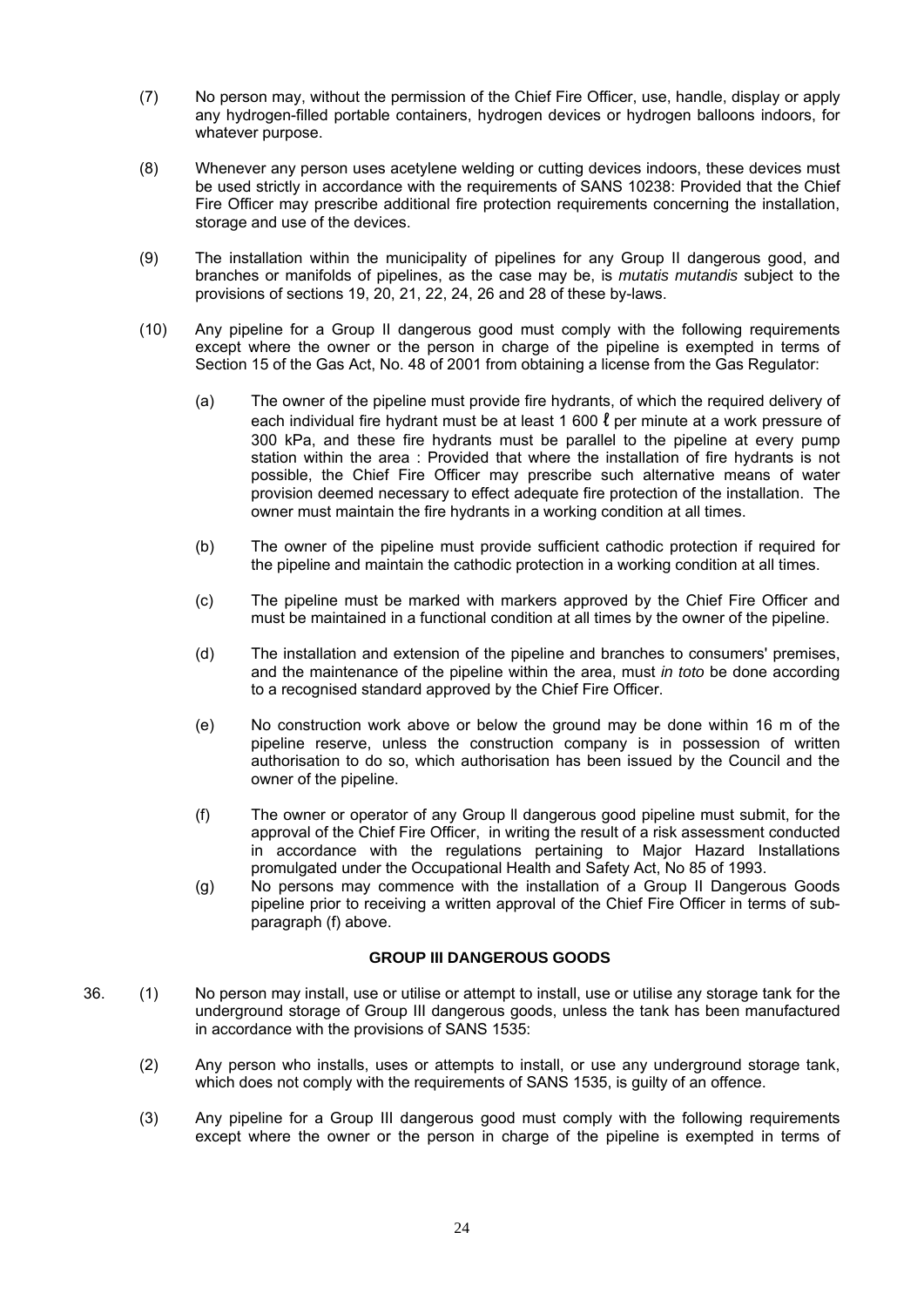Section 15 of the Gas Act, No. 48 of 2001 from obtaining a license from the Gas Regulator:

- (a) The owner of the pipeline must provide fire hydrants, of which the required delivery of each individual fire hydrant must be at least 1 600  $\ell$  per minute at a work pressure of 300 kPa, and these fire hydrants must be parallel to the pipeline at every pump station within the area: Provided that where the installation of fire hydrants is not possible, the Chief Fire Officer may prescribe such alternative means of water provision deemed necessary to effect adequate fire protection of the installation. The owner must maintain the fire hydrants in a working condition at all times.
- (b) The owner of the pipeline must provide sufficient cathodic protection for the pipeline and maintain the cathodic protection in a working condition at all times.
- (c) The pipeline must be marked with markers approved by the Chief Fire Officer and must be maintained in a functional condition at all times by the owner of the pipeline.
- (d) The installation and extension of the pipeline and branches to consumers' premises, and the maintenance of the pipeline within the area, must *in toto* be done according to a recognised standard approved by the Chief Fire Officer.
- (e) No construction work above or below the ground may be done within 16 m of the pipeline reserve, unless the construction company is in possession of written authorisation to do so, which authorisation has been issued by the Council and the owner of the pipeline.
- (f) The owner or operator of any Group lll dangerous good pipeline must submit for the approval of the Chief Fire Officer, in writing, the result of a risk assessment conducted in accordance with the regulations pertaining to Major Hazard Installations promulgated under the Occupational Health and Safety Act, No 85 of 1993.

## **INSTALLATION OF STORAGE TANKS**

- 37. (1) Any storage tank for Group III dangerous goods must be installed in accordance with the provisions of SANS 10400; SANS 10089, Parts I, II and III; SANS 10131, Parts I, II and III; SANS 10108 and SANS 10086, as the case may be: Provided that -
	- (a) all storage tanks installed indoors must be installed in accordance with the provisions of SANS 10131, Parts I, II and III, as the case may be;
	- (b) all pumps and filling devices installed indoors must be in a purpose-built, registered premises;
	- $(c)$  all installations, as contemplated in subsection  $(1)(a)$  and  $(b)$ , as the case may be,

are subject *mutatis mutandis* to the provisions of section 20 and section 21 of these by-laws.

#### **PART V**

## **TRANSPORTATION OF DANGEROUS GOODS**

#### **SERVICE TRANSPORT PERMIT**

- 38. (1) The owner of any vehicle intended to be used for transporting flammable substances or dangerous goods in the municipality must apply from the Chief Fire Officer for a transport permit on the prescribed forms indicated in Annexure A and upon expiry, renew a transport permit, in respect of such vehicle: Provided that -
	- (a) each vehicle for which such a permit has been issued must comply with the provisions of this section;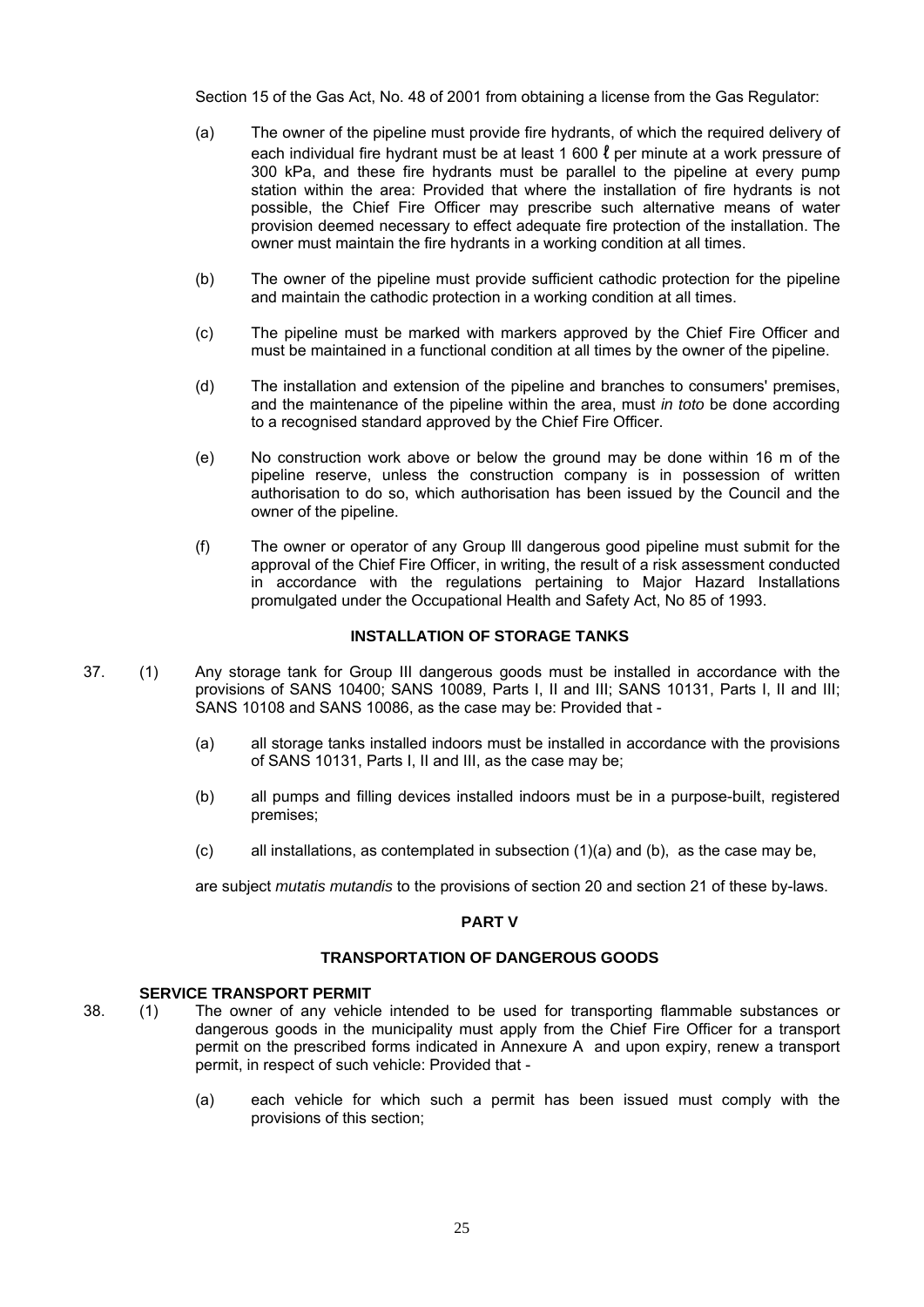- (b) the application form must be completed correctly and in full:
- (c) the application form must be accompanied by the fees prescribed by Council from time to time; and
- (d) the application must be submitted for processing to the registration office of the Service at least five days (excluding Saturdays, Sundays and public holidays) prior to the proposed test date.
- (2) The transport permit is valid for a period of twelve months from the date of issue.;
- (3) The Chief Fire Officer may send a reminder for renewal of the transport permit to the owner of the vehicle(s). A transport permit holder who has not received a reminder is not indemnified from possible prosecution.
- (4) No person may alter or allow a transport permit to be altered.

## **PART VI**

## **STOREROOMS FOR DANGEROUS GOODS**

#### **REQUIREMENTS FOR STOREROOMS**

- 39. (1) The certificate of registration issued for any storeroom for dangerous goods as contemplated in section 21 of these by-laws must indicate the group and the largest quantity of dangerous goods which may be kept in the storeroom.
	- (2) No person may use any storeroom or permit any storeroom to be used for Group III dangerous goods, unless symbolic safety signs prohibiting open flames and smoking, at least 290 mm x 290 mm in extent, manufactured in accordance with the provisions of SANS 1186, are conspicuously affixed to the storeroom.
	- (3) The certificate of registration for a storeroom, with the contents of the certificate clearly visible, must be kept and maintained in a legible condition on the same premises and be readily available for inspection.
	- (4) The construction of any storeroom must be in accordance with the requirements of the General Safety Regulations of the Occupational Health and Safety Act and the following requirements:
		- (a) The storeroom floor must consist of concrete;
		- (b) the storeroom walls must consist of material that has a fire resistance of at least 120 minutes; and
		- (c) the storeroom roof must consist of reinforced concrete with a fire resistance of at least 120 minutes; or any other non-combustible material, if the storeroom is not situated within 5 metres of any adjacent building or boundary of the premises; or adjoins a higher wall with no opening within 10 metres above and 5 metres on either side of the storeroom.
	- (5) Any storeroom must be equipped with Class B-type fire doors manufactured and installed in accordance with SABS 1253: Provided that -
		- (a) the said doors must open to the outside and have a lock or locks approved by the Chief Fire Officer;
		- (b) in any storeroom, the travel distance to the nearest escape door shall not exceed 4 m;
		- (c) any escape door from a storeroom must at all times be capable of being opened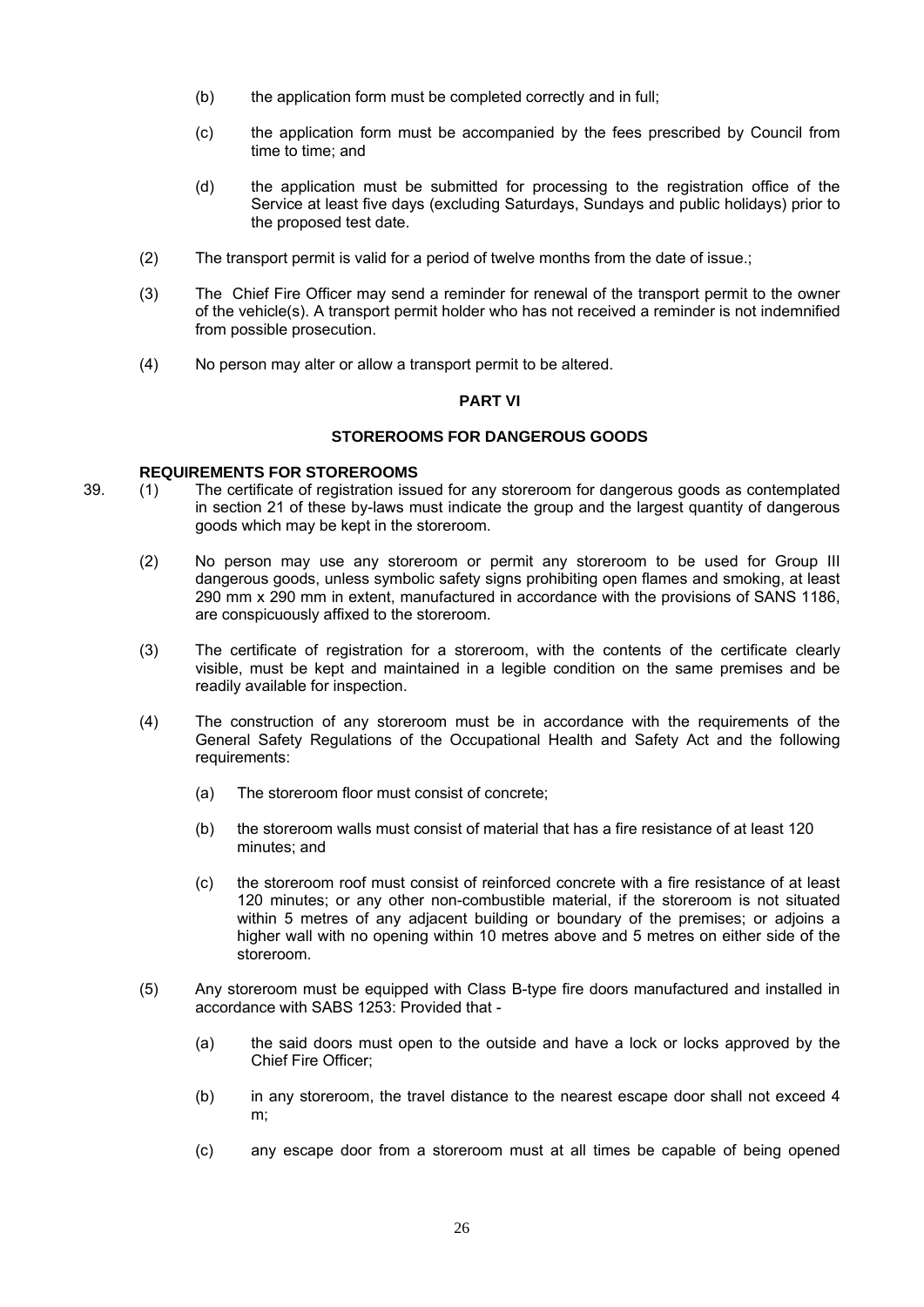easily from the inside without the use of a key; and

- (d) any such escape door shall be provided with SANS approved safety signs, conspicuously placed, indicating the door to be an escape door.
- (6) Only non opening steel window frames may be installed subject to:
	- (a) the frames being fitted with wire glass with a minimum thickness of 8 mm; and
	- (b) such a window panel having a maximum size of 450 mm x 450 mm.
- (7) Any storeroom must be designed and constructed so that the floor of the storeroom is recessed below the level of the doorsill to form a catch pit conforming to the following:
	- (a) the catch pit formed by such recessed floor or sill must have a capacity capable of accommodating the total volume of dangerous goods that can be stored in the storeroom, plus 10% of such maximum possible volume, with a maximum height of 450mm;
	- (b) if required by the Chief Fire Officer the catch pit must be covered at door sill level with a strong, stable, non-combustible and oxidation-free grill, which grill must serve as a floor on which corrosion-free shelves and the contents of the storeroom must be placed and an access hatch for cleaning purposes must be placed in a suitable position on the grill floor; and
	- (c) the catch pit must, at its lowest level, have a non-corrosive drainage valve for cleaning purposes and for product recovery.
- (8) Any storeroom must be so designed and constructed to ensure that the collection of fumes of flammable liquids is effectively ventilated, whether naturally or mechanically, in all parts of the storeroom. The fumes must be released into the open air at a place or places where the fumes are not likely to come into contact with any source of ignition, which may ignite such fumes.
- (9) The owner or person in charge of any storeroom must effectively ventilate the storeroom at a minimum cycle of 30 total air changes per hour by installing non-combustible airbricks, at least 140 mm x 215 mm in extent, with non-corrosive gauze wire of which the nominal opening diameter must be at least 0,5 mm: subject to the following -
	- (a) airbricks are to be provided in at least three external walls; and
	- (b) airbricks are to be positioned 100 mm above the level of the door sill and 100 mm below the roof and not more than 450 mm apart.
- (10) Whenever natural ventilation as contemplated in subsection (9) cannot be effected or the depth of the catch pit level exceeds 300 mm, the owner or the person in charge of a storeroom must equip the storeroom with a mechanical inlet and outlet ventilation system designed and installed for this purpose and complying to the following:
	- (a) the capacity of the system must be able to change the cubic air content in the storeroom at least 30 times an hour;
	- (b) the vanes of the system must be manufactured from a static-free material;
	- (c) the fumes must be released into the open air and the outlets must not be within 5 m of any opening of a building or erf boundary;
	- (d) all ventilators must be attached firmly to the inside of the walls;
	- (e) the bottom ventilators must be affixed as close as possible to the level of the sill; and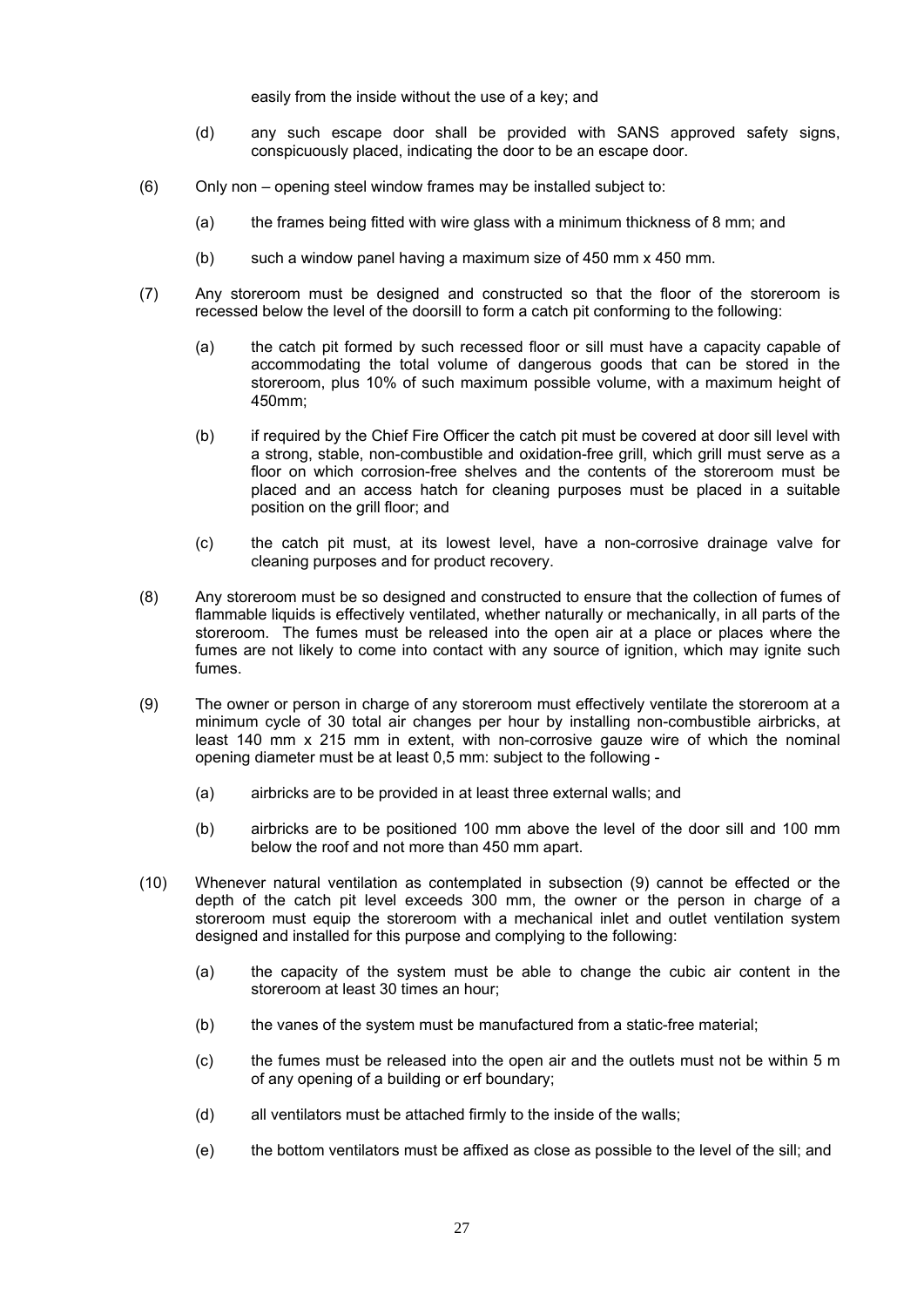- (f) all ventilation and air duct inlet openings must be installed in the wall opposite to the mechanical ventilator outlet openings, 100 mm above the level of the sill so as to ensure efficient cross-ventilation.
- (11) The owner or person in charge of a storeroom must ensure that
	- (a) all electrical apparatus, fittings and switchgear used or installed in any storeroom are protected and installed in accordance with the appropriate classification for equipment, for the particular area in terms of the provisions of SANS 10108;
	- (b) all switchgear, distribution boxes, fuses and any other electrical equipment not in compliance with the provisions contained in SANS 10108 must be situated outside the storeroom and positioned so as not to pose a risk of ignition of fumes ventilated from the storeroom;
	- (c) all metal parts and electrical fittings and any device in or in connection with a storeroom are earthed effectively;
	- (d) switches actuating any mechanical ventilation system are situated outside the storeroom;
	- (e) any mechanical ventilation system is on at all times, except whenever the system is switched off for repairs; and
	- (f) whenever any storeroom is not occupied, all electrical apparatus and fittings, excluding the mechanical ventilation system, are switched off.
- (12) All electrical installations must be installed and certified by a suitably qualified electrician which certificate must be readily available on the same premises for inspection by the Chief Fire Officer.
- (13) No person may enter, have any other person enter or permit any other person to enter any storeroom without the express permission of the occupier or any other responsible person who is in charge of such storeroom.
- (14) No person may
	- (a) use any storeroom, or have the storeroom used or permit the storeroom to be used for any purpose other than for the storage, use or handling of dangerous goods of the type and quantity as indicated on the registration certificate, in the storeroom;
	- (b) work or permit any person to work in any storeroom unless all the doors of the storeroom are in the full open position and the mechanical ventilation system is on; and
	- (c) place any obstruction or hindrance, or have any hindrance or obstruction placed or permit any hindrance or obstruction to be placed in the passages or in front of any door(s) of any storeroom.

## **STORAGE OF DANGEROUS GOODS**

40. (1) Any storeroom referred to in section 39 of these by-laws may be used for keeping any grouped dangerous good, with the exception of Group I dangerous goods (explosives), as defined in section 2(1) of the Dangerous Goods Act, 1973: Provided that all chemically reactive dangerous goods must be separated from each other by means of compartmental liquid-proof fire partition walls to the satisfaction of the Chief Fire Officer, which fire partition walls must extend from the bottom of the catch pit to 1 m above the highest stack of each group inside the storeroom.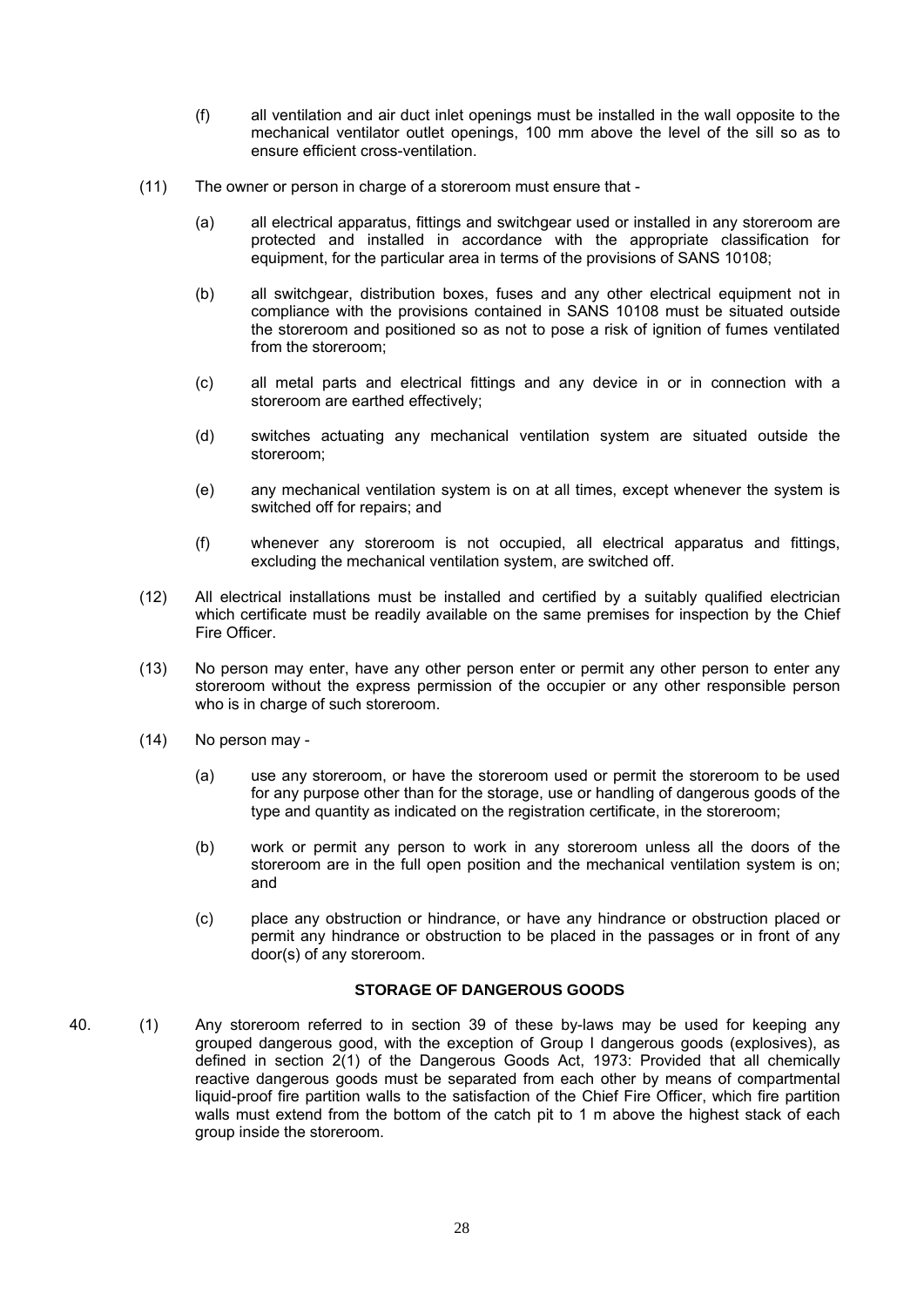(2) Notwithstanding the provisions of section 42 of these by-laws, any grouped dangerous good contemplated in this section, with the exception of Group I dangerous goods (explosives), may also be warehoused in terms of SANS 10263.

#### **PART VII**

#### **SPRAY-PAINTING ACTIVITIES**

#### **REGISTRATION OF SPRAY-PAINTING ROOMS**

- 41. (1) (a) No person may spray, coat, plate or epoxy-coat any vehicle, or parts of a vehicle, or any other articles, objects or buildings, or parts thereof, or permit them to be sprayed, coated, plated or epoxy-coated, whether indoors or outdoors, with a Group III dangerous good or with liquid compounds of a Group III dangerous good, or with any other dangerous good, unless such person is in possession of a spraying permit in accordance with the requirements of this section. Application for a spraying permit can be lodged with the Chief Fire Officer on the forms indicated in Annexure A.
	- (b) If circumstances require it, any motor vehicle, article or object, or any parts thereof, may be sprayed in any place other than in an approved spraying room and/or spraying booth by any person who possesses a spraying permit for the premises in question, provided that there is little likelihood of the proposed activities' posing a real danger or causing an emergency situation for any human being, animal or property.

#### **Prohibition of certain actions**

- (2) No person may use or handle dangerous goods, or permit dangerous goods to be used or handled, on unregistered premises, unless a member is satisfied that the dangerous goods will be used or handled in a place and in a manner that will ensure that -
	- (a) no dangerous good or fumes come or are able to come into contact with any fire, flame or naked light, or any other source of ignition which is likely to set the dangerous good or fumes alight; and
	- (b) the escape of human beings or animals is not hampered or hindered in the event of a fire or an emergency situation.

#### **Display and conditions of spraying permit**

- (3) A spraying permit is issued on the following conditions:
	- (a) The spraying permit must at all times be displayed prominently in a weatherproof container on the premises in a place designated by a member.
	- (b) The spraying permit must be legible at all times.
	- (c) The number of spraying rooms and/or spraying booths must be indicated on the spraying permit.
	- (d) A serial number must be indicated on the spraying permit.
	- (e) The spraying permit must reflect the period of validity and the date of expiry: Provided that the period of validity will be from the date of issue for a period of twelve months.
	- (f) The spraying permit is not transferable from premises to premises.
	- (g) In the case of reconstructing, the spraying permit is, subject to the provisions of section 22 of these by-laws, transferable from control to control or from owner to owner on the same premises: Provided that -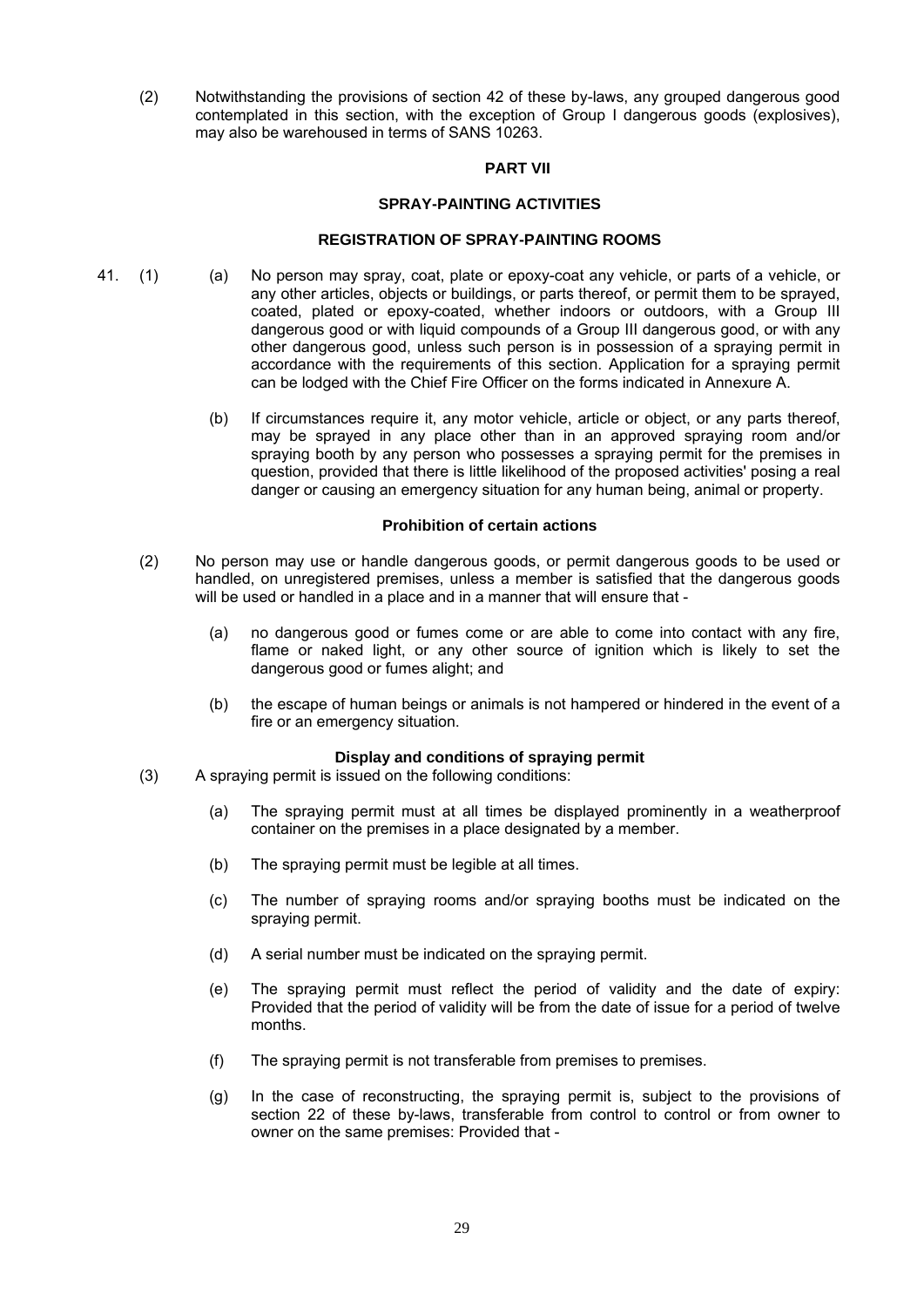- (i) application must be made for transfer to the Chief Fire Officer on the prescribed form; and
- (ii) if the trade name of the premises changes, the holder of the spraying permit must ensure that the change is immediately brought to the attention of the Chief Fire Officer.
- (h) The Chief Fire Officer must be in possession of a set of approved plans as referred to in section 23 of these by-laws.
- (i) The spraying permit will not be issued or renewed unless the prescribed application form has been completed in full and has been submitted to the Chief Fire Officer.
	- (i) Any person who is legally in possession of a spraying permit must apply to the Chief Fire Officer in writing on the prescribed form if that person wishes to amend the number of spraying rooms and/or spraying booths, according to need.
	- (ii) The prescribed fees, determined by Council from time to time must accompany an application. The Chief Fire Officer will grant the spraying permit only if the proposed amendments comply with the relevant provisions of these by-laws.
	- (iii) Whenever the Chief Fire Officer approves such an application, the person concerned must hand the spraying permit to the Chief Fire Officer to be amended.
- (4) The Chief Fire Officer may send a reminder for the renewal of registration to the owner or occupier of registered premises. An owner or occupier who has not received a reminder is not indemnified from complying with the stipulations of these by-laws or from possible prosecution.
- (5) The holder of a spraying permit or certificate of registration must ensure that he or she is always in possession of a valid spraying permit or certificate of registration.
- (6) Any person who fails to comply with the provisions of this section, or who alters a spraying permit or attempts to alter a spraying permit or permits a spraying permit to be altered is guilty of an offence.

## **CONSTRUCTION AND DESIGN OF SPRAY-PAINTING ROOMS**

- 42. (1) The construction of a spraying room or spraying booth must be in accordance with the following requirements:
	- (a) The floor must be of concrete.
	- (b) The walls must be of brick or concrete.
	- (c) The roof must be of reinforced concrete.
	- (d) The doors must be Class B-type fire doors as contemplated in SABS 1253.
	- (e) The window frames must be of steel and have window panels that cannot be opened, which panels must be a maximum size of 450 mm x 450 mm and fitted with wire glass with a minimum thickness of 8 mm.
	- (2) The provisions of subsection (1) are not applicable to the erection of a spraying room and/or spraying booth if, in terms of the design thereof, the room or booth complies with the following requirements: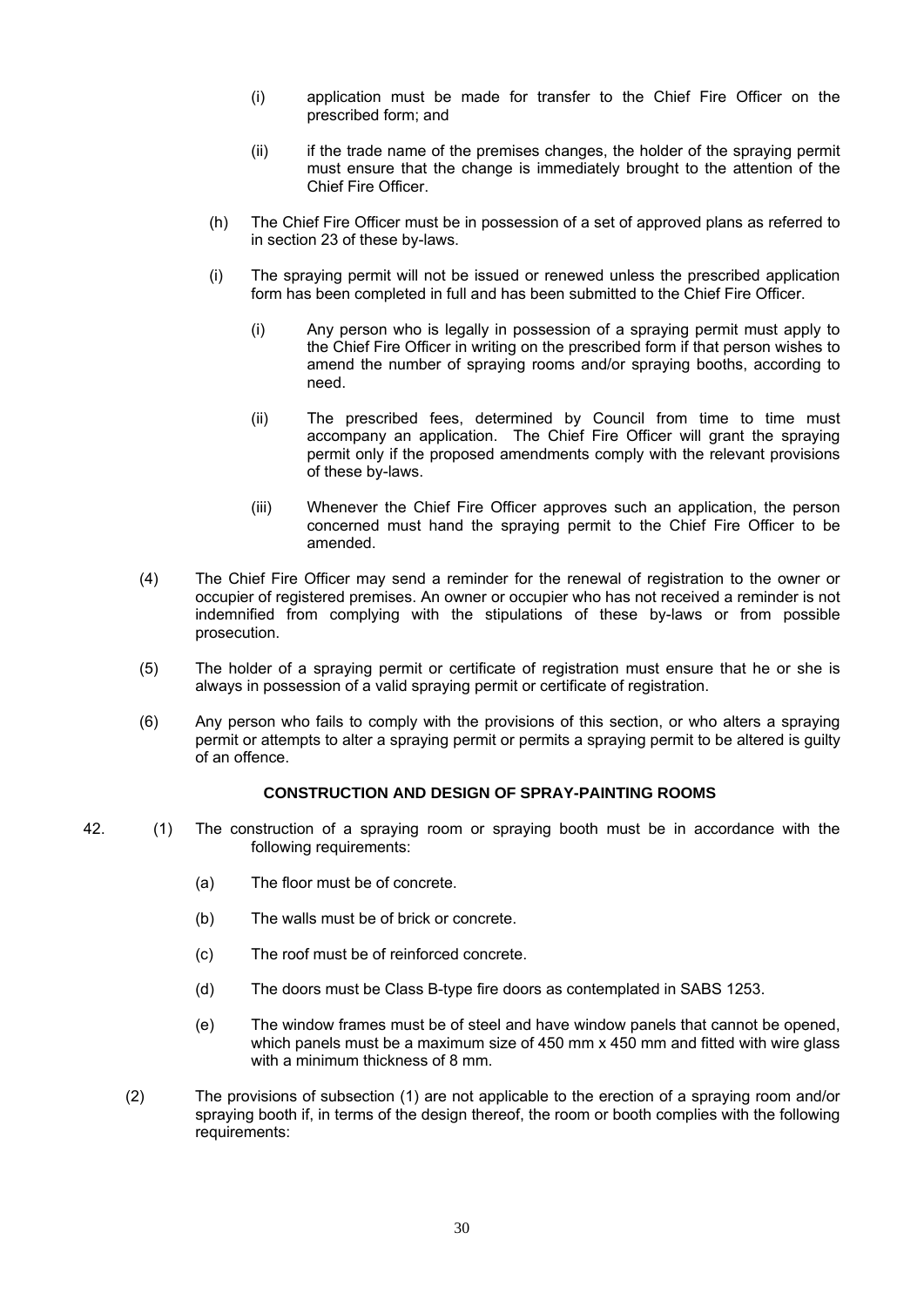- (a) The framework of the entire structure, including the door assemblies, must have a sturdy steel profile with a minimum wall thickness of 2,5 mm.
- (b) The framework, including any doors, must be clad on both sides with sheet metal with a minimum thickness of 1,3 mm.
- (c) If the sheet metal is joined, the joins or joints of the sheet metal so joined, including any door assembly forming an integral part of the whole, must be fume-, flame- and liquid-proof.
- (d) The floor must be of concrete or metal.
- (e) The window frames must be of steel with window panels that cannot be opened, which panels must be a maximum size of 450 mm x 450 mm and fitted with wire glass with a minimum thickness of 8 mm.
- (f) All materials used must have a fire integrity grading of at least 60 minutes.
- (3) The unit formed through the combination of components referred to in subsections (1) and (2), including any services constituting an integral part of the unit or required in the unit, must be constructed, installed and finished so that all surfaces are smooth to prevent any furring which may hamper the ventilation, washing and cleaning processes.
- (4) A prefabricated unit is suitable only if such a unit is evaluated by the SABS, CSIR or other authorised certification Body and is found to be suitable for the particular intended purpose.

#### **Location of and access to a spraying room**

- (5) (a) Notwithstanding the door(s) granting access for motor vehicles or other objects to be sprayed in any spraying room, a spraying room must have at least two hinged doors for the purposes of escaping, which doors must -
	- (i) open to the outside;
	- (ii) be at least 800 mm x 2 000 mm in extent;
	- (iii) be positioned in opposite sides, provided that, whenever there is any object in the spraying room for processing, the distance to be covered to any of the doors may not exceed 4 m; and
	- (iv) be fitted with locking mechanisms that can be opened easily from the inside without the use of a key.
	- (b) Any spraying room must be located so that it is at all times separated from other activities or areas by means of an escape opening of at least 1 200 mm wide, which escape opening must at all times be kept free of any obstruction, refuse or combustible materials.
	- (c) If any activity or process which is operated adjacent to a spraying room may pose a probable fire danger to the spraying room, the said escape opening of 1 200 mm must be identified by fire partition walls with a fire resistance of at least 60 minutes, and the height of these walls must be at least 300 mm higher than the roof of the spraying room.
	- (d) Any spraying room contemplated in subsection (2) may be erected indoors and outdoors against firewalls: Provided that not more than two sides of the spraying room may border the firewalls.

#### **Water floors**

- (6) (a) A spraying room may have a sunken water-filled floor covered at the level of the sill by a sturdy, stable, non-combustible and corrosion-free grill that is capable of bearing the weight of the heaviest object in the spraying room.
	- (b) The water in the sunken floor must be circulated through an effective non-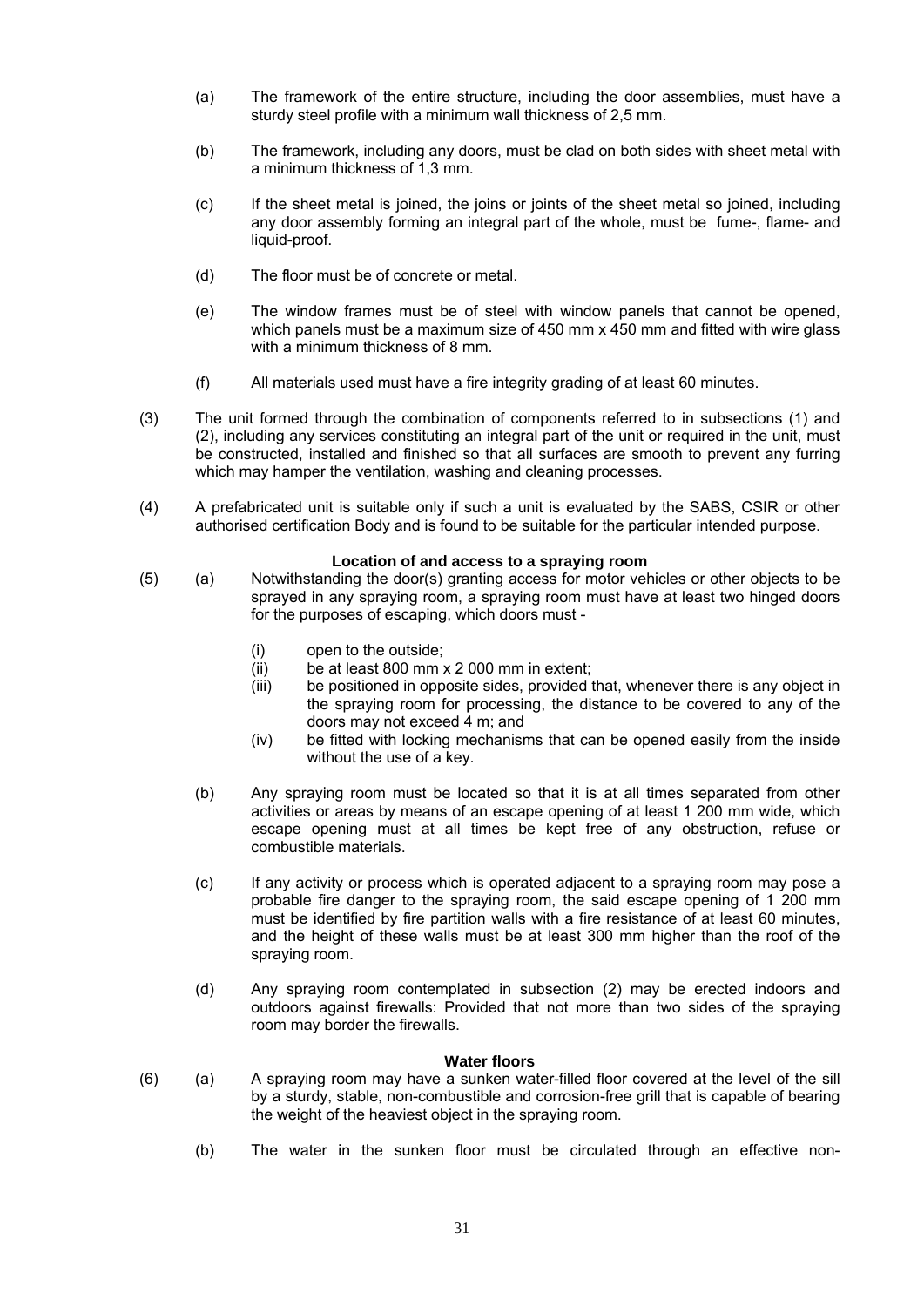combustible and cleanable filtering system by means of a closed-circuit pump circulation system of non-corrosive metal pipes with a suitable diameter and wall thickness.

#### **Electrical equipment**

- (7) All electrical apparatus, lights, fittings and switchgear used or installed in any spraying room must be protected and installed in accordance with the provisions for equipment of the appropriate type for the particular area in terms of SANS 10108.
- (8) All switchgear, distribution boxes, fuses and any other electrical equipment not in compliance with the provisions contained in SANS 10108 must be situated outside the spraying room and positioned so as not to come into contact or possibly come into contact with fumes escaping from the spraying room.
- (9) Switches actuating any mechanical ventilation system must be situated outside the spraying room.
- (10) All metal parts and electrical fittings and any device in or in connection with a spraying room must be earthed effectively with each other and the ground.
- (11) An accredited person must install and certify all electrical installations: Provided that a copy of the certificate must be submitted to the Chief Fire Officer for record purposes immediately after installation.

#### **Mechanical ventilation**

- (12) (a) Any spraying room must be equipped with a mechanical inlet and outlet ventilation system designed and installed for this purpose: Provided that -
	- (i) the capacity of the system must be able to change the cubic air content in the spraying room at least 30 times an hour or at a flow rate of 0,5m/s;
	- (ii) the vanes of the system must be manufactured from static-free materials;
	- (iii) the fumes must be released into the open air and the outlets must not be within 5 m of any opening of a building or erf boundary;
	- (iv) all ventilators must be attached firmly to the inside of the walls;
	- (v) the bottom ventilators must be affixed as close as possible to the level of the floor;
	- (vi) all ventilation openings or air duct openings must be installed in the opposite wall, door(s) or roof to ensure cross-ventilation in conjunction with the said mechanical ventilation system; and
	- (vii) every spray room shall have at least one of it's doors fitted with an unopenable strengthened, shatterproof glass inspection window no larger than 450mm x 450mm.

#### **Fire dampers, fire detectors and fire alarms**

- (b) A fire damper must be affixed in front of any air purification filter, or any part of a filter forming an integral part of the ventilation system, on the inside of the spraying room, which fire damper must be manufactured and installed in accordance with the provisions of SANS 193: Provided that the fire damper must -
	- (i) close automatically by means of a sensor that is suitably located and actuated by a rise of more than 10 °C in the predetermined working temperature;
	- (ii) be so installed that the damper will remain in position even if the air duct distorts during a fire; and
	- (iii) be provided with an overriding fusible link.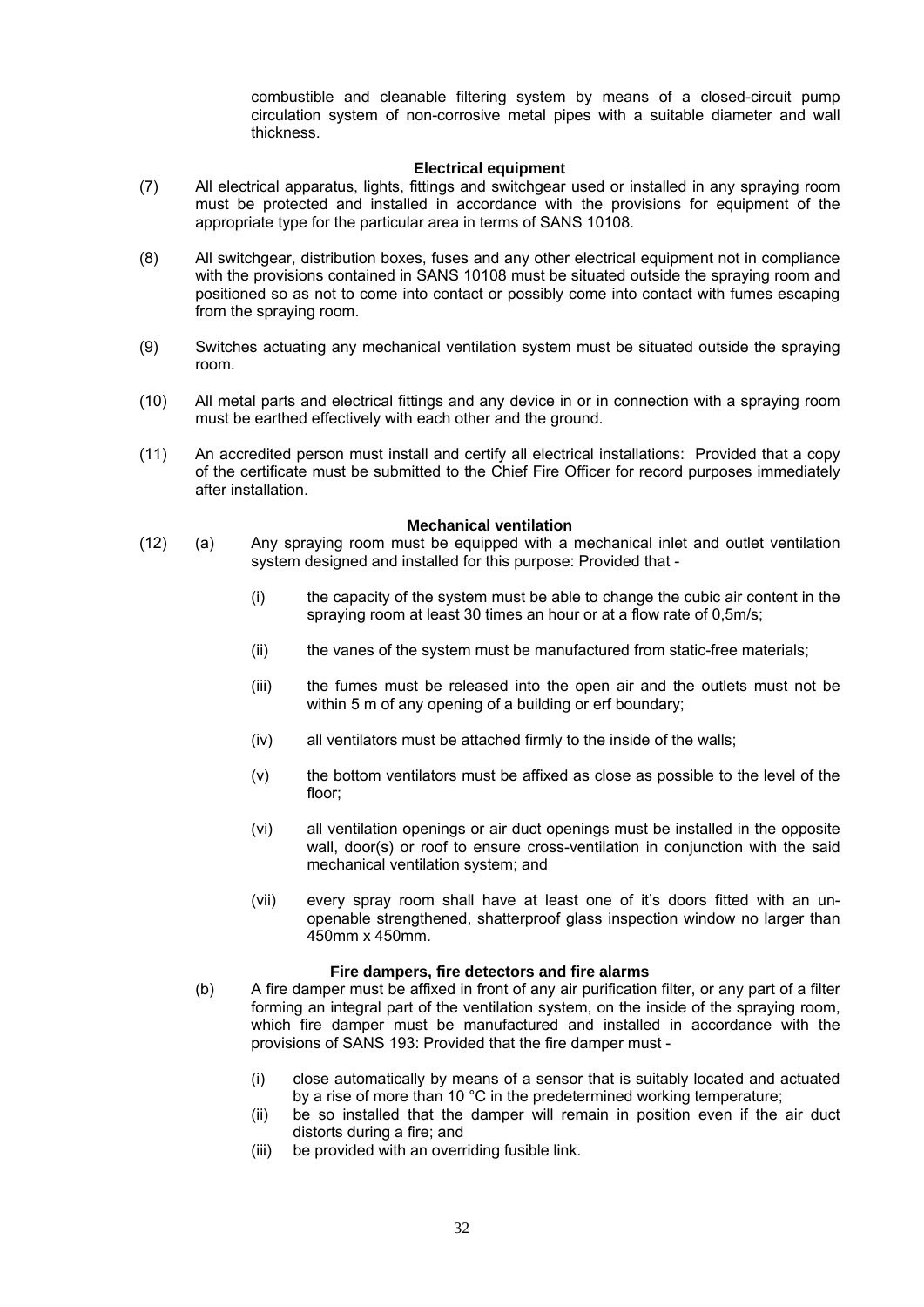- (c) The sensor contemplated in subsection (12)(b)(i) must also
	- (i) be capable of turning off the ventilation system and any heating device used in connection with the spraying room in the event of a fire or whenever there is a rise of more than 10 °C in the predetermined working temperature inside the spraying room; and
	- (ii) activate a visual and audible alarm inside and outside the spraying room.

#### **Positioning of ventilation outlets**

- (13) All outlet openings must be designed and positioned so as to release all fumes into the open air at a place at least 1 m above a roof or 4 m above the ground level and at least 5 m from any opening of a building.
- (14) The ventilation system must commence operating automatically whenever any activities related to spray-painting take place in the spraying room.

#### **Display of signs prohibiting open flames and smoking**

(15) No person may use any spraying room or permit any spraying room to be used, unless and until symbolic signs prohibiting open flames and smoking, at least 290 mm x 290 mm in extent, manufactured and installed in accordance with the provisions of SANS 1186, are affixed to the inside and outside of all doors of the spraying room.

#### **Maintenance of spraying rooms**

(16) All spraying rooms must be maintained at all times in accordance with the provisions of this section and the manufacturers' specifications. Proof of such maintenance must be provided upon request from a member.

#### **Unauthorised access**

(17) No person may enter a spraying room or permit any other person to enter a spraying room without the express permission of the owner or occupier or any other responsible person in charge of the spraying room.

#### **Abuse of spraying room**

- (18) No person may
	- (a) use any spraying room or permit any spraying room to be used for any purpose other than for practising or exercising activities related to spray-painting in the spraying room;
	- (b) employ any other person in a spraying room or permit any other person to work in the spraying room unless the mechanical ventilation system is on; and
	- (c) place any obstruction or hindrance, or have any hindrance or obstruction placed or permit any hindrance or obstruction to be placed in the escape openings or in front of any doors of the spraying room.

#### **Provision of fire-fighting equipment**

- (19) (a) Any spraying room must have one 9kg dry chemical fire extinguisher per every 100 $m<sup>2</sup>$ of floor space or part thereof, on the outside, which extinguisher must be installed in positions determined by the Chief Fire Officer.
	- (b) All spraying rooms must be protected by a fire hose reel, referred to in section 29(1)(b) of these by-laws.

## **Drying kiln/heating devices**

(20) Whenever any manifold installation of a Group II dangerous good forms an integral part of the heating of a spraying room, the manifold installation must be in accordance with the provisions of SANS 10087, Part I, and the relevant provisions of these by-laws will apply *mutatis mutandis* in the application of this section.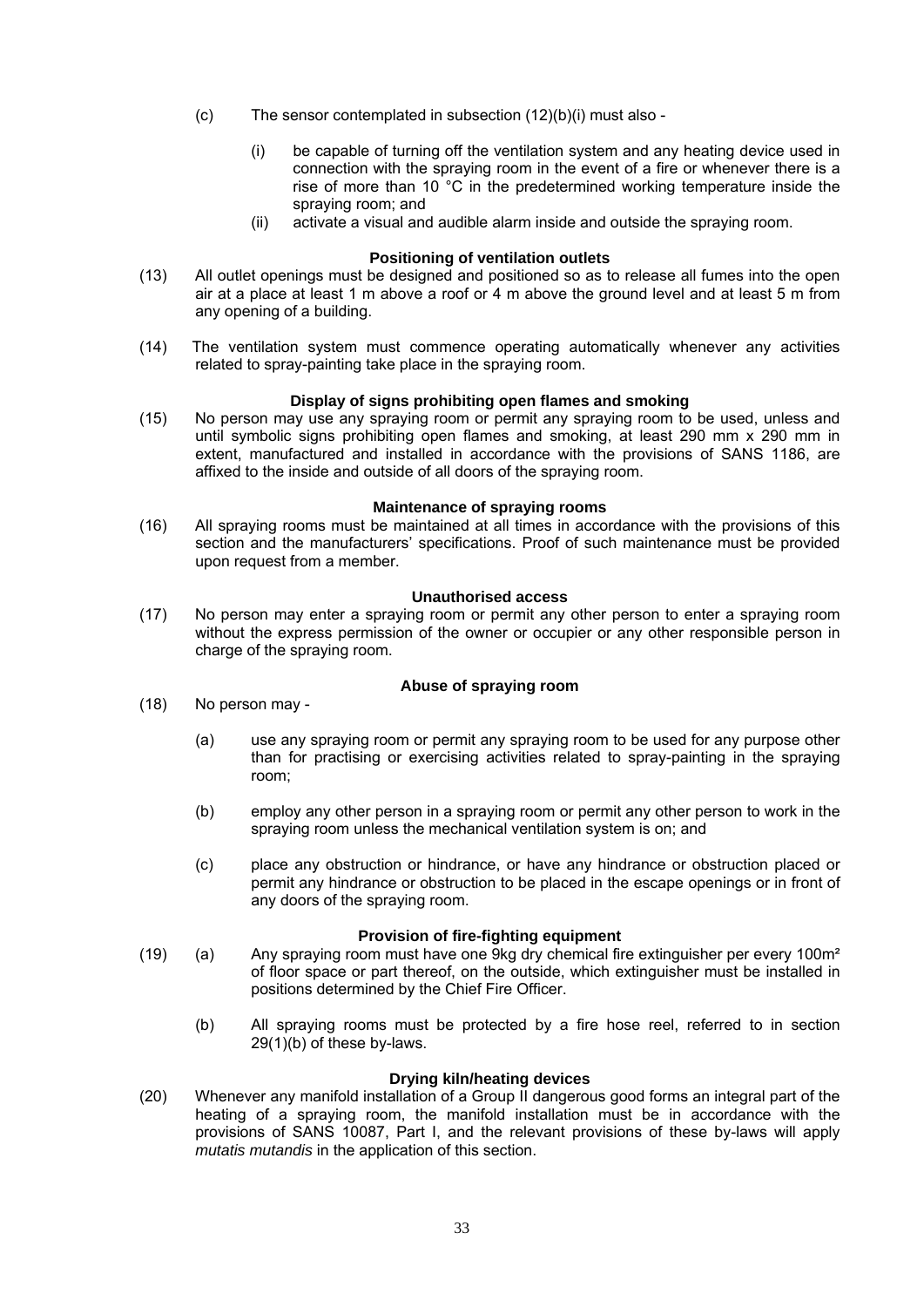## **PART VIII ANIMALS**

# **HANDLING ANIMALS DURING EMERGENCIES**<br>47. Provision must be made for the professional hand

- 47. Provision must be made for the professional handling of animals during an emergency on any premises, but particularly at zoological gardens, feedlots, stables, research institutions, veterinary practices and places of veterinary science study: Provided that the Chief Fire Officer may -
	- (a) authorise a suitably qualified person to handle or put down the animals during an emergency situation, as the case may be; and
	- (b) recover all costs involved in the matter from the owner or the institution responsible for the care of the animals.

## **PART IX PENALTIES**

## **PENALTIES FOR CONTRAVENTIONS**

48. Any person who –

(a) contravenes or fails to comply with any provision of these by-laws or SANS ;

(b) fails to comply with any notice issued or displayed in terms of these By-laws;

(c) fails to comply with any lawful instruction given in terms of these By-laws; or

(d) obstructs or hinders, or improperly influences or attempts to do so, any authorised representative or employee of the Council in the execution of his or her duties or performance of his or her powers or functions under these By-laws;

is guilty of an offence and liable on conviction to a fine to a maximum of R100 000 or in default of payment to imprisonment for a period not exceeding twelve months, and in the case of a continuing offence, to a further fine not exceeding R5000 per day, or in default of payment, to imprisonment not exceeding one day, for every day during the continuance of such offence, after a written notice has been issued by the Council, and served on the person concerned, requesting the discontinuance of such offence.

## **PART X GENERAL**

## **PAYMENT FOR SERVICES**<br>49 (1) Subject to the provis

- 49. (1) Subject to the provisions of section 50, the owners or occupiers of land or premises, or both such owners and occupiers jointly and severally, or the owner of a vehicle, as the case may be, for or in connection with:
	- (a) the attendance of the Service as requested or for any services rendered; and/or
	- (b) the use of manpower, equipment and materials; and/or
	- (c) the consumption of materials

shall pay to the Controlling Authority the fixed charges for the attendance of the Service in terms of the prescribed tariffs determined by the Municipality from time to time.

(2) Notwithstanding the provisions of subsection (1), the Chief Fire Officer may assess the aggregate of charges as contemplated in subsection (1) or any portion thereof, provided that such portion shall not be less than ninety percent of the aggregate of the charges that would have been payable; provided further that in assessing such charges or portion thereof, due regard, in addition to other factors, be given to:

(a) the fact that the amount so assessed shall be commensurate with the service rendered; (b) the manner, place and origin of fire or other emergency situation;

(c) the loss that might have been caused by the fire or other emergency situation to the person liable to pay the charges, if the services had not been rendered.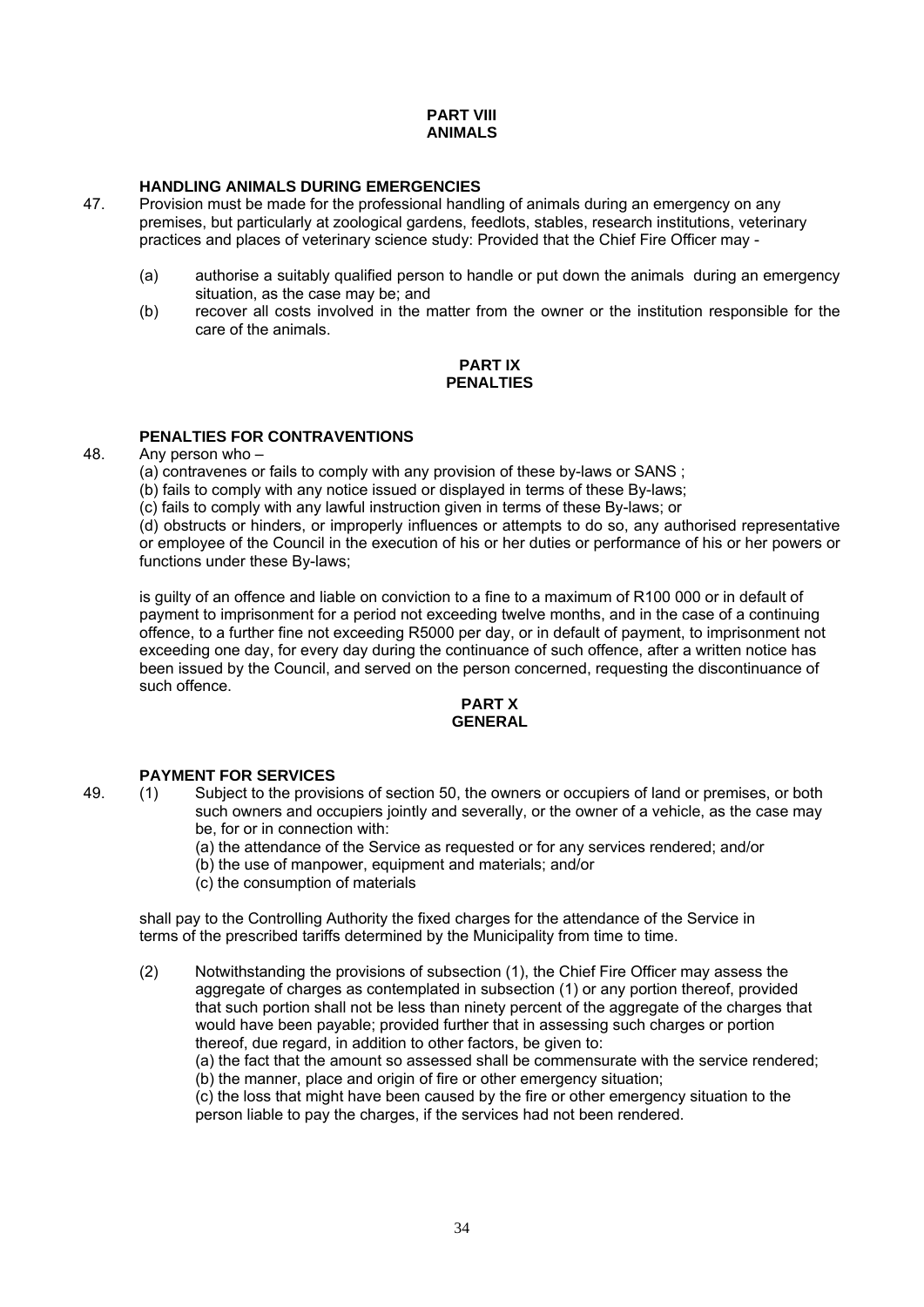## **EXEMPTION FROM PAYMENT OF CHARGES:**

50. (1) Notwithstanding the provisions of Part IX, the Chief Fire Officer may exempt a person from charges payable:

(a) where a false alarm was given in good faith;

(b) where the service was rendered as a result of a civil commotion, riot or natural disaster;

(c) where the service was rendered in the interest of public safety;

(d) where the Chief Fire Officer is of the opinion that the service was of a purely humane nature and or was rendered solely for the saving of a life;

(e) by the owner of a vehicle if he or she furnishes proof to the satisfaction of the Chief Fire Officer that such a vehicle was stolen and that it had not been recovered at the time when the service was rendered in respect thereof;

(f) by any person, including the State, with whom the Municipality has entered into agreement in terms of Section 12 of the Act, whereby the services of the Service is made available to such person against payment as determined in such agreement.

## **PART X GENERAL**

## **OPERATION OF THESE BY-LAWS IN RELATION TO OTHER LAWS**

51. The provisions of these by-laws are in addition to and not a substitution for any other law which is not in conflict or inconsistent with these by-laws.

## **REPEAL OF BY-LAWS**

- 52. The following by-laws are hereby repealed:
	- (1) The Fire Brigade Service Regulations promulgated under Administrator's Notice No 210 of 1970, as amended, are hereby repealed.
	- (2) The Regulations relating to Petroleum, Flammable Liquid and other Substances promulgated under Administrator's Notice No 222 of 1972, as amended, are hereby repealed.

#### **SHORT TITLE**

53. These by-laws are called the Mangaung, Firefighting Services By-laws, and comes into operation on the date of promulgation thereof in the Provincial Gazette.

#### **PART XI ANNEXURES**

## **ANNEXURE A: OFFICIAL DOCUMENTS**

## **A. GENERAL**

 The Chief Fire Officer must design and draw up all official documents in connection with these by-laws in accordance with the prevailing policy, and the documents must comply with the specific needs and requirements of the Service and the Council, but must not detract from the directives and provisions of these by-laws.

## **B. APPLICATION FORMS**

On receipt of an application made in terms of these by-laws and proof of payment of the prescribed fees, determined by Council from time to time, the Chief Fire Officer shall avail to the applicant, the relevant application forms. The following application forms are obtainable from the Municipality's Fire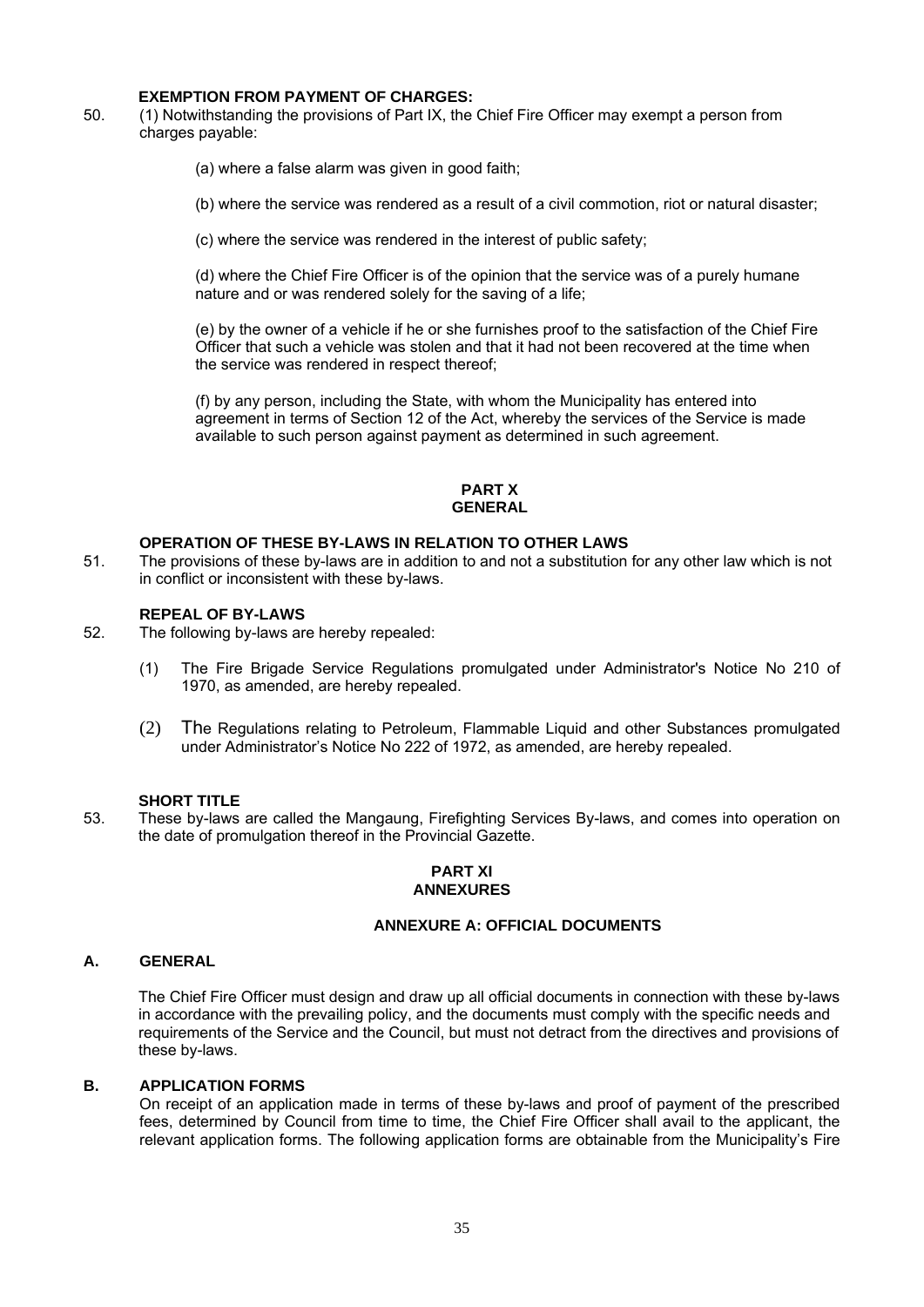Fighting Services:

|   | <b>APPLICATION FORM</b>                                                                             | <b>SECTION</b> |
|---|-----------------------------------------------------------------------------------------------------|----------------|
|   | Application for Certificate of Fitness: Public Gathering in Public Building,<br>Temporary structure | 17(1)          |
| 2 | Application: Certificate of Registration: Dangerous Goods                                           | 21(1)          |
| 3 | Application for approval of plans- alterations to premises                                          | 33(1)          |
| 4 | <b>Application: Transport Permit</b>                                                                | 38(1)          |
| 5 | Application: Spraying Permit                                                                        | 41(1)          |

## **C. APPROVALS AND CERTIFICATES**

1.) After evaluation of complete application forms submitted in terms of these by-laws, the Chief Fire Officer, if satisfied that the application in question complies with the requirements of these by-laws, shall grant his or her approval or recommendation for approval in respect thereof. The following certificates and permits may be given :

|   | <b>CERTIFICATE / APPROVAL</b>                                                     | <b>SECTION</b> |
|---|-----------------------------------------------------------------------------------|----------------|
|   | Certificate of Fitness: Public Gathering in Public Building / Temporary structure | 17(3)          |
| 2 | Certificate of Registration                                                       | 21(1)          |
| 3 | Approval or recommendation for approval of plans                                  | 33             |
| 4 | <b>Transport Permit</b>                                                           | 38(1)          |
| 5 | <b>Spraying Permit</b>                                                            | 41(3)          |

- 2.) If the Chief Fire Officer, is not satisfied that the application received complies with these bylaws, or is satisfied that the approval of such an application will probably or in fact be dangerous to life or property, he shall refuse to grant his approval or recommendation for approval in respect thereof and give written reasons for such refusal, if requested thereto by the applicant.
- 3.) Any approval granted by the Chief Fire Officer in accordance with these by-laws in respect of any application referred to in Paragraph B shall lapse after the expiry of a period of 12 months as from the date on which it was granted unless the Chief Fire Officer extended the said period after receiving a written request for such an extension from the applicant concerned.
- (4) An applicant is granted only 14 working days (weekends and public holidays excluded) to make any corrections that may be indicated to him by the Chief Fire Officer or a member, without any additional cost, but that if the said period of 14 days is exceeded, the prescribed fee must be paid again before any permit or certificate will be issued.

## **ANNEXURE B: EMERGENCY EVACUATION PLANS**

## **A. GENERAL**

1. Any emergency evacuation plan must contain at least the following information under the headings listed below. All emergency evacuation plans must be updated at least once a year or, alternatively, whenever the key staff member referred to in the plan leaves the employ of the employer.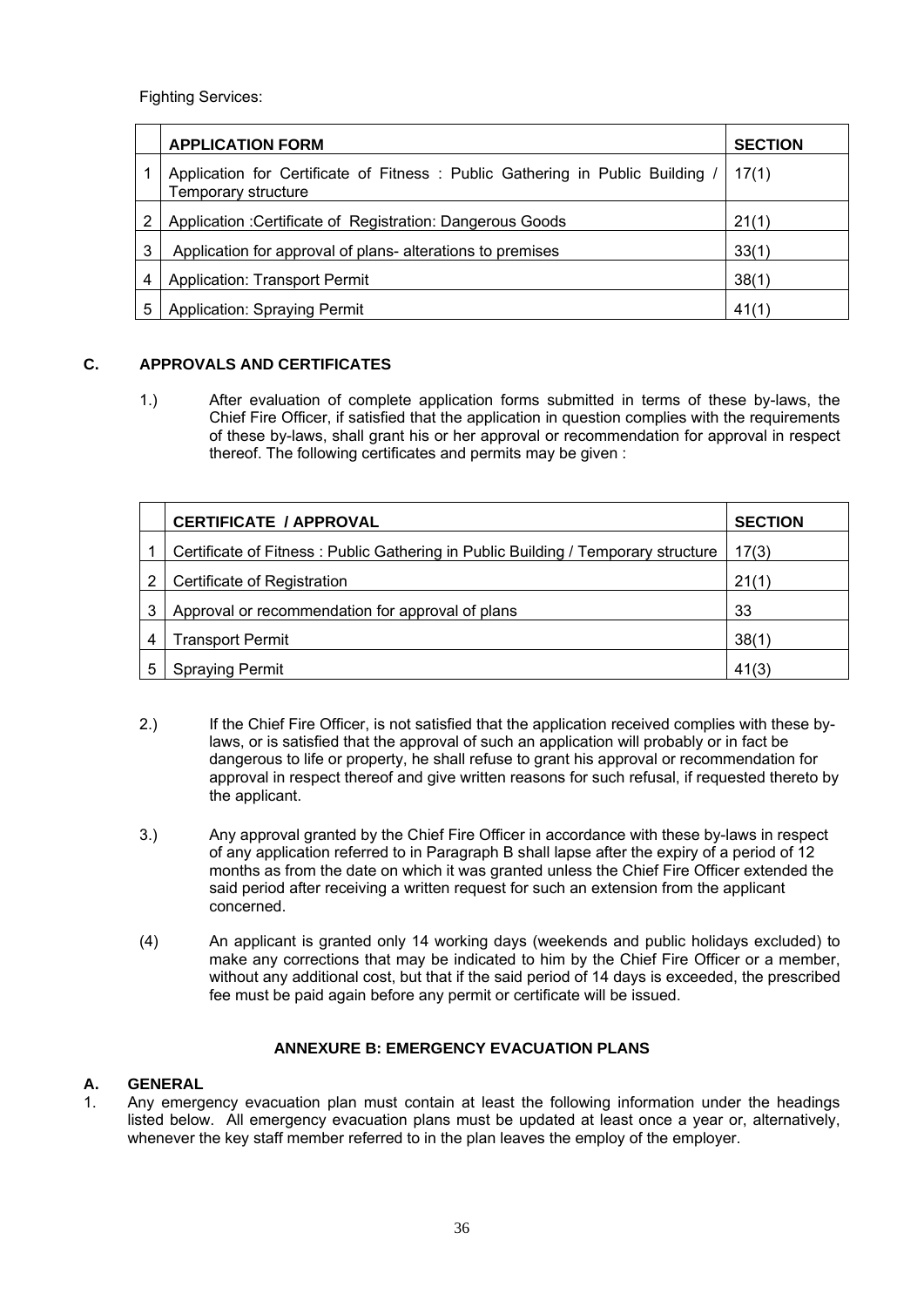- 2. All emergency evacuation plans must be drilled at least annually, and all the staff members must participate. The employer must also ensure that all the disciplines involved are notified in writing of an emergency evacuation plan drill at least 21 calendar days prior to the proposed date of the drill.
- 3. All staff members of an employer must be aware of the emergency evacuation plan of the employer. Whenever an emergency evacuation plan is updated, the designated person responsible must collect and destroy all old plans that the emergency management members have in their possession to eliminate confusion as to the validity and accuracy of the emergency evacuation plan.

## **B. IMPLEMENTATION OF EMERGENCY EVACUATION PLANS**

1. The emergency evacuation plan must be drawn up so that any sensitive information that may appear in the document can easily be removed to make it available to specific persons in the emergency management team.

## **2**. **DEALING WITH AND FURNISHING INFORMATION CONTAINED IN THE EMERGENCY EVACUATION PLAN**

## **(1) THE EMERGENCY EVACUATION PLAN IN ITS ENTIRETY**

- (a) The entire emergency evacuation plan must be made available to every member of the emergency management team.
- (b) A number of copies must be kept in a safe in the control room.
- **(2) EMERGENCY TELEPHONE NUMBERS AND BOMB THREAT QUESTIONNAIRE**  Emergency telephone numbers must be on hand at all telephones on the premises and the bomb threat questionnaire must be on hand at all designated telephones on the premises.

#### **(3) DUTIES AND RESPONSIBILITIES OF EMERGENCY PERSONNEL**

 All staff members involved must be informed in writing of their particular duties and responsibilities in this regard.

## **(4) ACTION PLANS AND EMERGENCY ACTIONS**

 Action plans must be available to all staff members to ensure that every staff member knows exactly what to do in an emergency.

## **(5) PLANS OF THE LAYOUT OF PREMISES AND ESCAPE ROUTES**

 Plans of the layout of the premises and escape routes must be put up permanently at all exits and strategic points on the premises.

## **3. TRAINING OF STAFF MEMBERS**

Designated staff members must be trained in the following:

- (1) First aid and/or fire fighting
- (2) Emergency aid
- (3) Emergency evacuation procedures
- (4) Emergency management techniques

 (Drills of the emergency evacuation plan are an excellent training programme and offer the opportunity for the improvement of the plan.)

## **C**. **THE CONTENT OF AN EMERGENCY EVACUATION PLAN**

Any emergency evacuation plan must contain the following:

- (1) Emergency telephone numbers;
- (2) The following general information: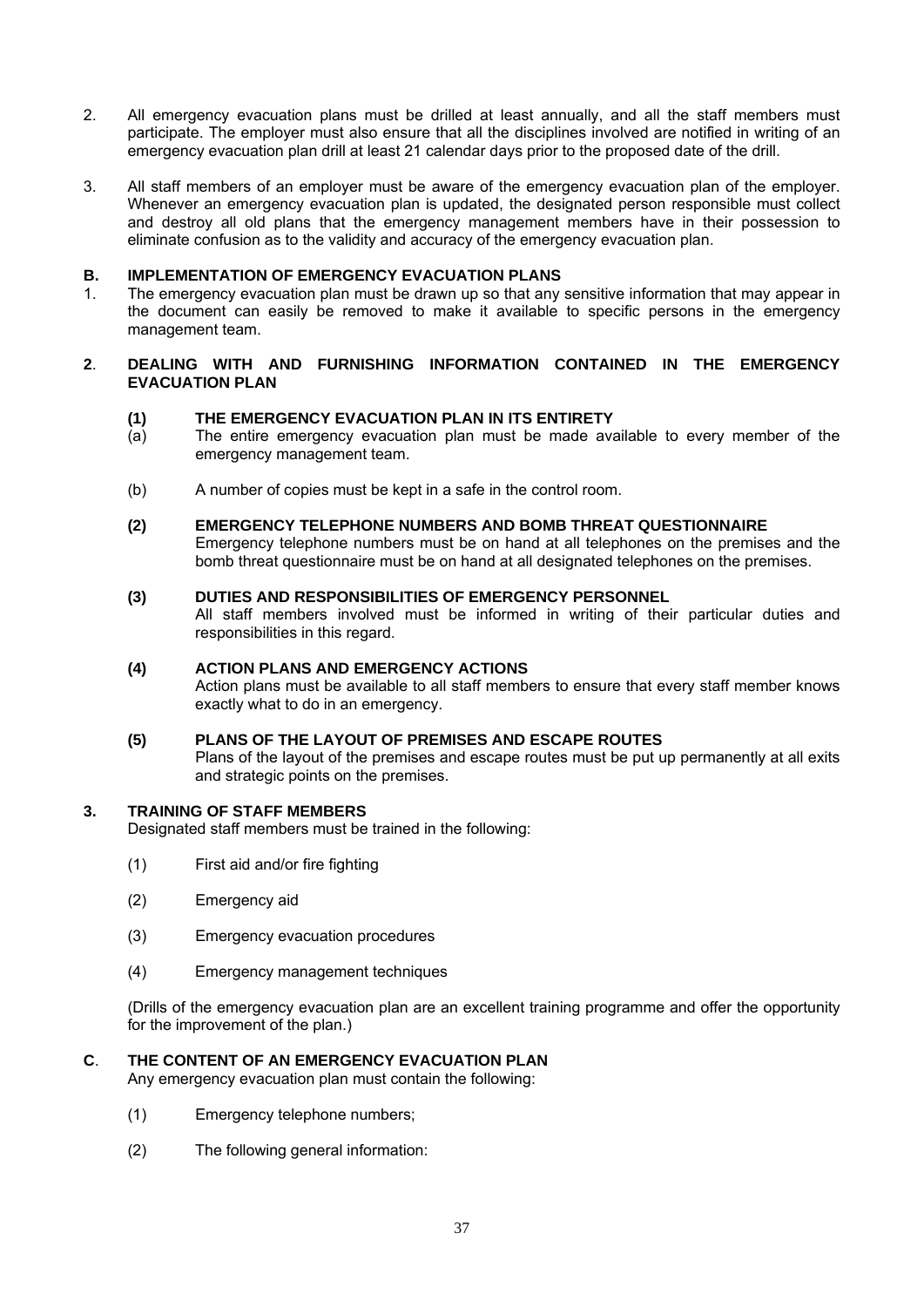- (a) The address of the premises in question
- (b) The nature of the activities on the premises
- (c) The number of staff members present on the premises at any time
- (d) An indication of whether or not there is a control room on the premises
- (e) An indication of whether or not there is an alarm system on the premises
- (f) Particulars of contact persons
- (3) An area study with the following information:
	- (a) History of incidents on the premises in question
	- (b) Important features/landmarks with regard to the location of the premises
	- (c) Key information of adjacent premises
- (4) Particulars regarding socio-economic or other threats and the potential impact of these threats on premises
- (5) Particulars of the following equipment available on the premises:
	- (a) Equipment in the control room
	- (b) Fire-fighting and first-aid equipment throughout the premises
	- (c) Any other equipment
- (6) The following information on manpower:
	- (a) Emergency management
	- (b) Continuity officers
	- (c) Fire teams
	- (d) First-aid teams
- (7) The duties and responsibilities of members of the emergency team
- (8) Action plans and emergency procedures
- (9) Plans of the buildings and topographical maps of the premises
- (10) An emergency plan register with the following information:
	- (a) Updated register of emergency evacuation plan
	- (b) Drill register of emergency evacuation plan
- (11) A bomb threat questionnaire